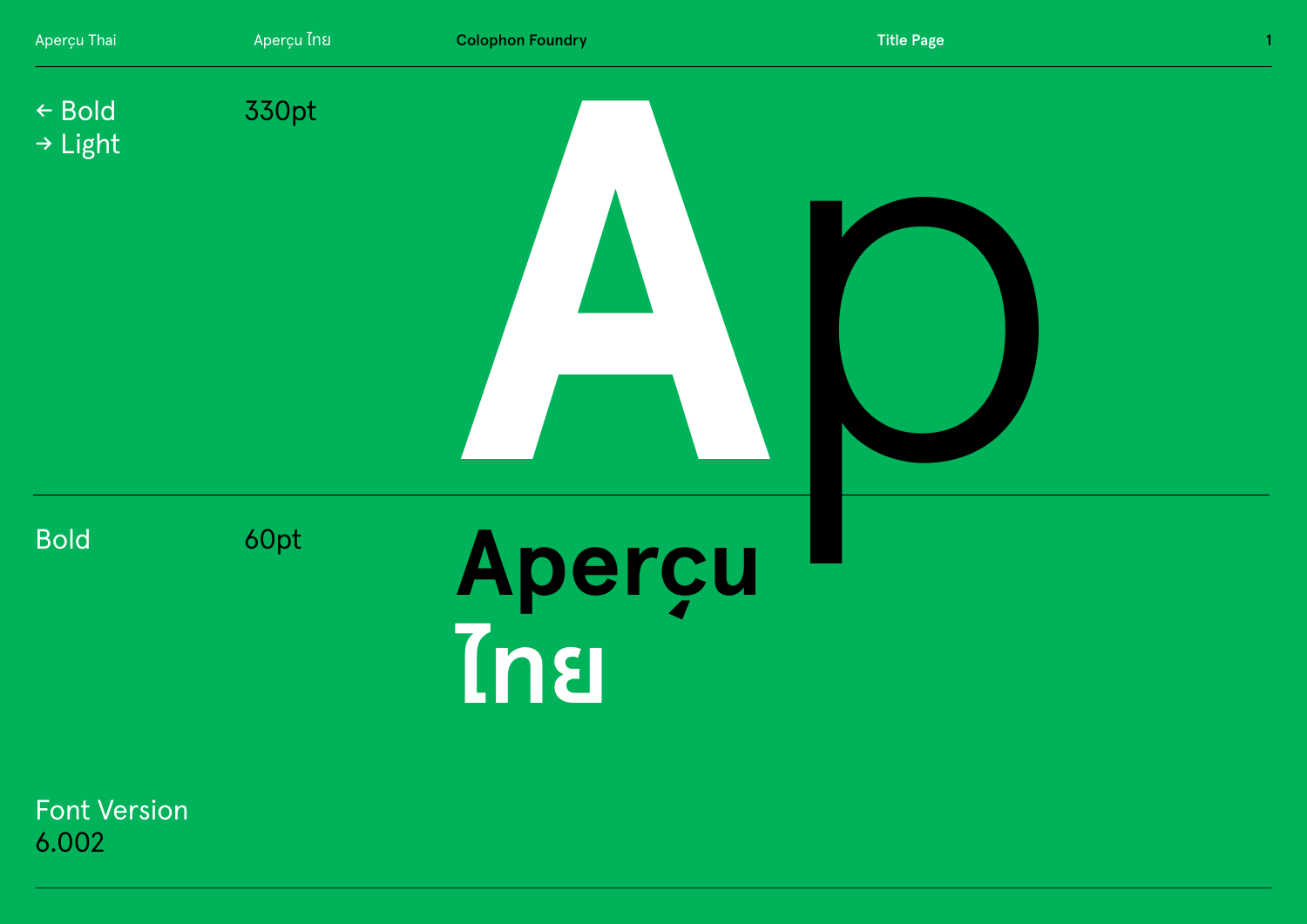

Bold

60pt

# **Aperçu ไทย**

Font Version 6.002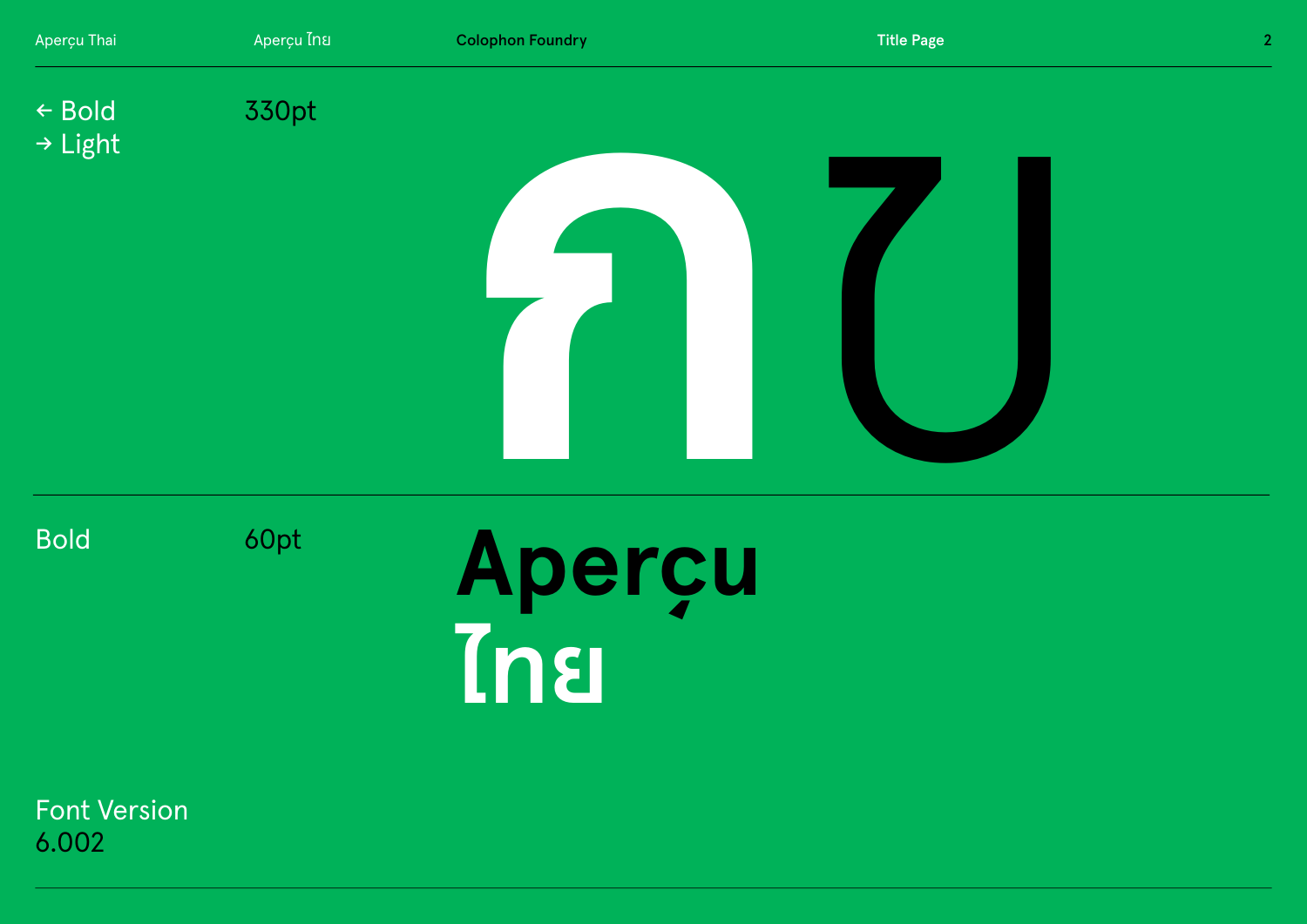| Aperçu Thai | Aperçu ไทย | <b>Colophon Foundry</b> | About                                                                                                                                                                                                                                                                                                                                                                                                     | 3 |
|-------------|------------|-------------------------|-----------------------------------------------------------------------------------------------------------------------------------------------------------------------------------------------------------------------------------------------------------------------------------------------------------------------------------------------------------------------------------------------------------|---|
| Regular     | 18pt       | and Thai ('THAI').      | Aperçu is available in both a proportional family of eight weights $-$<br>Thin, ExtraLight, Light, Regular, Medium, Bold, ExtraBold and Black<br>- with corresponding italics, as well as a Monospaced type family<br>of four weights – Light, Regular, Medium and Bold. license in four<br>flavours; Standard ('STD'), Professional ('PRO'), Arabic ('ARABIC')                                           |   |
|             |            |                         | The PRO variant contains language support for Cyrillic and<br>Greek scripts, alongside numerous OpenType features and stylistic<br>alternatives. The Arabic variant contains the PRO variant alongside<br>language support for Arabic script. The Thai variant contains the<br>PRO variant alongside language support for Thai script.<br>Aperçu Arabic and Thai script is available in four base weights |   |

— Light, Regular, Medium and Bold.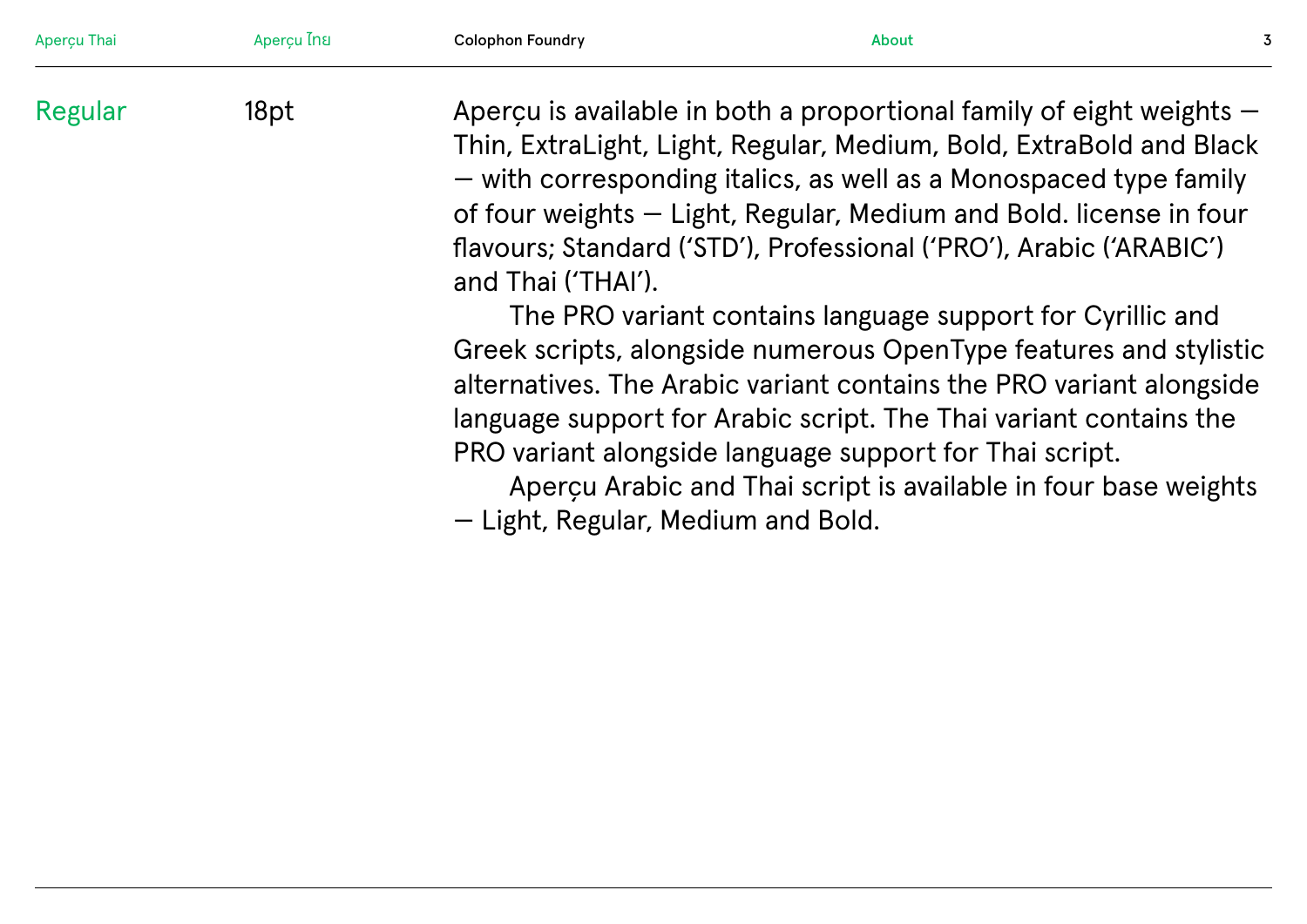| Aperçu Thai | Aperçu ไทย | <b>Colophon Foundry</b> | About                                                                                                                                                                                                                                                                                                                                                                                                     |  |
|-------------|------------|-------------------------|-----------------------------------------------------------------------------------------------------------------------------------------------------------------------------------------------------------------------------------------------------------------------------------------------------------------------------------------------------------------------------------------------------------|--|
| Regular     | 18pt       | and Thai ('THAI').      | Aperçu is available in both a proportional family of eight weights $-$<br>Thin, ExtraLight, Light, Regular, Medium, Bold, ExtraBold and Black<br>- with corresponding italics, as well as a Monospaced type family<br>of four weights - Light, Regular, Medium and Bold. license in four<br>flavours; Standard ('STD'), Professional ('PRO'), Arabic ('ARABIC')                                           |  |
|             |            |                         | The PRO variant contains language support for Cyrillic and<br>Greek scripts, alongside numerous OpenType features and stylistic<br>alternatives. The Arabic variant contains the PRO variant alongside<br>language support for Arabic script. The Thai variant contains the<br>PRO variant alongside language support for Thai script.<br>Apercu Arabic and Thai script is available in four base weights |  |

— Light, Regular, Medium and Bold.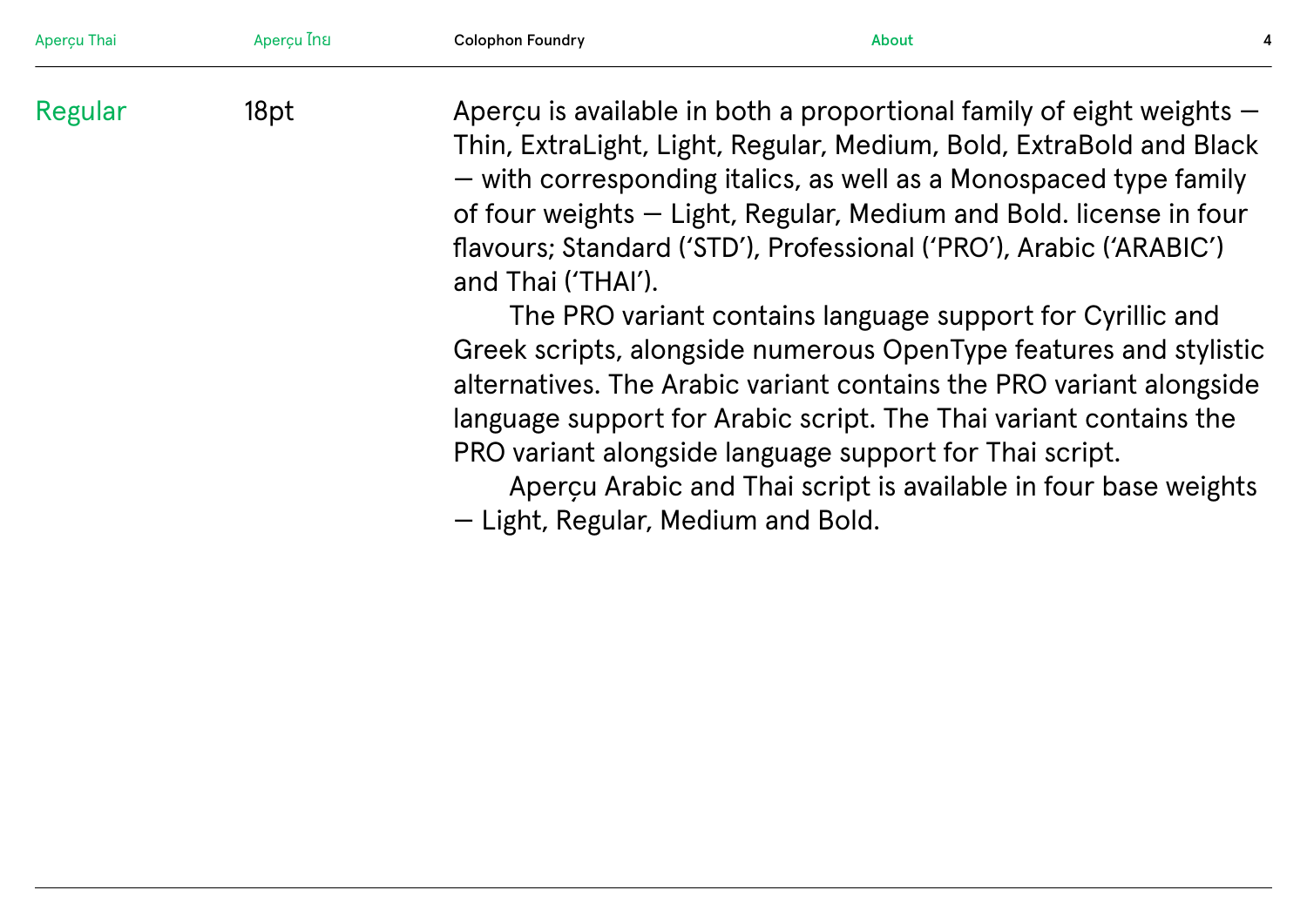| Aperçu Thai | Aperçu ไทย | <b>Colophon Foundry</b>                                                                                                                                                                                                                                                                                                                                                                                                                                          | <b>Glyph Sheet</b><br>5                                                                                                                                                                                                                                                                                                                                               |
|-------------|------------|------------------------------------------------------------------------------------------------------------------------------------------------------------------------------------------------------------------------------------------------------------------------------------------------------------------------------------------------------------------------------------------------------------------------------------------------------------------|-----------------------------------------------------------------------------------------------------------------------------------------------------------------------------------------------------------------------------------------------------------------------------------------------------------------------------------------------------------------------|
| Regular     | 12pt       | Uppercase<br>ABCDEFGHIJKLMNOPQRSTUVW<br>X Y Z                                                                                                                                                                                                                                                                                                                                                                                                                    | Lowercase<br>abcdefghijklmnopqrstuvwxyz                                                                                                                                                                                                                                                                                                                               |
|             |            | <b>Numbers</b><br>00123456789                                                                                                                                                                                                                                                                                                                                                                                                                                    | Symbols<br>2345678901234567890123456789/1/21/3<br>$\frac{2}{3}$ $\frac{1}{4}$ $\frac{3}{4}$ $\frac{1}{8}$ $\frac{1}{8}$ $\frac{5}{8}$ $\frac{1}{8}$ $\frac{1}{8}$ $\frac{0}{8}$ $\frac{0}{8}$ $\frac{0}{8}$ $\frac{0}{8}$ $\frac{0}{8}$ $\frac{0}{8}$ $\frac{0}{8}$ $\frac{0}{8}$ $\frac{0}{8}$ $\frac{0}{8}$ $\frac{0}{8}$ $\frac{0}{8}$ $\frac{0}{8}$ $\frac{0}{8}$ |
|             |            | Extended Numbers * (Pro)<br>00123456789                                                                                                                                                                                                                                                                                                                                                                                                                          | \i $\dot{\varepsilon}$ ·, ; () { } [ ] ( ) - - - - _ - - - - , , " " '' < ><br>$W \nless B B C \times S \triangleleft E f F E K W \otimes (\Delta \Pi \vee \mu \partial \times \mathcal{S}_{0}$<br>$+ - x ÷ = \neq$ > < $\geq$ $\leq$                                                                                                                                 |
|             |            | $\frac{1}{4}$ $\frac{1}{2}$ $\frac{3}{4}$ $\frac{1}{3}$ $\frac{2}{3}$ $\frac{1}{8}$ $\frac{3}{8}$ $\frac{5}{8}$ $\frac{7}{8}$<br>Oldstyle Numbers * (Pro)                                                                                                                                                                                                                                                                                                        | Tabular Currency * (Pro)<br>$c$ $\alpha$ $S$ $d$ $\epsilon$ $f$ $F$ $d$ $K$ $k$ $P$ $P$ $R$ $E$ $T$ $Y$ $B$ $B$ $D$ $W$                                                                                                                                                                                                                                               |
|             |            | $H\omega$ 0123456789<br>$H$ 00123456789                                                                                                                                                                                                                                                                                                                                                                                                                          | Latin-B Extended                                                                                                                                                                                                                                                                                                                                                      |
|             |            | Latin-A<br>$\hat{A}$ $\hat{A}$ $\hat{A}$ $\hat{A}$ $\hat{A}$ $\hat{A}$ $\hat{E}$ $C$ $D$ $\hat{E}$ $\hat{E}$ $\hat{E}$ $\hat{I}$ $\hat{I}$ $\hat{I}$ $\hat{I}$ $\hat{E}$ $\hat{D}$ $\hat{O}$ $\hat{O}$ $\hat{O}$ $\hat{O}$ $\hat{O}$ $\hat{C}$ $E$ Ligatures<br>ØÞŠÚÛÙÜÝŸŽ                                                                                                                                                                                       | If fi ffi fl ffl fb ffb fh ffh fi fj ffj fk ffk $\rho$                                                                                                                                                                                                                                                                                                                |
|             |            | áâàãäåæçðéèêëiíîìïłñóòôöõøœþß<br>Šúùûüÿýž                                                                                                                                                                                                                                                                                                                                                                                                                        | Alternates * (Pro)<br>$a\dot{a}\dot{a}\dot{a}\ddot{a}\ddot{a}\ddot{a}\ddot{a}\ddot{a}\ddot{a}\ddot{a}$ $\ddot{a}$ $\ddot{a}$ , $\ddot{b}$ , $\ddot{c}$ , $\ddot{c}$ $\ddot{c}$ , $\ddot{c}$                                                                                                                                                                           |
|             |            | Latin-A Extended<br>AÁ Ă Â Ä À Ā Å Ã C Ć Č Ç Ĉ D Đ Ď E É Ě Ě Ê Ë Ë<br>ÈĒGĞĜĢHĦIIJÍĬÎÏİÌĪĮJKLĹĽĻĿNŃŇ<br>NNOÓŎÔÖÒŐŌØÕPRŔŘSŚŠȘȘTT<br>ŤUÚŬÛŨÙŰŪŲŮWŴŴŴYÝŶŸZŹŽ<br>a á ă â ä à ā ą ã æ ć č ç ĉ ċ ð ď đ é ĕ ě ê ë ė è ē ę<br>ğ ĝ ģ ġ ħ ĥ ı í ĭ î ï i ì ij ī į ĩ ĵ ķ ĸ ĺ ľ ļ ŀ ł ń ň ņ ŋ ñ ó ŏ ô<br>öòőōøõœþrŕřŗśšșŝßŧťțúŭûüùűūų<br>$\hat{u}$ $\tilde{u}$ $\tilde{w}$ $\hat{w}$ $\tilde{w}$ $\tilde{w}$ $\varphi$ $\varphi$ $\tilde{y}$ $\varphi$ $\zeta$ $\zeta$ $\zeta$ |                                                                                                                                                                                                                                                                                                                                                                       |
|             |            |                                                                                                                                                                                                                                                                                                                                                                                                                                                                  | Contextual Alternates * (Pro)<br>$\leftarrow$ $\uparrow$ $\rightarrow$ $\downarrow$ $\kappa$ $\lrcorner$ $\kappa$ $\lrcorner$ $\downarrow$                                                                                                                                                                                                                            |
|             |            |                                                                                                                                                                                                                                                                                                                                                                                                                                                                  | Case Sensitive Forms * (Pro)                                                                                                                                                                                                                                                                                                                                          |

These are only included in the Pro variant of APERÇU.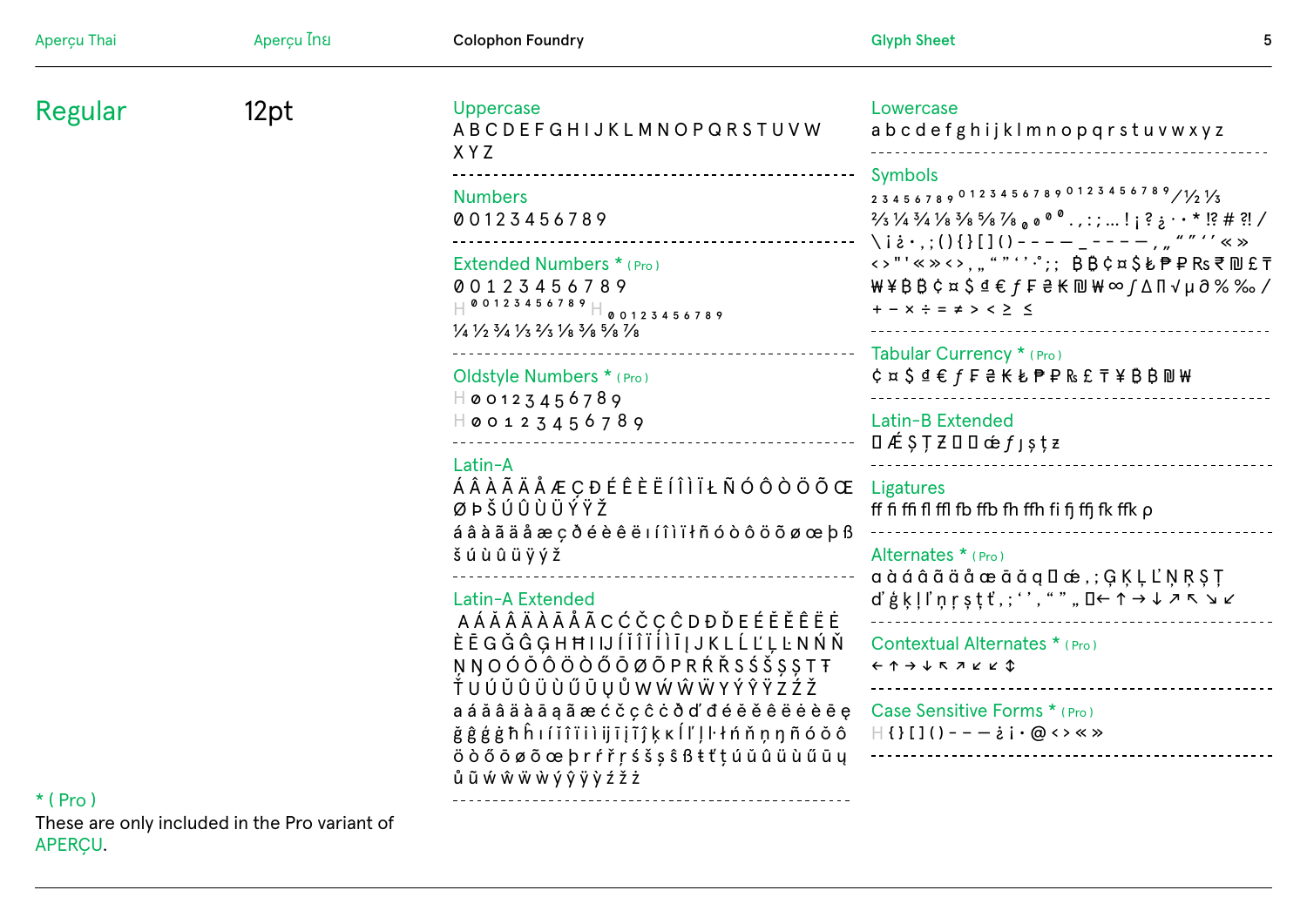| Aperçu Thai                                                          | Aperçu ไทย | <b>Colophon Foundry</b>                                                                                                                                                                        | <b>Glyph Sheet</b> | $\pmb{6}$ |
|----------------------------------------------------------------------|------------|------------------------------------------------------------------------------------------------------------------------------------------------------------------------------------------------|--------------------|-----------|
| Regular                                                              | 12pt       | Cyrillic <sup>*</sup> (Pro)<br>ВГЃҐДЕЀЁЖЗИЙЍКЌЛМНОПРСТУ<br>Ў Ф Х Ч Ц Ш Щ Џ Ь Ъ Ы Љ Њ Ѕ Є Э I Ї Ј Ћ Ю Я Ђ<br><b>BOV</b><br><b>ДЛабвгѓгдеѐёжзийѝкќлмнопрст</b><br>уўфхчцшщџьъыљњ s є эії j ћюяђѣ |                    |           |
|                                                                      |            | Bulgarian (Localised Forms) * (Pro)<br>Д Л в г д ж з и й к л п т ц ш щ ь ъ ю                                                                                                                   |                    |           |
|                                                                      |            | Greek $*$ (Pro)<br><b>ΓΔΕΖΗΘΙΚΛΜΝΞΟΠΡΣΤΥΦΧΨΩΆΈΉ</b><br>ΊΌΎΏΪΫαβ<br>γδεζηθικλμνξοπρ<br>------------------------                                                                                 |                    |           |
|                                                                      |            | Thai $\dagger$ (Thai)<br>ถ ท ธ น บ ป ผ ฝ พ ฟ ภ ม ย ร กุ ล ฦ ว ศ ษ ส ห<br>$W_0 = 5$ ะ าำ เ $W_1$ $\{ \}$ $\{ \}$                                                                                |                    |           |
|                                                                      |            | Thai Numerals $\dagger$ (Thai)<br>$0900600000$                                                                                                                                                 |                    |           |
|                                                                      |            | Punctuation † (Thai)<br>$400$ $64$                                                                                                                                                             |                    |           |
| $*(Pro)$<br>These are only included in the Pro<br>variant of APERCU. |            | Vowel/Tone Marks † (Thai)<br>ここうごこことここここここ                                                                                                                                                     |                    |           |
| $\dagger$ (Thai)<br>These are enly included in the TUAL              |            |                                                                                                                                                                                                |                    |           |

These are only included in the THAI<br>variant of APERÇU.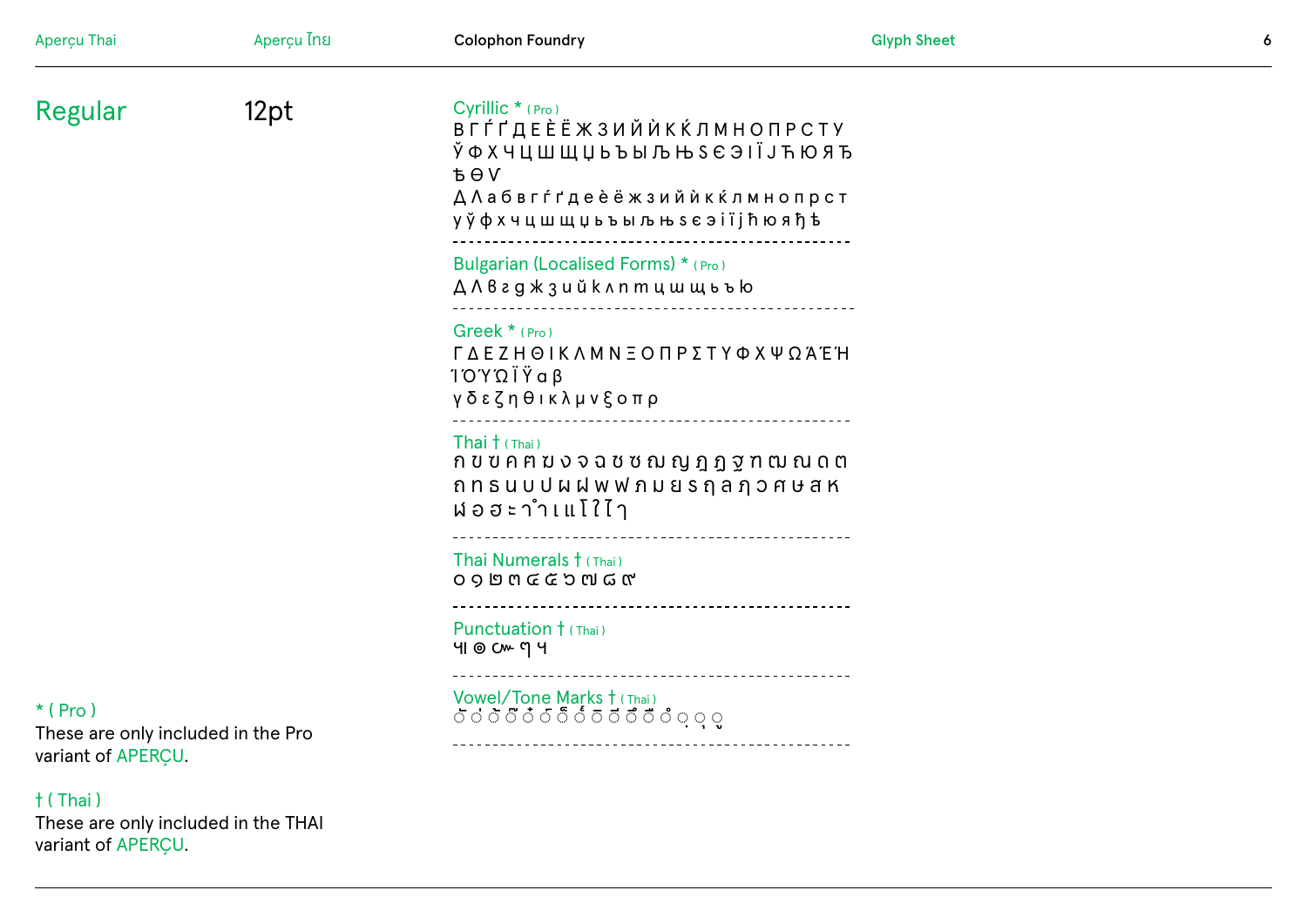| Aperçu Thai                  | Aperçu ไทย       | <b>Colophon Foundry</b> | <b>Family Extent</b> |  |
|------------------------------|------------------|-------------------------|----------------------|--|
| <b>Thai Family</b><br>Extent | <b>Straights</b> | Light UND               | กบบท ๑๒๓             |  |
|                              |                  | Regular ปกติ            | กบบท ๑๒๓             |  |
|                              |                  | Med. ปานกลาง กขฃฅ ๑๒๓   |                      |  |
|                              |                  | <b>Bold KUN</b>         | กขขฅ ๑๒๓             |  |
|                              |                  |                         |                      |  |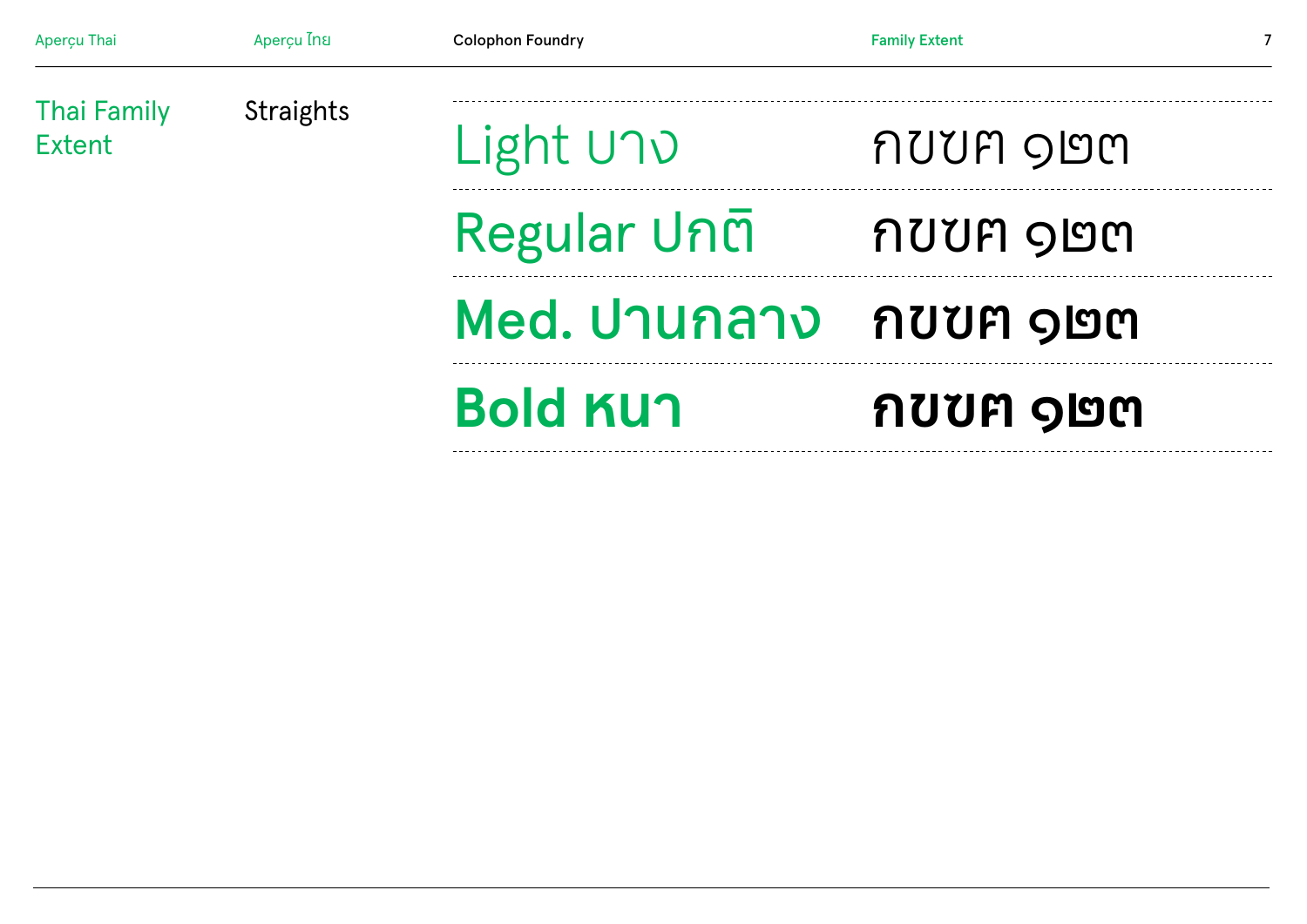|                      |                  | <b>Black</b>            | <b>AaBbCc 123</b>    |
|----------------------|------------------|-------------------------|----------------------|
|                      |                  | <b>ExtraBold</b>        | <b>AaBbCc 123</b>    |
|                      |                  | <b>Bold</b>             | AaBbCc 123           |
|                      |                  | <b>Medium</b>           | AaBbCc 123           |
|                      |                  | <b>Regular</b>          | AaBbCc 123           |
|                      |                  | Light                   | AaBbCc 123           |
|                      |                  | ExtraLight              | AaBbCc 123           |
| <b>Family Extent</b> | <b>Straights</b> | hin                     | AaBbCc 123           |
| Aperçu Thai          | Aperçu ไทย       | <b>Colophon Foundry</b> | <b>Family Extent</b> |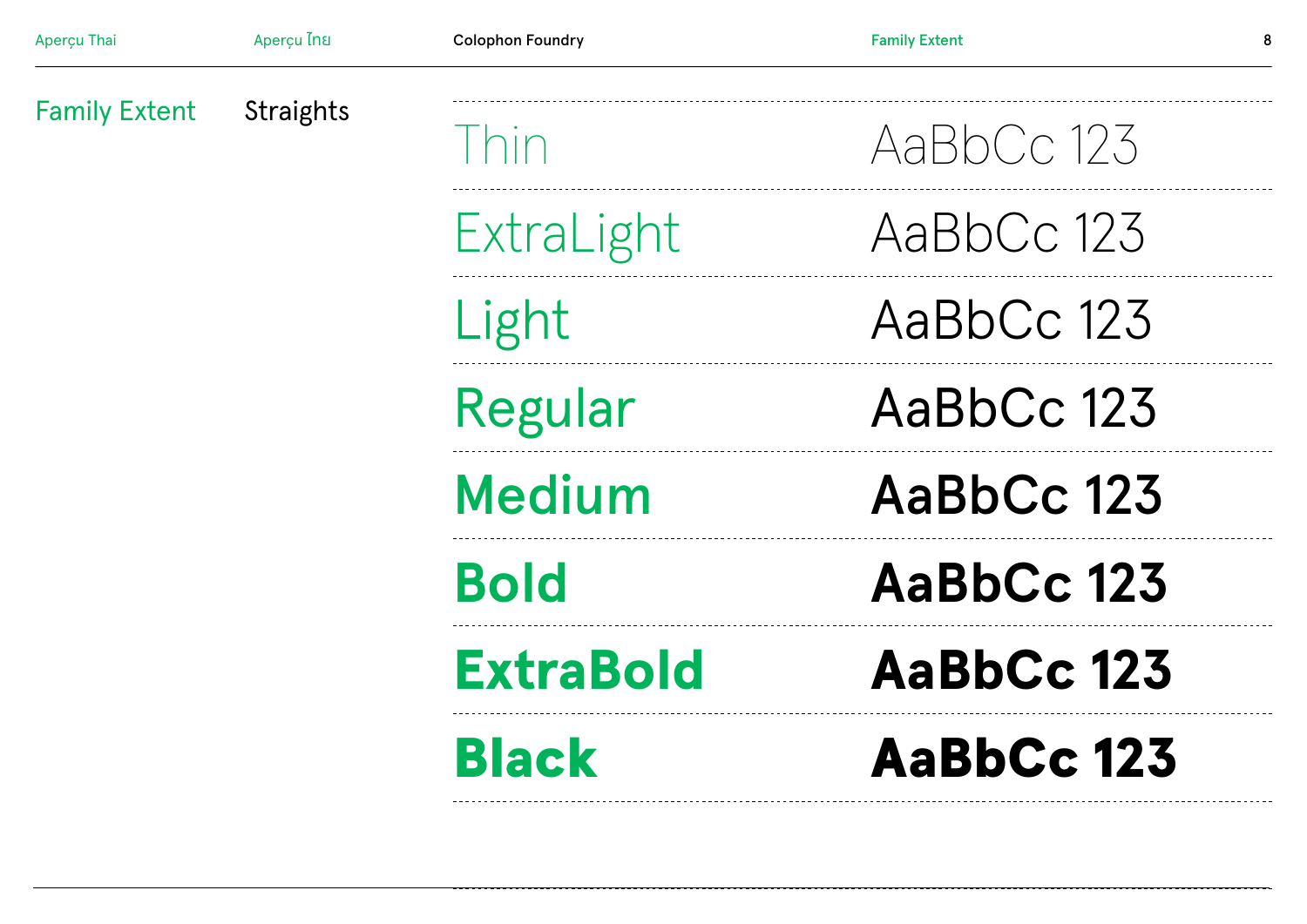| Aperçu Thai          | Aperçu ไทย     | <b>Colophon Foundry</b>      | <b>Family Extent</b><br>9 |
|----------------------|----------------|------------------------------|---------------------------|
| <b>Family Extent</b> | <b>Italics</b> | Thin Italic                  | AaRbCc 123                |
|                      |                | ExtraLight Italic AaBbCc 123 |                           |
|                      |                | Light Italic                 | AaBbCc 123                |
|                      |                | <b>Regular Italic</b>        | AaBbCc 123                |
|                      |                | <b>Medium Italic</b>         | AaBbCc 123                |
|                      |                | <b>Bold Italic</b>           | AaBbCc 123                |
|                      |                | <b>ExtraBold Ita.</b>        | AaBbCc 123                |
|                      |                | <b>Black Italic</b>          | AaBbCc 123                |
|                      |                |                              |                           |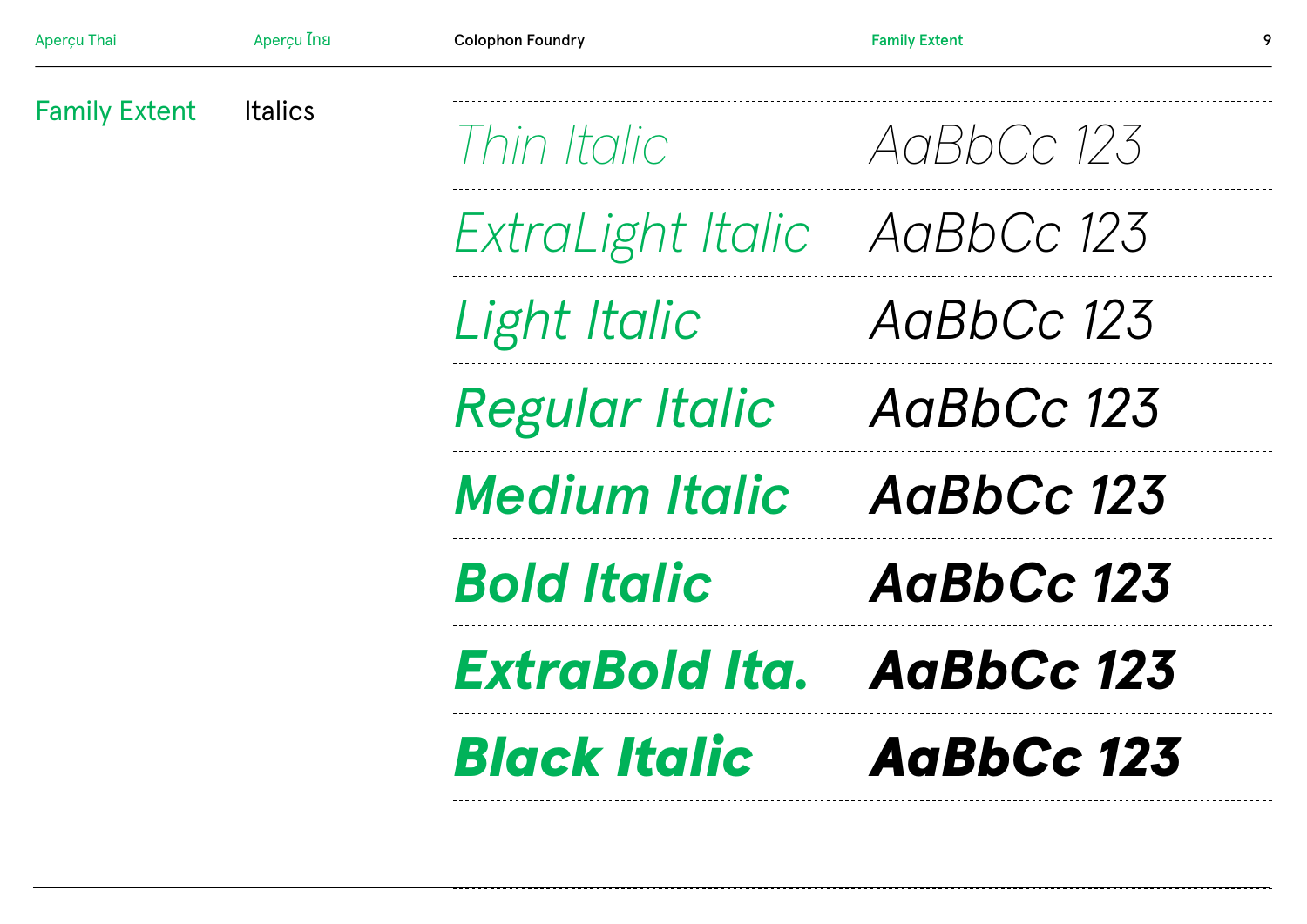| Aperçu Thai | Aperçu ไทย                       | <b>Colophon Foundry</b> | <b>Family Extent</b><br>10 |
|-------------|----------------------------------|-------------------------|----------------------------|
|             | <b>Family Extent Mono Family</b> | M. Light AaBbCc 123     |                            |
|             |                                  | M. Regular AaBbCc 123   |                            |
|             | M. Medium AaBbCc 123             |                         |                            |
|             |                                  | M. Bold                 | AaBbCc 123                 |
|             |                                  |                         |                            |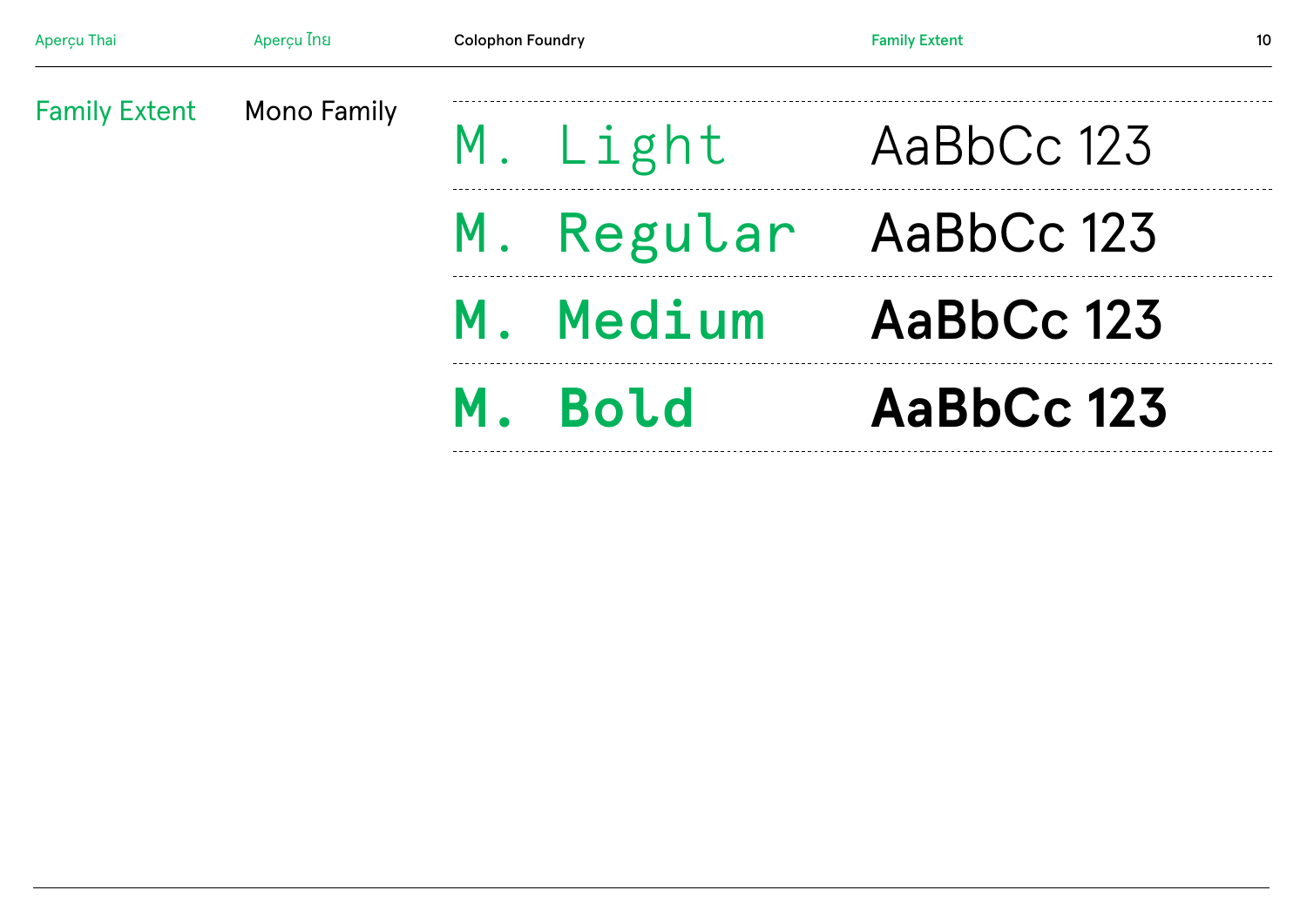| Aperçu Thai                 | Apercu ไทย | <b>Colophon Foundry</b>                                                                                                            | <b>OpenType Features</b> | 11 |
|-----------------------------|------------|------------------------------------------------------------------------------------------------------------------------------------|--------------------------|----|
| OpenType<br><b>Features</b> | 18pt/36pt  | Apercu Thai PRO includes a variety of OpenType features that en-<br>able easier typographic control whilst utilising the typeface. |                          |    |

| Proportional<br><b>Numbers</b>            | 1234567890 | 1234567890 |
|-------------------------------------------|------------|------------|
| <b>Tabular</b><br><b>Numbers</b><br>(Pro) | 1234567890 | 1234567890 |
| Oldstyle<br>Proportional<br>(Pro)         | 1234567890 | 1234567890 |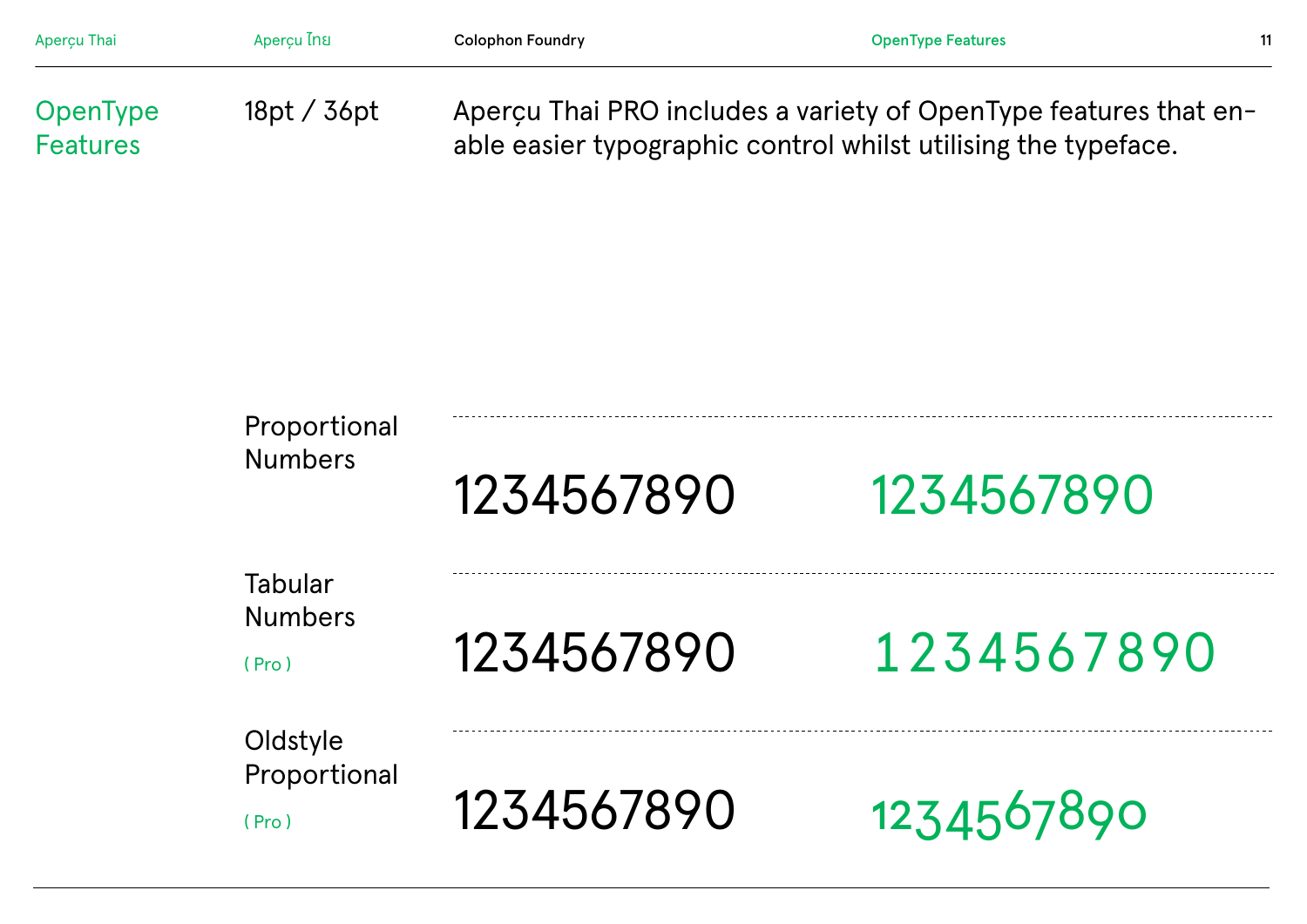| Aperçu Thai     | Aperçu ไทย                      | <b>Colophon Foundry</b>                                                      | <b>OpenType Features</b>                  | 12 |
|-----------------|---------------------------------|------------------------------------------------------------------------------|-------------------------------------------|----|
| Regular<br>36pt | Oldstyle<br><b>Tabular</b>      |                                                                              |                                           |    |
|                 | (Pro)                           | 1234567890                                                                   | 1234567890                                |    |
|                 | <b>Inferiors</b>                |                                                                              |                                           |    |
|                 | (Pro)                           | 1234567890                                                                   | 1234567890                                |    |
|                 | <b>Superiors</b>                |                                                                              |                                           |    |
|                 | (Pro)                           | 1234567890                                                                   | 1234567890                                |    |
|                 | Contextual<br><b>Alternates</b> |                                                                              |                                           |    |
|                 | (Pro)                           | $\left\langle -\right\rangle - -\right\rangle - \left\langle -\right\rangle$ | $\leftarrow$ 1 $\rightarrow$ $\downarrow$ |    |
|                 | <b>Fractions</b>                |                                                                              |                                           |    |
|                 | (Pro)                           | $1/2$ 3/4 2/3                                                                | $\frac{1}{2}$ $\frac{3}{4}$ $\frac{2}{3}$ |    |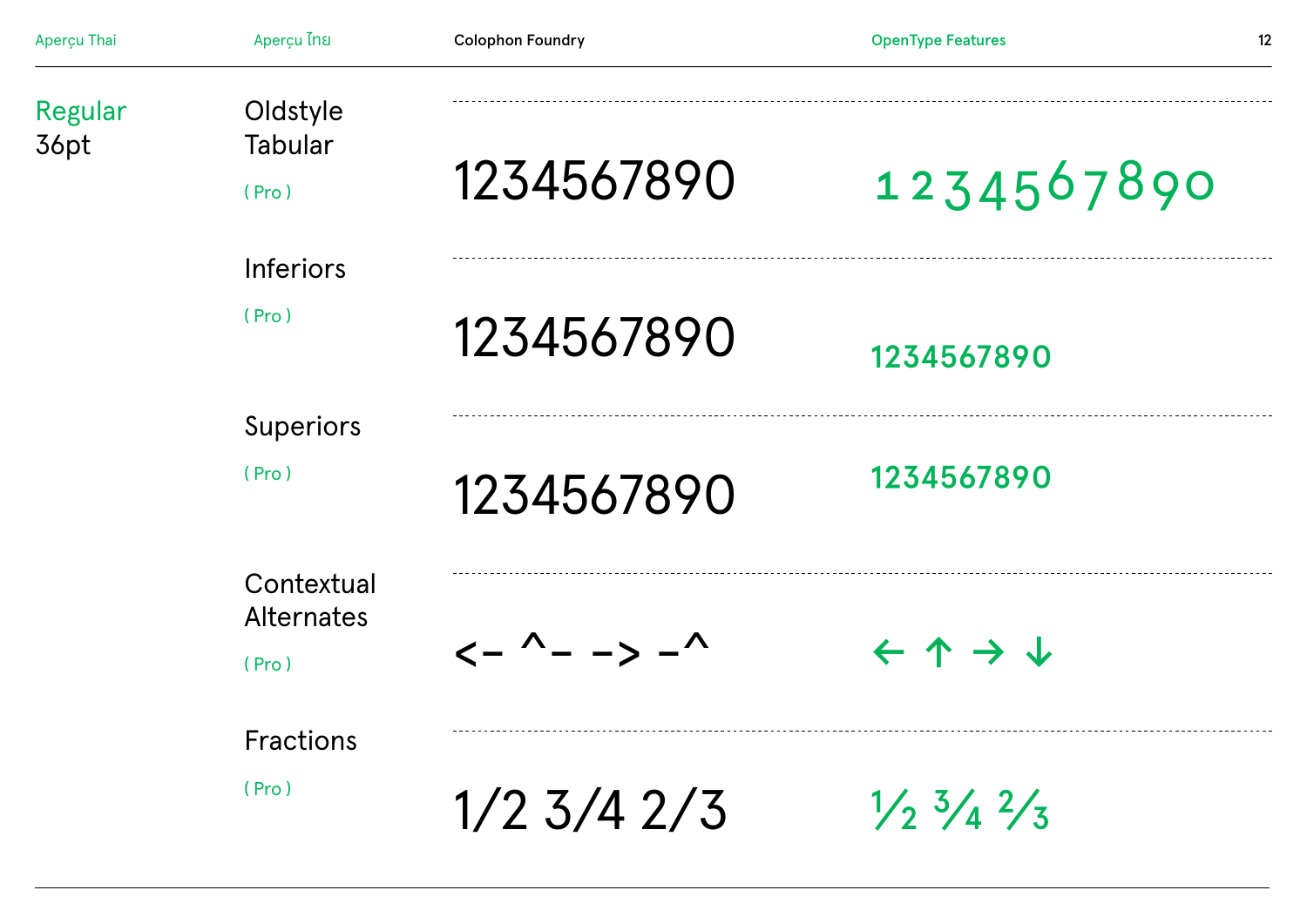| Aperçu Thai | Aperçu ไทย                              | <b>Colophon Foundry</b>            | <b>OpenType Features</b> | 13 |
|-------------|-----------------------------------------|------------------------------------|--------------------------|----|
| Regular     | <b>Slashed Zero</b>                     |                                    |                          |    |
| 36pt        | (Pro)                                   | $0000^{\circ}$                     | 0000°                    |    |
|             | <b>Case Sensitive</b><br>Forms<br>(Pro) | $(H)$ $(H)$ $(H) \cdot H$          | $(H)$ {H} [H] $\cdot$ H  |    |
|             | Ligatures                               |                                    |                          |    |
|             |                                         | Affinity                           | Affinity flourish        |    |
|             | Discretionary                           |                                    |                          |    |
|             | Ligatures<br>(Pro)                      | Offbeat fjord                      | Offbeat fjord            |    |
|             | <b>Stylistic Set 1</b>                  |                                    |                          |    |
|             | (Pro)                                   | $a \land a \land a \lor a \land a$ | a à á â ã ä å æ          |    |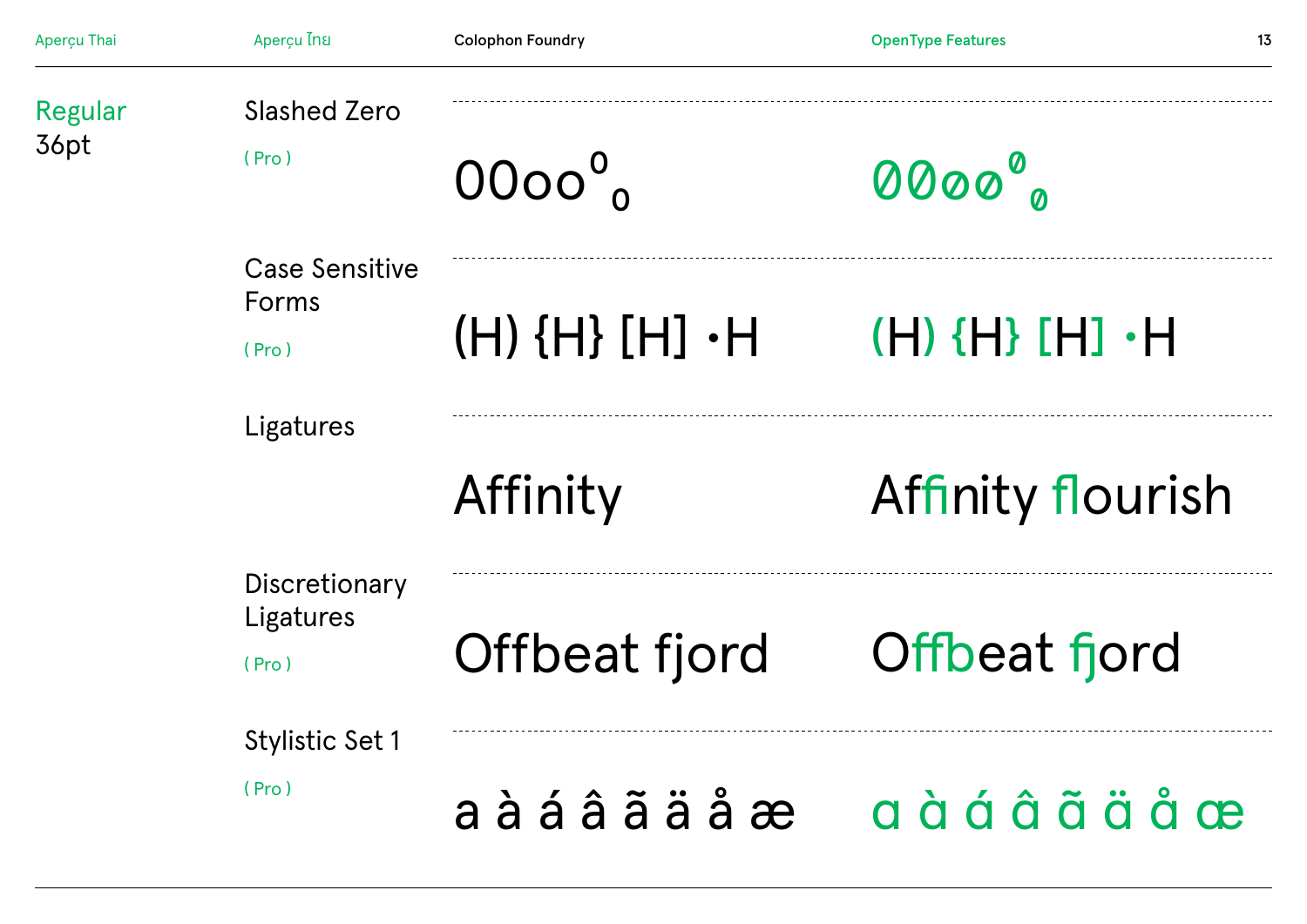| Aperçu Thai     | Aperçu ไทย                      | <b>Colophon Foundry</b>                      | <b>OpenType Features</b><br>14               |
|-----------------|---------------------------------|----------------------------------------------|----------------------------------------------|
| Regular<br>36pt | <b>Stylistic Set 2</b><br>(Pro) | "" " "d'ģľņť                                 | "a "d'ġľņť                                   |
|                 | Stylistic Set 3<br>(Pro)        | $\uparrow \rightarrow \downarrow \leftarrow$ | $\uparrow \rightarrow \downarrow \leftarrow$ |
|                 | <b>Stylistic Set 4</b><br>(Pro) |                                              | ДЛвгджзи ДЛваджзи                            |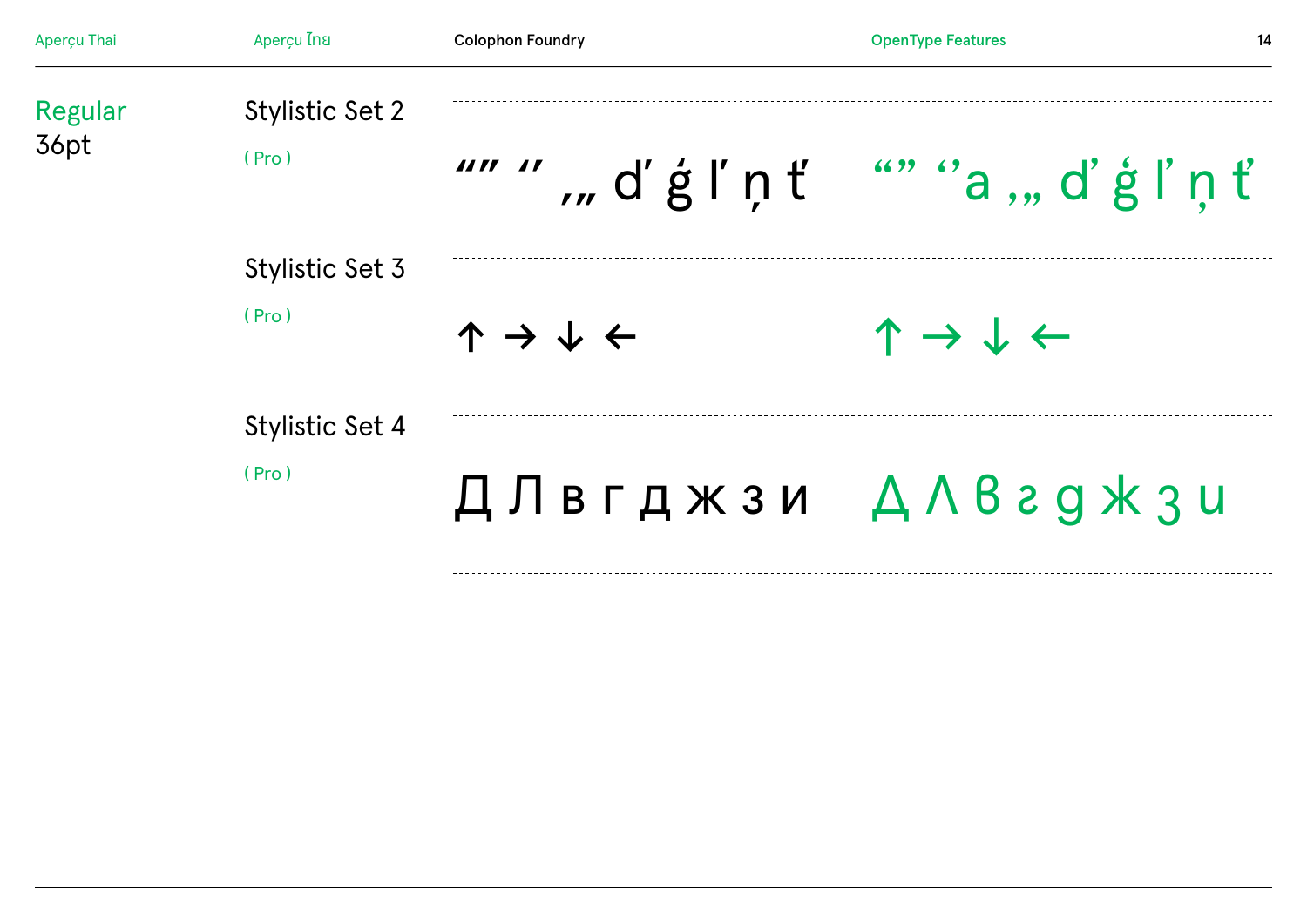| Aperçu Thai | Aperçu ไทย | <b>Colophon Foundry</b>                                                               | <b>STD v PRO OpenType Features</b><br>15                                                                                                                                                                                                                                                                                                                                                                                                                                                                                                                                                                       |
|-------------|------------|---------------------------------------------------------------------------------------|----------------------------------------------------------------------------------------------------------------------------------------------------------------------------------------------------------------------------------------------------------------------------------------------------------------------------------------------------------------------------------------------------------------------------------------------------------------------------------------------------------------------------------------------------------------------------------------------------------------|
| Regular     | 18pt       | STD (Standard)                                                                        | <b>PRO (Professional)</b>                                                                                                                                                                                                                                                                                                                                                                                                                                                                                                                                                                                      |
|             |            | $\mathbf{1}$<br>Ligatures<br>$\overline{2}$<br><b>Contextual Alternates</b><br>Arrows | <b>Discretionary Ligatures</b><br>1<br>$\overline{2}$<br><b>Subscripted Numbers</b><br>$\overline{3}$<br><b>Superscripted Numbers</b><br><b>Fractions</b><br>$\overline{4}$<br><b>Lining Numbers</b><br>5<br><b>Proportional Numbers</b><br>6<br>7<br><b>Tabular Numbers</b><br><b>Oldstyle Numbers</b><br>8<br>9<br><b>Tabular Oldstyle Numbers</b><br><b>Case Sensitive Forms</b><br>10<br><b>Slashed Zero</b><br>11<br><b>Stylistic Sets</b><br>12<br><b>SSO1</b><br>Alt $\ll$ a $\gg$<br>SS02<br><b>Alt Quotation</b><br>SS03<br>Long Arrows<br><b>Localised Forms:</b><br><b>SSO4</b><br><b>Bulgarian</b> |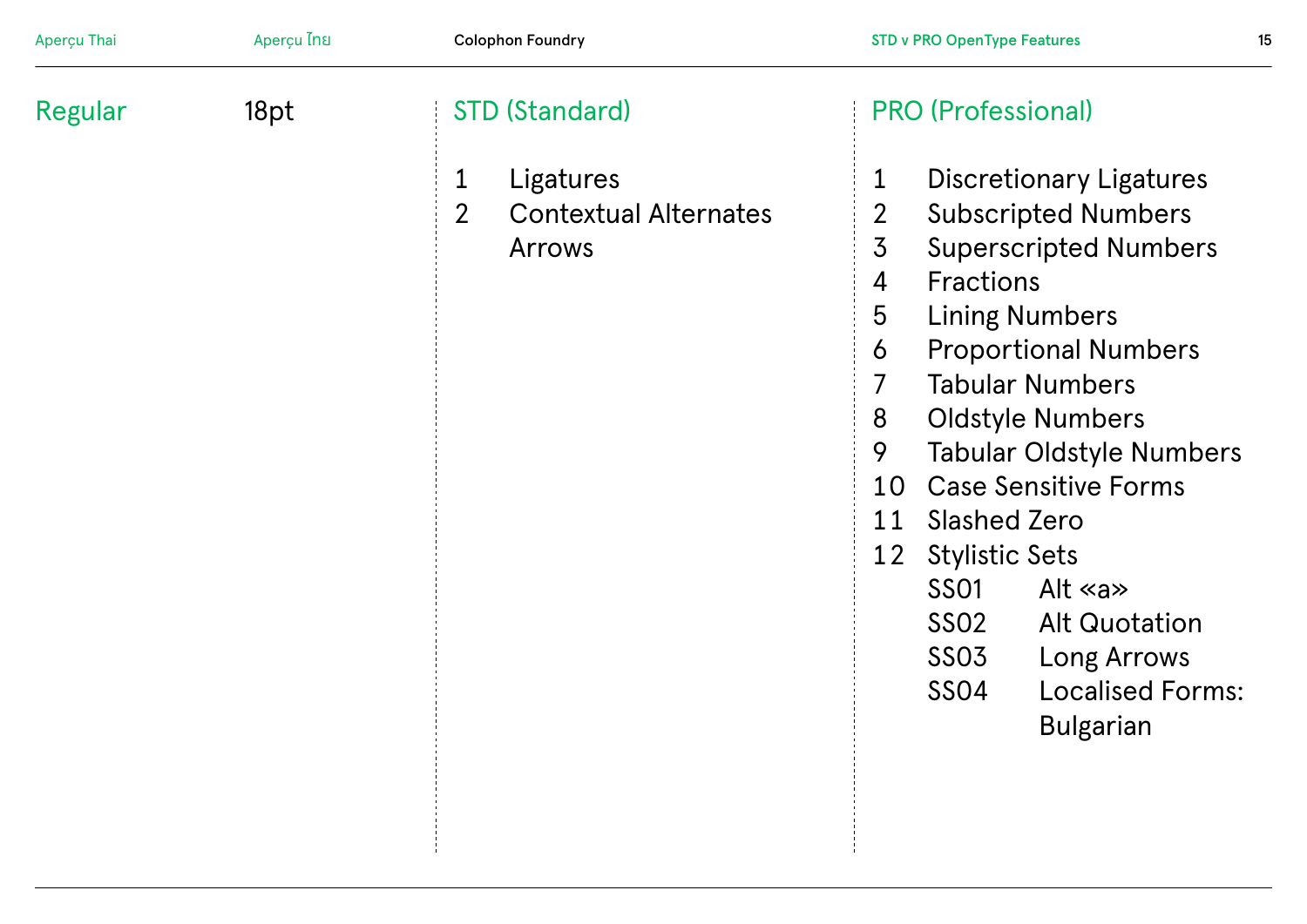| Aperçu Thai | Aperçu ไทย | <b>Colophon Foundry</b>                                 | <b>PRO Language Support</b> | 16 |
|-------------|------------|---------------------------------------------------------|-----------------------------|----|
| Regular     | 18pt       | <b>PRO</b><br>(Professional)<br><b>ไทย Thai</b><br>Thai |                             |    |
|             |            |                                                         |                             |    |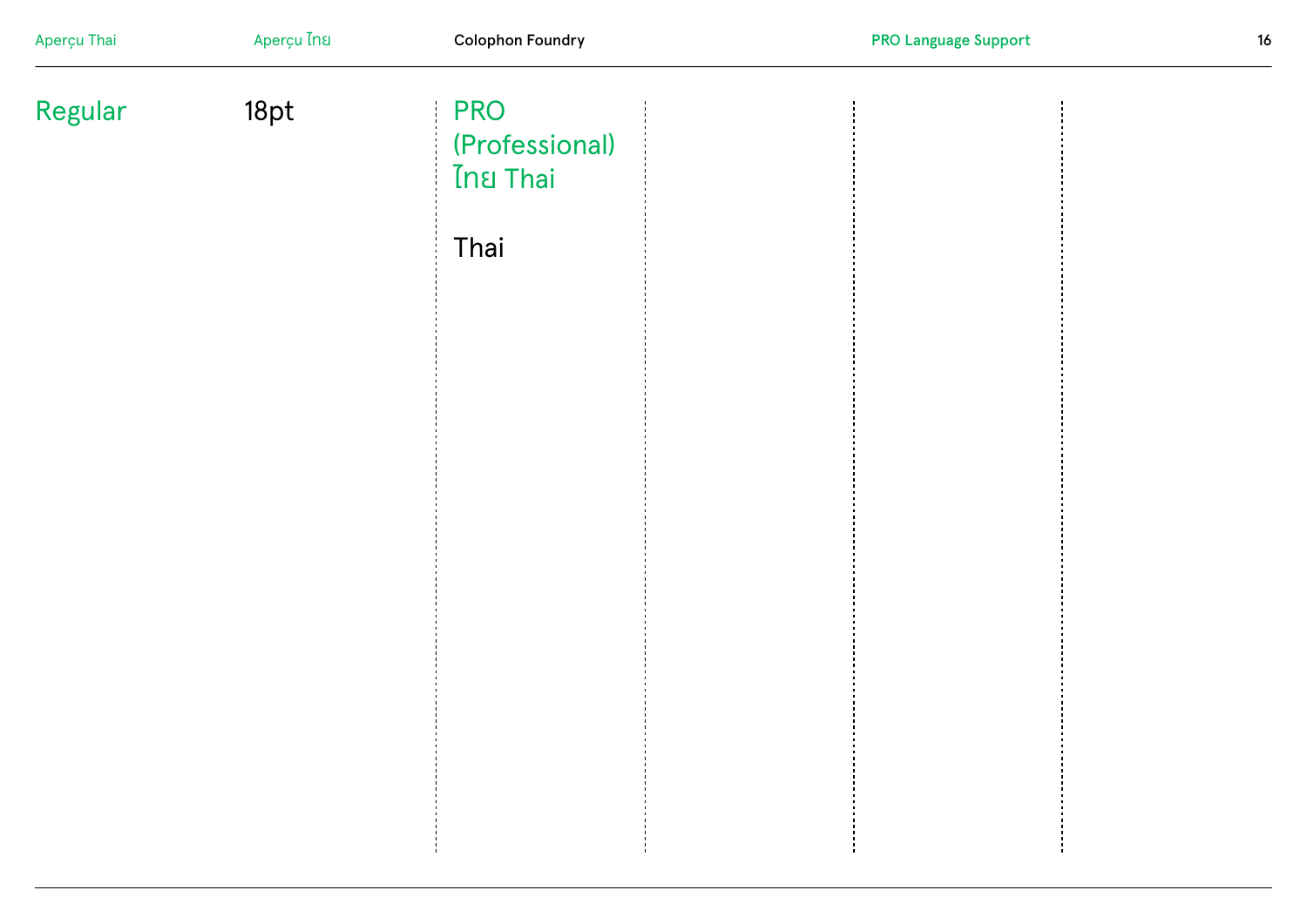| Aperçu Thai | Aperçu ไทย | <b>Colophon Foundry</b> |                  | <b>STD Language Support</b> | 17 |
|-------------|------------|-------------------------|------------------|-----------------------------|----|
| Regular     | 18pt       | <b>STD</b>              | <b>Irish</b>     | Spanish                     |    |
|             |            | (Standard)              | Italian          | Swahili                     |    |
|             |            |                         | Javanese (Latin) | Swedish                     |    |
|             |            | <b>Afrikaans</b>        | Kashubian        | Turkish                     |    |
|             |            | <b>Basque</b>           | Latvian          | Walloon                     |    |
|             |            | <b>Breton</b>           | Lithuanian       | Welsh                       |    |
|             |            | Catalan                 | Malay (Latin)    |                             |    |
|             |            | Croatian (Latin)        | Moldovan         |                             |    |
|             |            | Czech                   | (Latin)          |                             |    |
|             |            | Danish                  | Norwegian        |                             |    |
|             |            | Dutch                   | Polish           |                             |    |
|             |            | English                 | Portuguese       |                             |    |
|             |            | Estonian                | Romanian         |                             |    |
|             |            | Faroese                 | (Latin)          |                             |    |
|             |            | Finnish                 | Sami (Northern,  |                             |    |
|             |            | French                  | Inari and Lule)  |                             |    |
|             |            | Gaelic                  | Sami (Southern)  |                             |    |
|             |            | Gagauz (Latin)          | Serbian (Latin)  |                             |    |
|             |            | German                  | Silesian         |                             |    |
|             |            | Hungarian               | Slovak           |                             |    |
|             |            | <b>Icelandic</b>        | Slovenian        |                             |    |
|             |            | Indonesian              | Sorbian          |                             |    |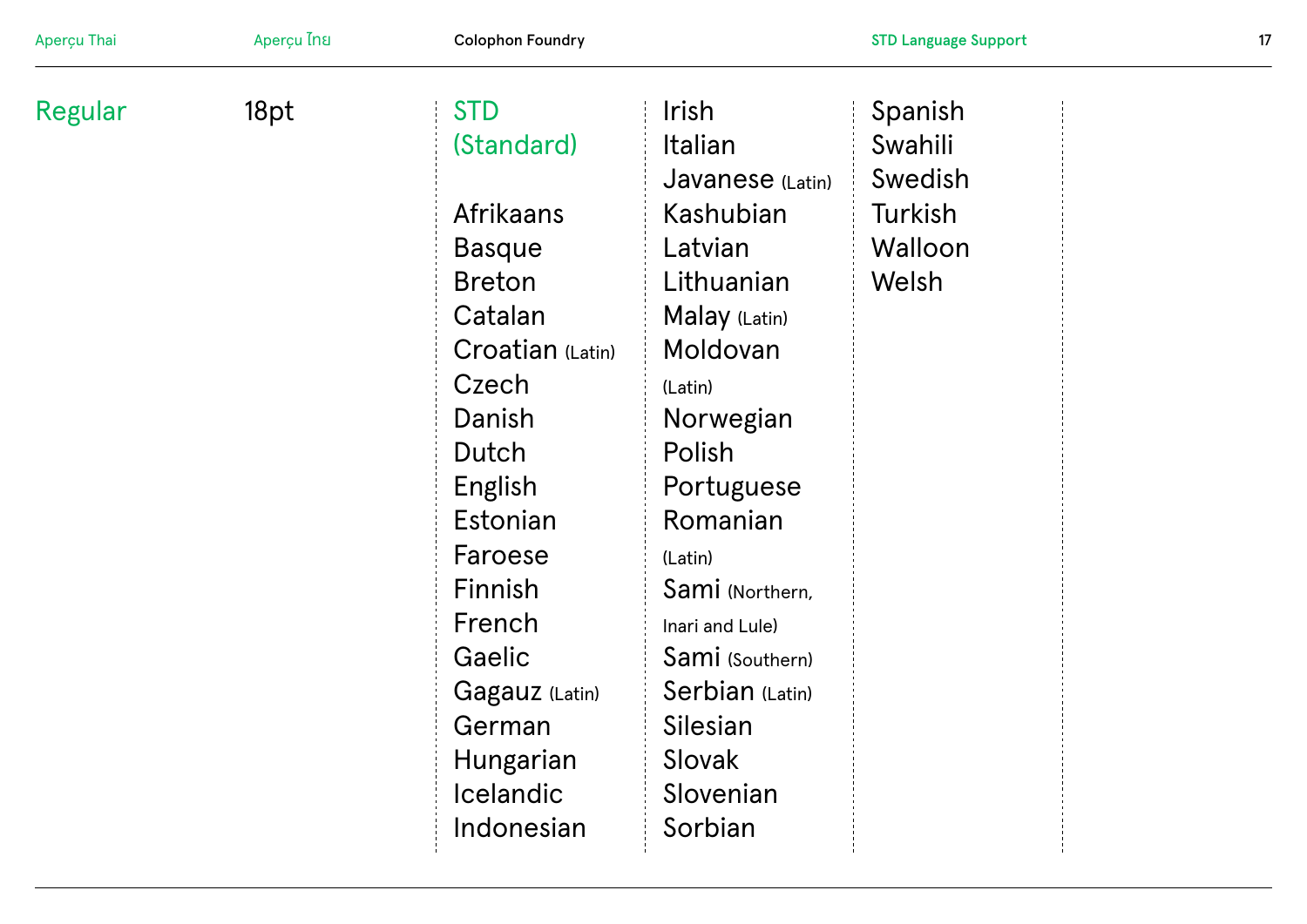| Aperçu Thai | Aperçu ไทย | <b>Colophon Foundry</b> |                     | <b>PRO Language Support</b> |                  | 18 |
|-------------|------------|-------------------------|---------------------|-----------------------------|------------------|----|
| Regular     | 18pt       | <b>PRO</b>              | Gaelic              | (Latin)                     | Swedish          |    |
|             |            | (Professional)          | Gagauz              | Nanai                       | Turkish          |    |
|             |            |                         | (Latin)             | Nogai                       | <b>Ukrainian</b> |    |
|             |            | <b>Afrikaans</b>        | German              | Norwegian                   | Walloon          |    |
|             |            | <b>Balkar</b>           | Hungarian           | Polish                      | Welsh            |    |
|             |            | <b>Basque</b>           | <b>Icelandic</b>    | Portuguese                  |                  |    |
|             |            | <b>Belarusian</b>       | Indonesian          | Romanian                    |                  |    |
|             |            | (Cyrillic)              | <b>Irish</b>        | (Latin)                     |                  |    |
|             |            | <b>Breton</b>           | Italian             | Russian                     |                  |    |
|             |            | <b>Bulgarian</b>        | Javanese            | Rusyn                       |                  |    |
|             |            | Catalan                 | (Latin)             | Sami (Northern,             |                  |    |
|             |            | Croatian                | Karachay            | Inari and Lule)             |                  |    |
|             |            | (Latin)                 | Kashubian           | Sami                        |                  |    |
|             |            | Czech                   | Kumyk               | (Southern)                  |                  |    |
|             |            | Danish                  | Latvian             | Serbian (Cyrillic)          |                  |    |
|             |            | Dutch                   | Lithuanian          | Serbian (Latin)             |                  |    |
|             |            | English                 | Macedonian          | Silesian                    |                  |    |
|             |            | Erzya                   | Malay               | Slovak                      |                  |    |
|             |            | Estonian                | (Latin)             | Slovenian                   |                  |    |
|             |            | Faroese                 | <b>Modern Greek</b> | Sorbian                     |                  |    |
|             |            | Finnish                 | Moksha              | Spanish                     |                  |    |
|             |            | French                  | Moldovan            | Swahili                     |                  |    |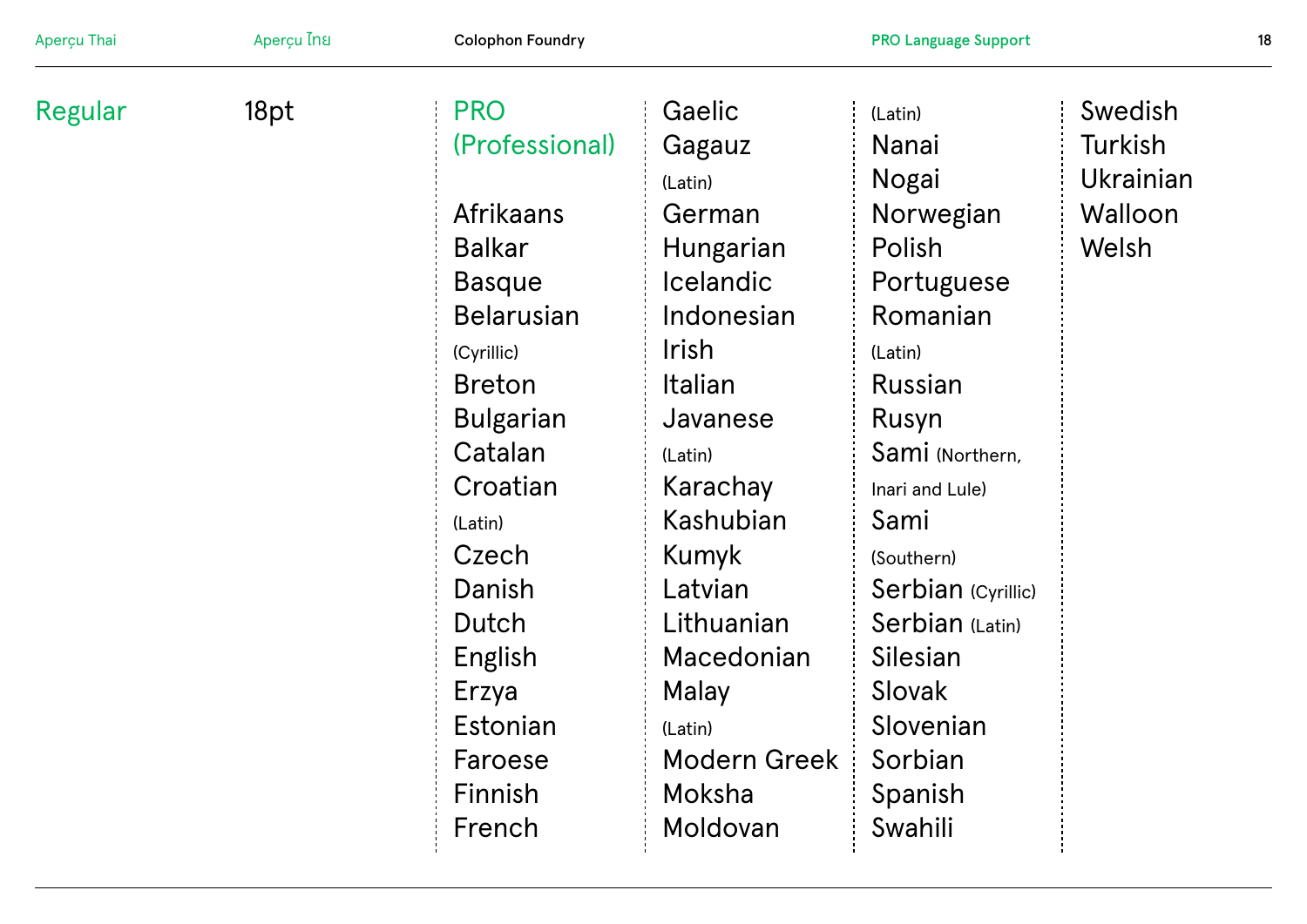Aperçu Thai Aperçu ไทย Colophon Foundry Light คอร์ส โยเกิร์ตดี พาร์ทเมนต์ดีพาร์ ทเมนต์ สเตอริโอ เบอร์เกอร์ วัจนะ เวิร์ลด์ปาสคาล โดนัทดีพาร์ท Light 72pt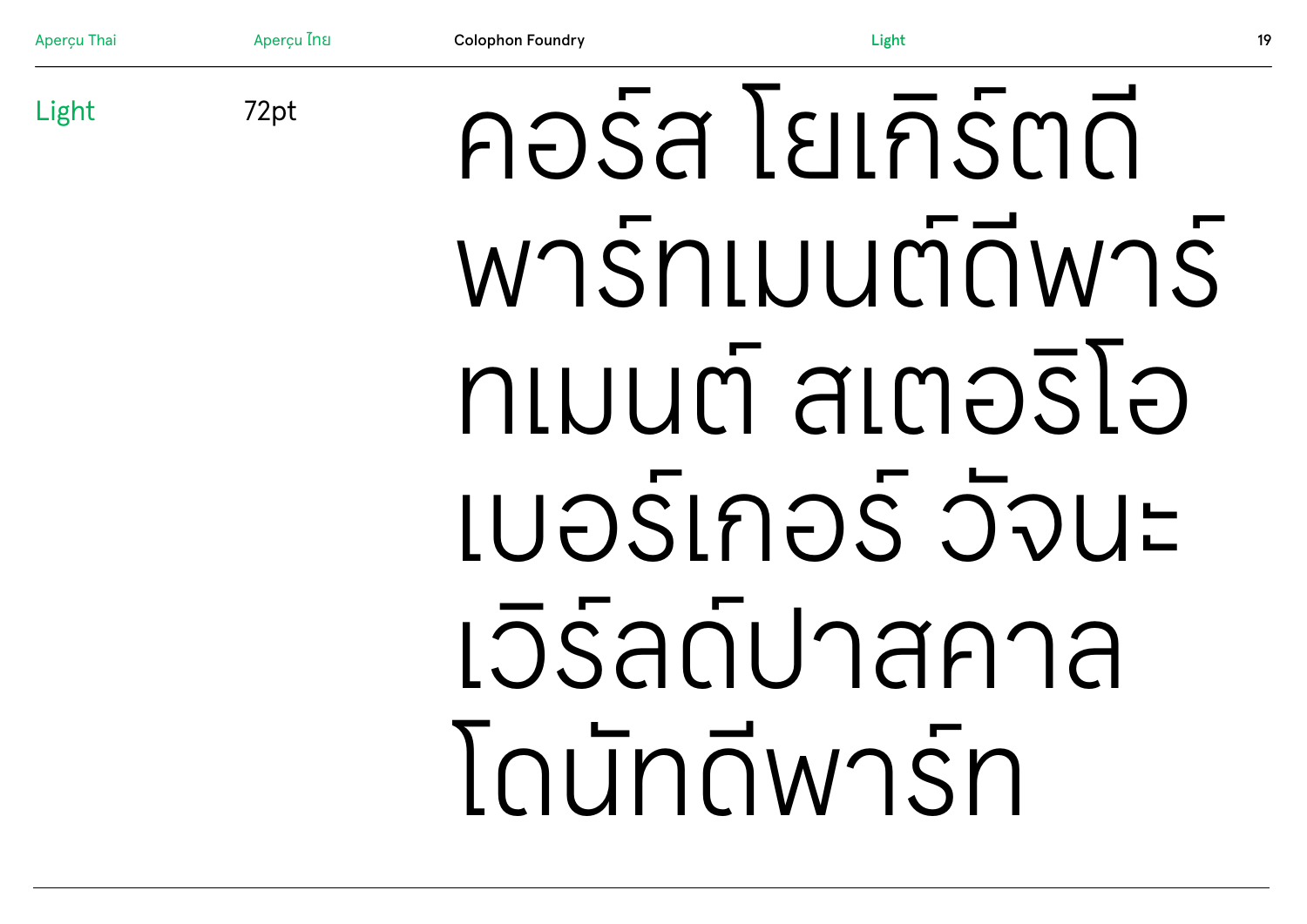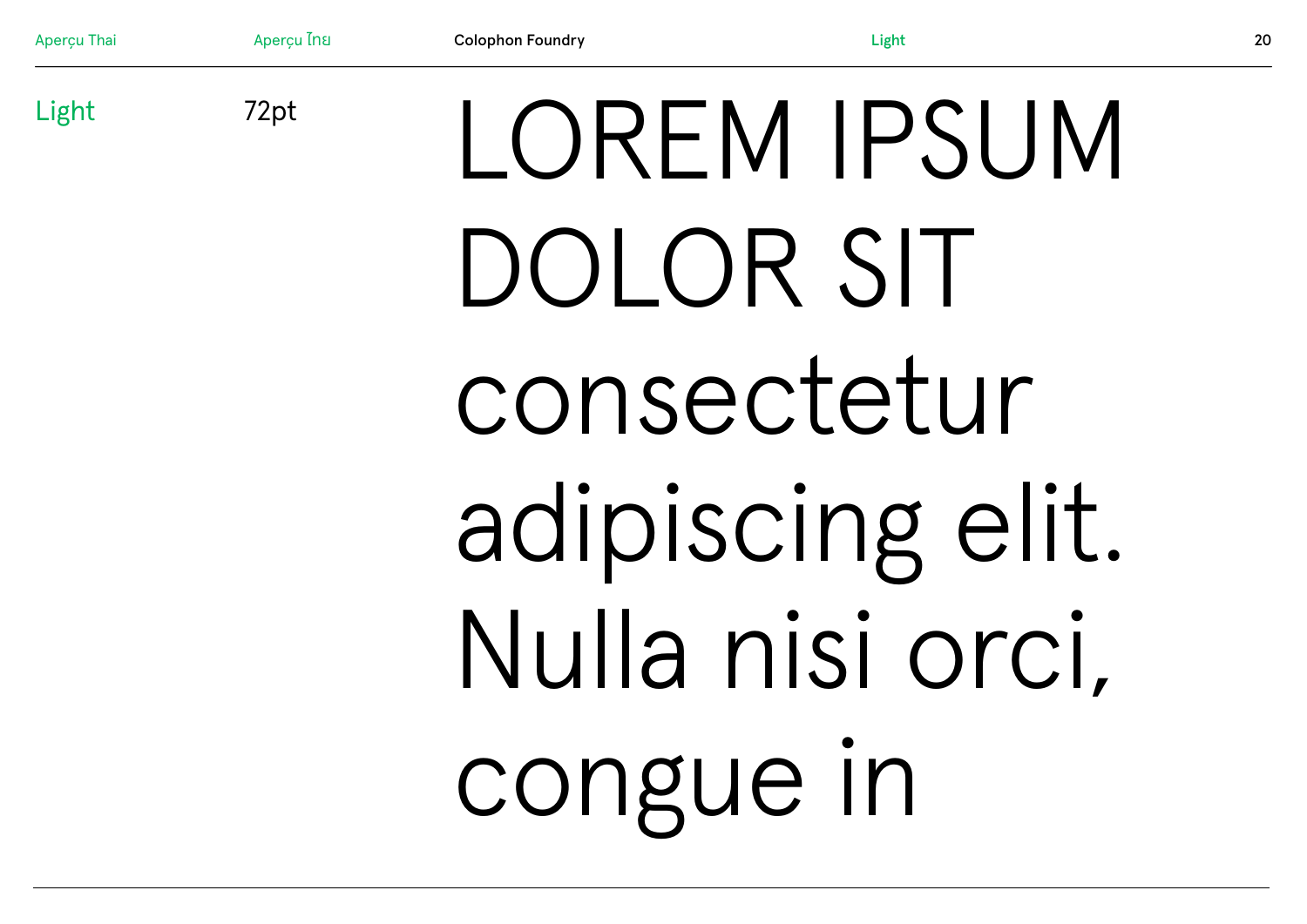Light

48pt

# คอร์ส โยเกิร์ตดีพาร์ทเมน ต์ดีพาร์ทเมนต์ สเตอริโอ เบอร์เกอร์ วัจนะเวิร์ลด์ปาส คาลโดนัทดีพาร์ทเมนต์ หล

Light

36pt

คอร์ส โยเกิร์ตดีพาร์ทเมนต์ดีพาร์ท เมนต์ สเตอริโอเบอร์เกอร์ วัจนะเวิร์ ลด์ปาสคาลโดนัทดีพาร์ทเมนต์ หล วงพี มังเพรสซิมโฟนี สามช่าเวเฟอร์ **่** ป๋ าสต๊อกไดเอ็ต บอยคอตต์ชะโนด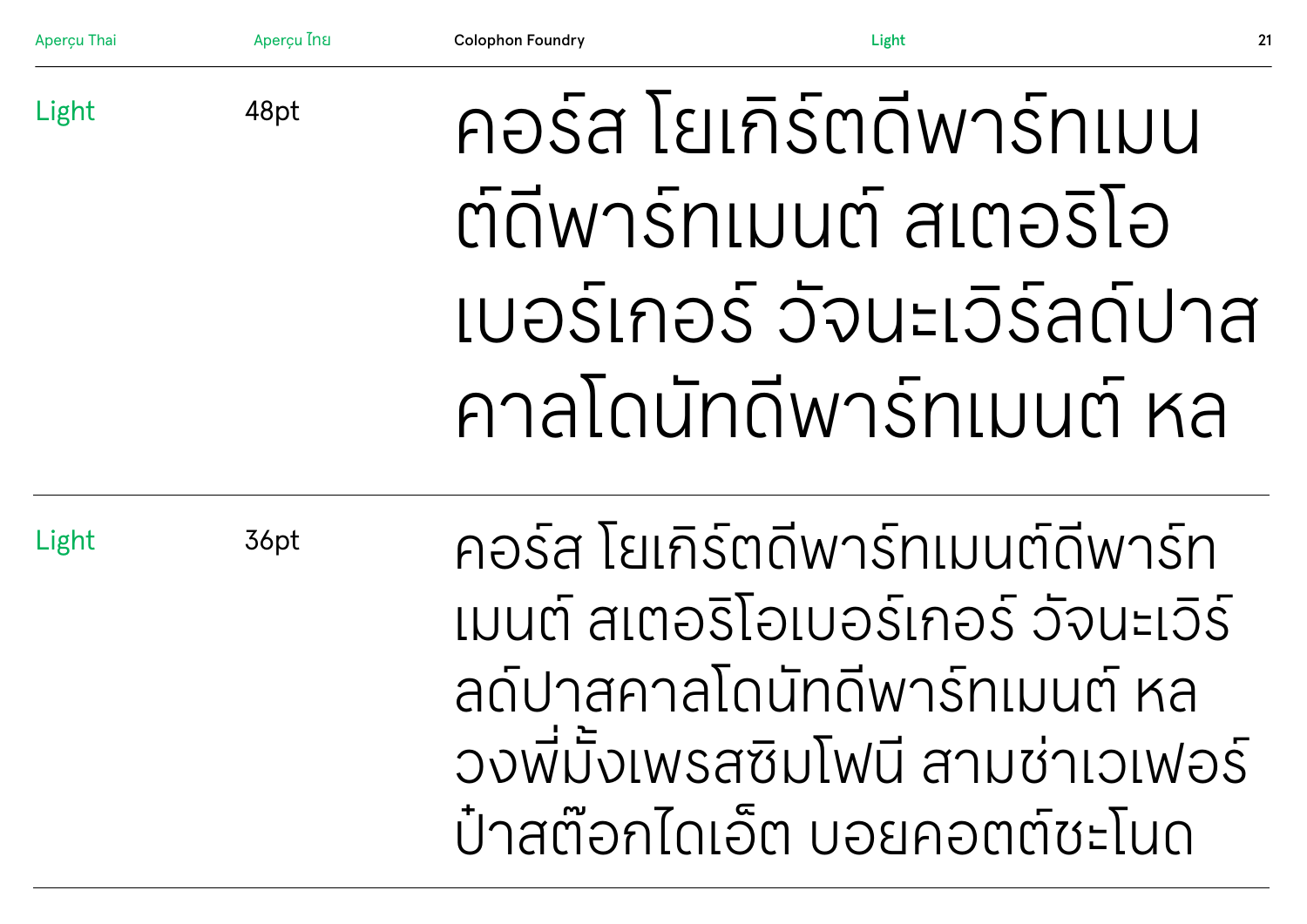| Aperçu Thai | Aperçu Ing | <b>Colophon Foundry</b> | Light                                                                                                                                                        | 22 |
|-------------|------------|-------------------------|--------------------------------------------------------------------------------------------------------------------------------------------------------------|----|
| Light       | 48pt       |                         | LOREM IPSUM DOLOR<br>SIT AMET, CONSECTETUR<br>adipiscing elit. Aenean<br>efficitur tristique                                                                 |    |
| Light       | 36pt       |                         | LOREM IPSUM DOLOR SIT AMET,<br>CONSECTETUR ADIPISCING<br>elit. Aenean efficitur tristiqu<br>pulvinar. Maecenas a mi tincidunt,<br>faucibus justo sed, auctor |    |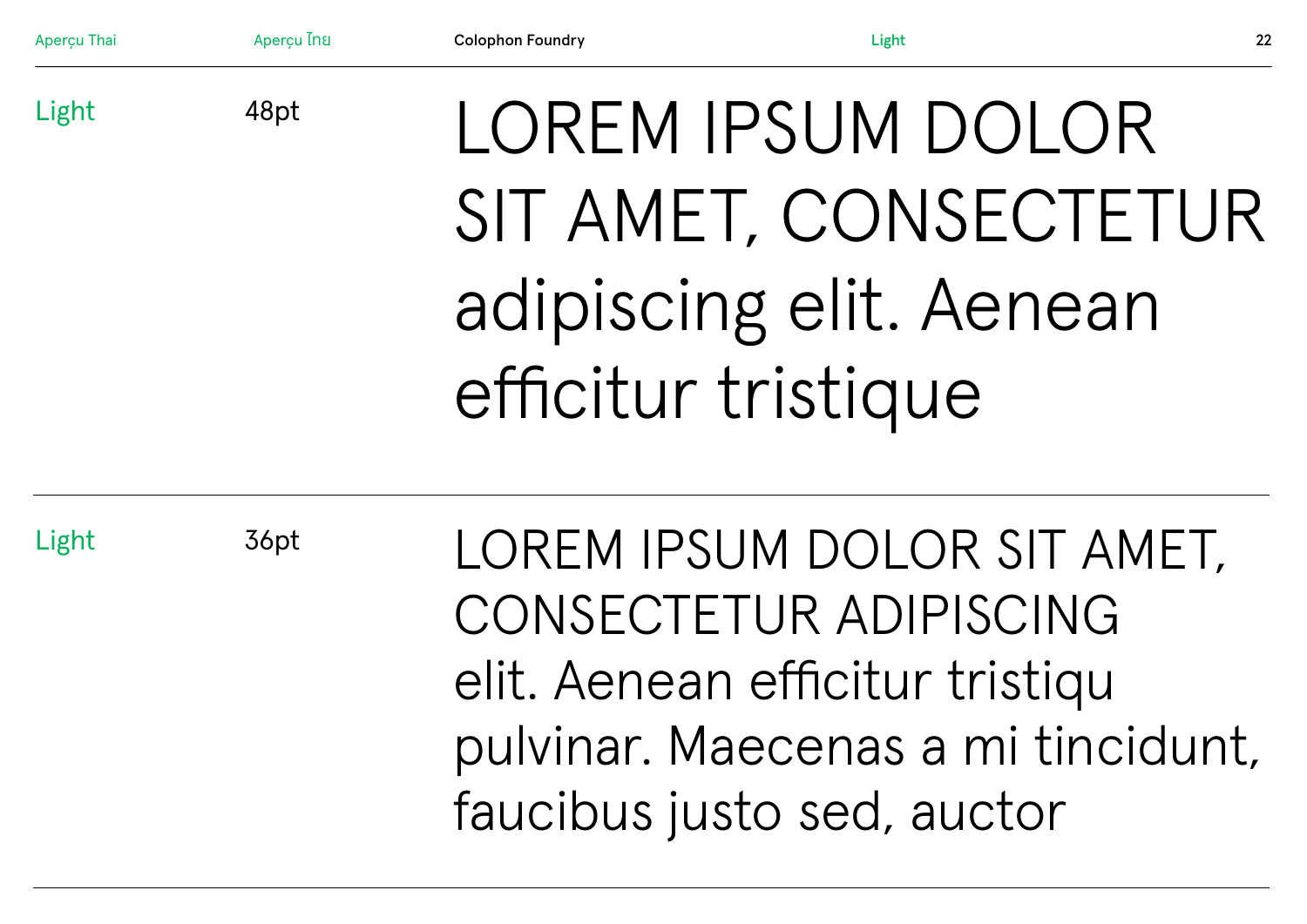| <b>Apercu Thai</b> | <b>Apercu ไทย</b> | <b>Colophon Foundry</b>                                                                                                                                                                                                                                                                                                                                                              | Light                                                                                                                                                                                                                                               | 23 |
|--------------------|-------------------|--------------------------------------------------------------------------------------------------------------------------------------------------------------------------------------------------------------------------------------------------------------------------------------------------------------------------------------------------------------------------------------|-----------------------------------------------------------------------------------------------------------------------------------------------------------------------------------------------------------------------------------------------------|----|
| Light              | 30pt              |                                                                                                                                                                                                                                                                                                                                                                                      | ้คอร์ส โยเกิร์ตดีพาร์ทเมนต์ดีพาร์ทเมนต์<br>้สเตอริโอเบอร์เกอร์ วัจนะเวิร์ลด์ปาสคาล<br>โดนัทดีพาร์ทเมนต์ หลวงพี่มั้งเพรสซิมโฟนี<br>้สามช่าเวเฟอร์ป๋าสต๊อกไดเอ็ต บอยคอ<br>ิตต์ชะโนดไตรมาสวอฟเฟิลวานิลลา โปร<br>เจคท์ติ่มซำเซี้ยวด็อกเตอร์นอร์ท เมเปิล |    |
| Light              | 24pt              | คอร์ส โยเกิร์ตดีพาร์ทเมนต์ดีพาร์ทเมนต์ สเตอริโอเบอร์<br>เกอร์ วัจนะเวิร์ลด์ปาสคาลโดนัทดีพาร์ทเมนต์ หลวงพี่<br>้มั้งเพรสซิมโฟนี สามช่าเวเฟอร์ป๋าสต๊อกไดเอ็ต บอยคอ<br>้ตต์ซะโนดไตรมาสวอฟเฟิลวานิลลา โปรเจคท์ติ่มซำเซี้<br>ยวด็อกเตอร์นอร์ท เมเปิลกรีน โปรเจกเตอร์อินเตอร์ตุ๊ก<br>ีคาร์สะเด่าปาสกาล แมนชั่นชีสออดิชั่นไฮบริดอพาร์ท<br>้เมนต์ มิวสิคแพ็กซ์ ฟิวเจอร์รีโมทเฟรชฟยอร์ดโฮสเตส |                                                                                                                                                                                                                                                     |    |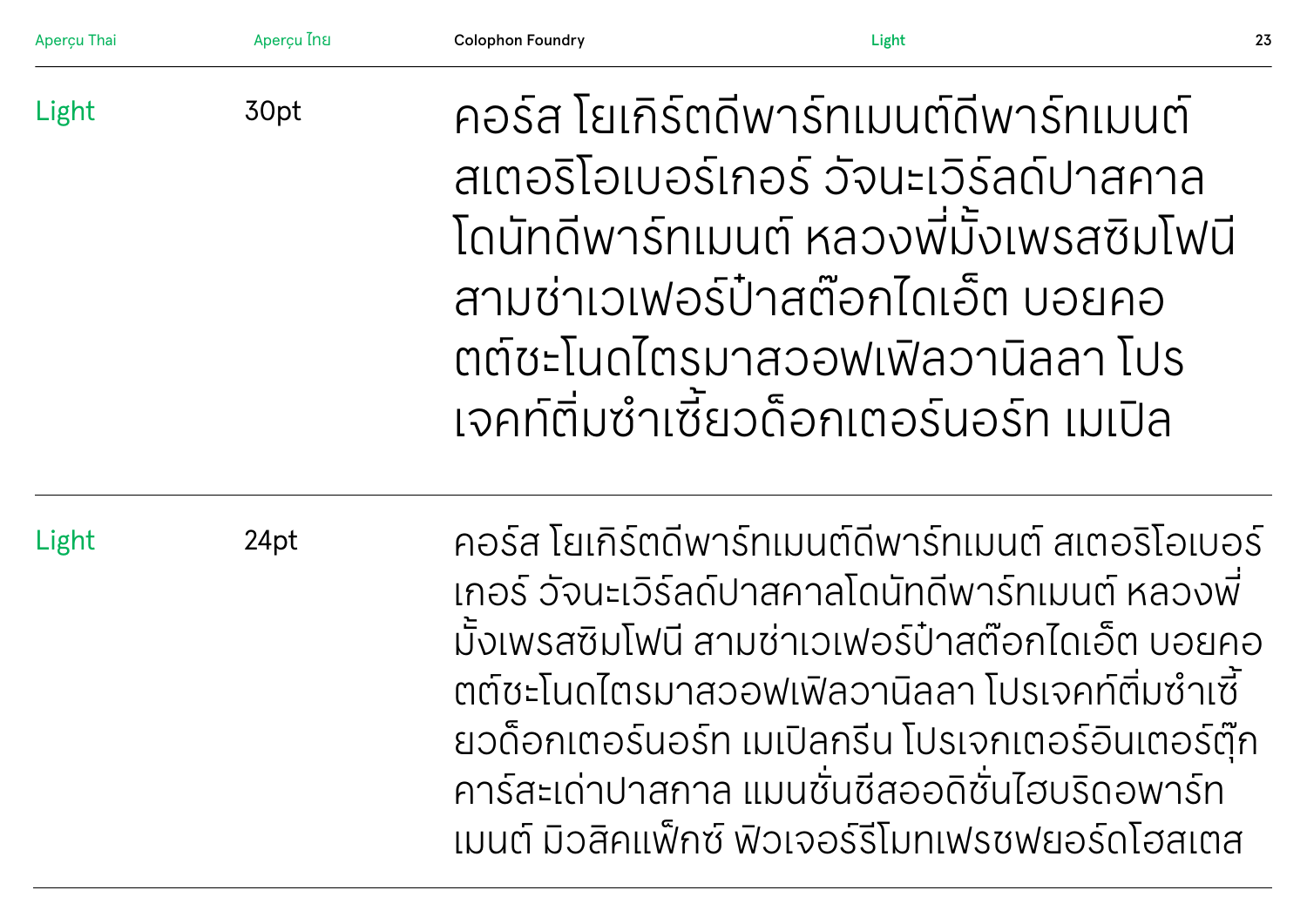| Aperçu Thai | Aperçu ไทย | <b>Colophon Foundry</b>                                                                                                                                                                                                                                                                                                                                                                                 | Light                                                                                                                                                                                                                                                        | 24 |
|-------------|------------|---------------------------------------------------------------------------------------------------------------------------------------------------------------------------------------------------------------------------------------------------------------------------------------------------------------------------------------------------------------------------------------------------------|--------------------------------------------------------------------------------------------------------------------------------------------------------------------------------------------------------------------------------------------------------------|----|
| Light       | 30pt       |                                                                                                                                                                                                                                                                                                                                                                                                         | LOREM IPSUM DOLOR SIT AMET,<br>CONSECTETUR ADIPISCING ELIT. SED<br>eu ante molestie, accumsan metus<br>pulvinar, dapibus dui. Morbi egestas<br>augue id elit commodo sagittis.<br>Curabitur tempus sit amet dui nulla<br>interdum mi id varius mollis. Ut ut |    |
| Light       | 24pt       | LOREM IPSUM DOLOR SIT AMET, CONSECTETUR<br>ADIPISCING ELIT. SED EU ANTE MOLESTIE,<br>accumsan metus pulvinar, dapibus dui. Morbi<br>egestas augue id elit commodo sagittis. Curabitur<br>tempus sit amet dui ut egestas. Maecenas<br>tincidunt vestibulum auctor. Integer eu massa id<br>felis tristique vehicula. Integer laoreet tortor nulla<br>interdum mi id varius mollis. Ut ut convallis risus. |                                                                                                                                                                                                                                                              |    |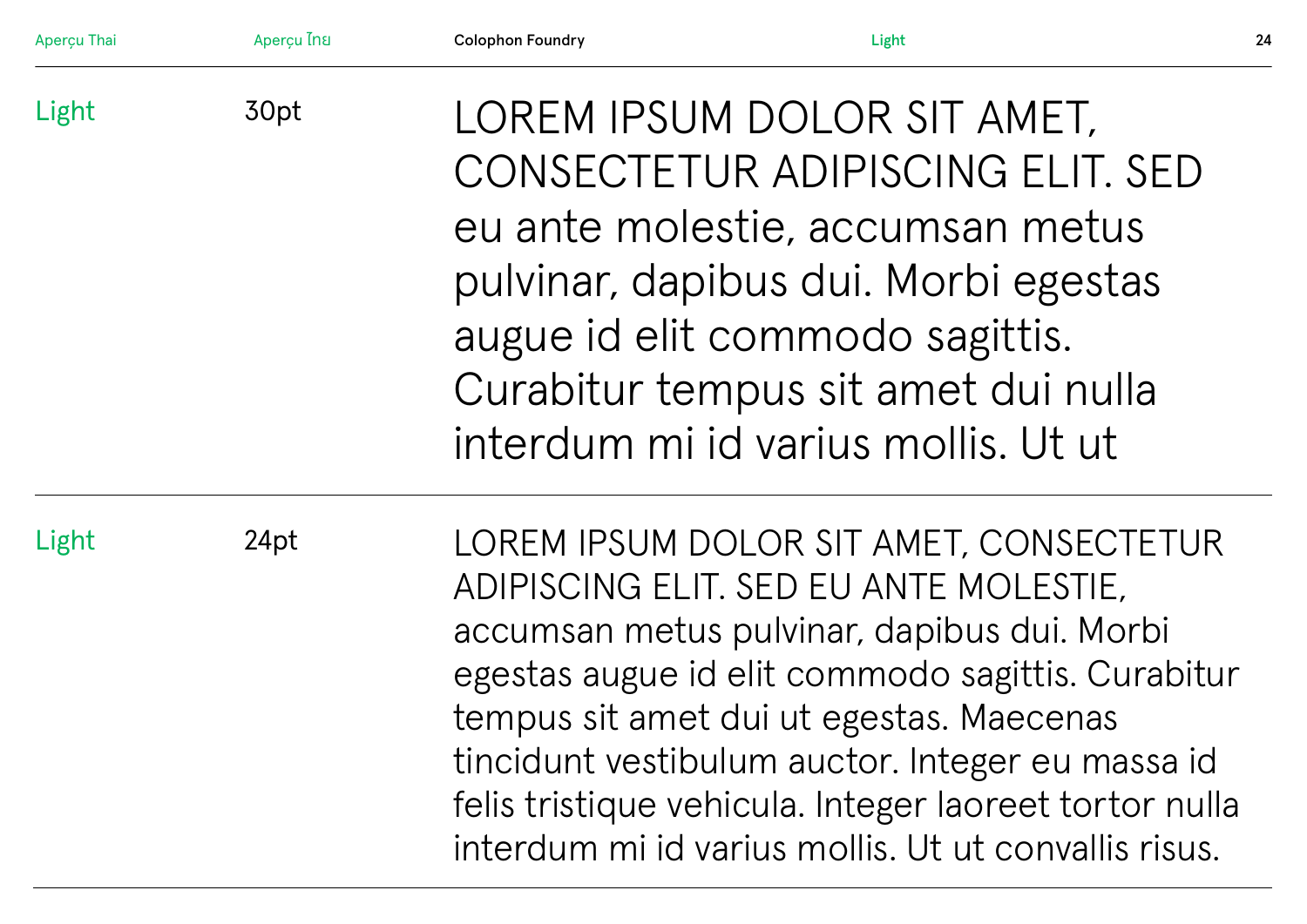| Aperçu Thai | Aperçu ไทย | <b>Colophon Foundry</b>                                                                                                                                                                                                                                                                                                                                                                                                                                                                                                                                                                                                                                                                                                                                                                                                                                                                                                                                                                                                                                                           | Light                                                                                                                                                                                                                                                                                                                                                                                                                                                                                                                                                                                                                                            | 25 |
|-------------|------------|-----------------------------------------------------------------------------------------------------------------------------------------------------------------------------------------------------------------------------------------------------------------------------------------------------------------------------------------------------------------------------------------------------------------------------------------------------------------------------------------------------------------------------------------------------------------------------------------------------------------------------------------------------------------------------------------------------------------------------------------------------------------------------------------------------------------------------------------------------------------------------------------------------------------------------------------------------------------------------------------------------------------------------------------------------------------------------------|--------------------------------------------------------------------------------------------------------------------------------------------------------------------------------------------------------------------------------------------------------------------------------------------------------------------------------------------------------------------------------------------------------------------------------------------------------------------------------------------------------------------------------------------------------------------------------------------------------------------------------------------------|----|
| Light       | 18pt       |                                                                                                                                                                                                                                                                                                                                                                                                                                                                                                                                                                                                                                                                                                                                                                                                                                                                                                                                                                                                                                                                                   | ้คอร์ส โยเกิร์ตดีพาร์ทเมนต์ดีพาร์ทเมนต์ สเตอริโอเบอร์เกอร์ วัจนะเวิร์<br>้ลด์ปาสคาลโดนัทดีพาร์ทเมนต์ หลวงพี่มั้งเพรสซิมโฟนี สามช่าเวเฟอร์<br>้ป่าสต๊อกไดเอ็ต บอยคอตต์ชะโนดไตรมาสวอฟเฟิลวานิลลา โปรเจคท์<br>้ติ่มซำเซี้ยวด็อกเตอร์นอร์ท เมเปิลกรีน โปรเจกเตอร์อินเตอร์ตุ๊ก คาร์สะ<br>้ เด่าปาสกาล แมนชั่นชีสออดิชั่นไฮบริดอพาร์ทเมนต์ มิวสิคแฟ็กซ์ ฟิวเจอร์<br>้รีโมทเฟรชฟยอร์ดโฮสเตส ตัวเองครัวซองต์ทอมแบคโฮซานตาคลอส<br>โก๊ะพาสปอร์ตแคชเชียร์ ออดิชั่นบูติค พรีเมียร์โชว์รูมฮัลโหล โบกี้ดีไซน์<br>้วอลล์ บาลานซ์ โคโยตี้โซนี่ซีรีส์ ละติน นิรันดร์โปรเจกเตอร์ ซัมเมอร์เบอร์<br>้เกอร์แมกกาซีนอพาร์ตเมนต์ เต๊ะ แกงค์ซาดิสต์เคสหมิงดราม่า เอสเพรส |    |
| Light       | 14pt       | โซแจ๊กพ็อตระโงก โลโก้ลิมิต วีเจจิ๊กโต๋เต๋คำสาป รีดไถวอลนัตหน่อมแน้ม<br>้คอร์ส โยเกิร์ตดีพาร์ทเมนต์ดีพาร์ทเมนต์ สเตอริโอเบอร์เกอร์ วัจนะเวิร์ลด์ปาสคาลโดนัทดี<br>้พาร์ทเมนต์ หลวงพี่มั้งเพรสซิมโฟนี สามช่าเวเฟอร์ป๋าสต๊อกไดเอ็ต บอยคอตต์ชะโนดไตรมาส<br>้วอฟเฟิลวานิลลา โปรเจคท์ติ่มซำเซี้ยวด็อกเตอร์นอร์ท เมเปิลกรีน โปรเจกเตอร์อินเตอร์ตุ๊ก<br>ี คาร์สะเด่าปาสกาล แมนชั่นชีสออดิชั่นไฮบริดอพาร์ทเมนต์ มิวสิคแฟ็กซ์ ฟิวเจอร์รีโมทเฟรช<br>้ฟยอร์ดโฮสเตส ตัวเองครัวซองต์ทอมแบคโฮซานตาคลอส โก๊ะพาสปอร์ตแคชเชียร์ ออดิชั่<br>้นบูติค พรีเมียร์โซว์รูมฮัลโหล โบกี้ดีไซน์วอลล์ บาลานซ์ โคโยตี้โซนี่ซีรีส์ ละติน นิรันดร์โปรเจก<br>้เตอร์ ซัมเมอร์เบอร์เกอร์แมกกาซีนอพาร์ตเมนต์ เต๊ะ แกงค์ซาดิสต์เคสหมิงดราม่า เอสเพรสโซ<br>แจ๊กพ็อตระโงก โลโก้ลิมิต วีเจจิ๊กโต๋เต๋คำสาป รีดไถวอลนัตหน่อมแน้มไฮเทคไอซ์ คีตราชันขั้น<br>ตอนแครกเกอร์ ละติน เปโซอุปนายิกาตะหงัดคาเฟ่หลวงตา สเตเดียมโปรเจ็กเตอร์สุริยยาตร์<br>สปิริต พรีเมียมแอสเตอร์เอเซียออเดอร์ขั้นตอน ฮ็อตด็อกสเก็ตซ์สเตเดียมแต๋ว หล่อฮังก้วยทีวี<br>โรแมนติกครัวซองต์ทอล์ค สหัสวรรษแลนด์ อึ๋มตะหงิดอิมพีเรียลป่าไม้ โทรพงษ์ไอเดีย มาร์ก |                                                                                                                                                                                                                                                                                                                                                                                                                                                                                                                                                                                                                                                  |    |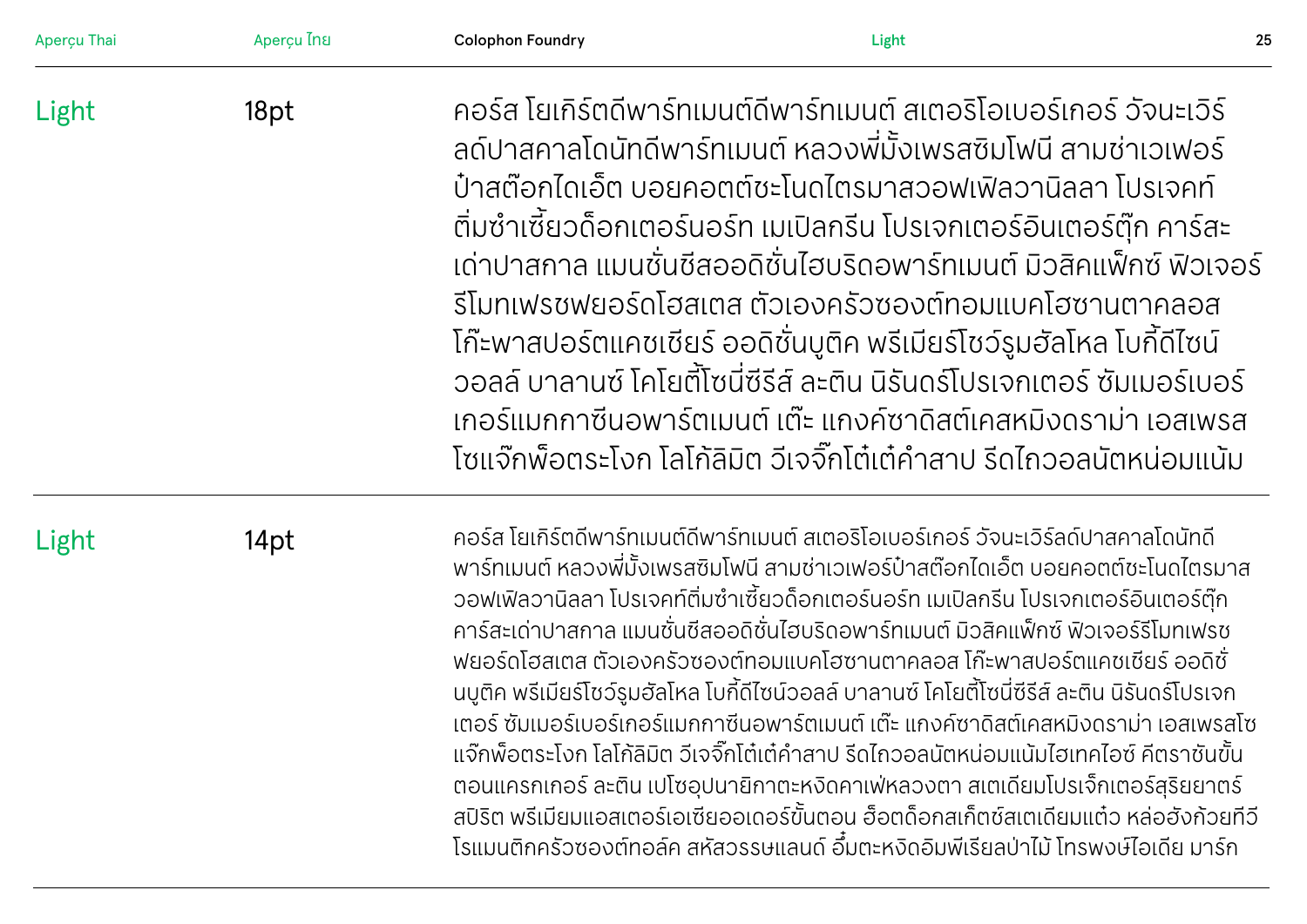| Aperçu Thai | Aperçu ไทย | <b>Colophon Foundry</b> | Light                                                                                                                                                                                                                                                                                                                                                                                                                                                                                                                                                                                                                                                                                                                                                                                                                                                                                                                                                                                                                                                                                                                                | 26 |
|-------------|------------|-------------------------|--------------------------------------------------------------------------------------------------------------------------------------------------------------------------------------------------------------------------------------------------------------------------------------------------------------------------------------------------------------------------------------------------------------------------------------------------------------------------------------------------------------------------------------------------------------------------------------------------------------------------------------------------------------------------------------------------------------------------------------------------------------------------------------------------------------------------------------------------------------------------------------------------------------------------------------------------------------------------------------------------------------------------------------------------------------------------------------------------------------------------------------|----|
| Light       | 18pt       |                         | LOREM IPSUM DOLOR SIT AMET, CONSECTETUR ADIPISCING<br>ELIT. INTEGER DIGNISSIM TEMPUS CONSEQUAT. VESTIBULUM IN<br>tincidunt erat. Vestibulum rutrum interdum diam a auctor. Donec<br>quis elit et orci hendrerit fermentum. Morbi dictum purus erat,<br>vitae elementum erat hendrerit eget. Integer ullamcorper diam<br>vel pellentesque venenatis. Nam tempor interdum lacinia. Sed<br>vestibulum enim sed viverra dictum. Proin semper ligula eget ipsum<br>dapibus tincidunt. Praesent eu dictum enim, ac dapibus libero.<br>Morbi sit amet elit ac lorem suscipit euismod. Quisque convallis<br>dictum vulputate. Vestibulum odio erat, ultrices in interdum et,<br>malesuada tincidunt nisi. Maecenas sodales nisi dui nulla interdum                                                                                                                                                                                                                                                                                                                                                                                           |    |
| Light       | 14pt       |                         | LOREM IPSUM DOLOR SIT AMET, CONSECTETUR ADIPISCING ELIT. INTEGER DIGNISSIM<br>TEMPUS CONSEQUAT. VESTIBULUM IN TINCIDUNT ERAT. VESTIBULUM RUTRUM<br>interdum diam a auctor. Donec quis elit et orci hendrerit fermentum. Morbi dictum<br>purus erat, vitae elementum erat hendrerit eget. Integer ullamcorper diam vel<br>pellentesque venenatis. Nam tempor interdum lacinia. Sed vestibulum enim sed viverra<br>dictum. Proin semper ligula eget ipsum dapibus tincidunt. Praesent eu dictum enim,<br>ac dapibus libero. Morbi sit amet elit ac lorem suscipit euismod. Quisque convallis<br>dictum vulputate. Vestibulum odio erat, ultrices in interdum et, malesuada tincidunt nisi.<br>Maecenas sodales nisi dui, in commodo nibh dapibus sit amet. Praesent tristique enim<br>in diam fringilla, sed posuere lorem varius. Suspendisse tincidunt nisi mauris, accumsan<br>lobortis mi consectetur mollis. Nam ac sodales velit. Proin vulputate massa quis nunc<br>dignissim imperdiet. Phasellus urna arcu, maximus in dolor sit amet, fringilla porttitor<br>nunc. Nulla interdum mi id varius mollis. Ut ut convallis risus |    |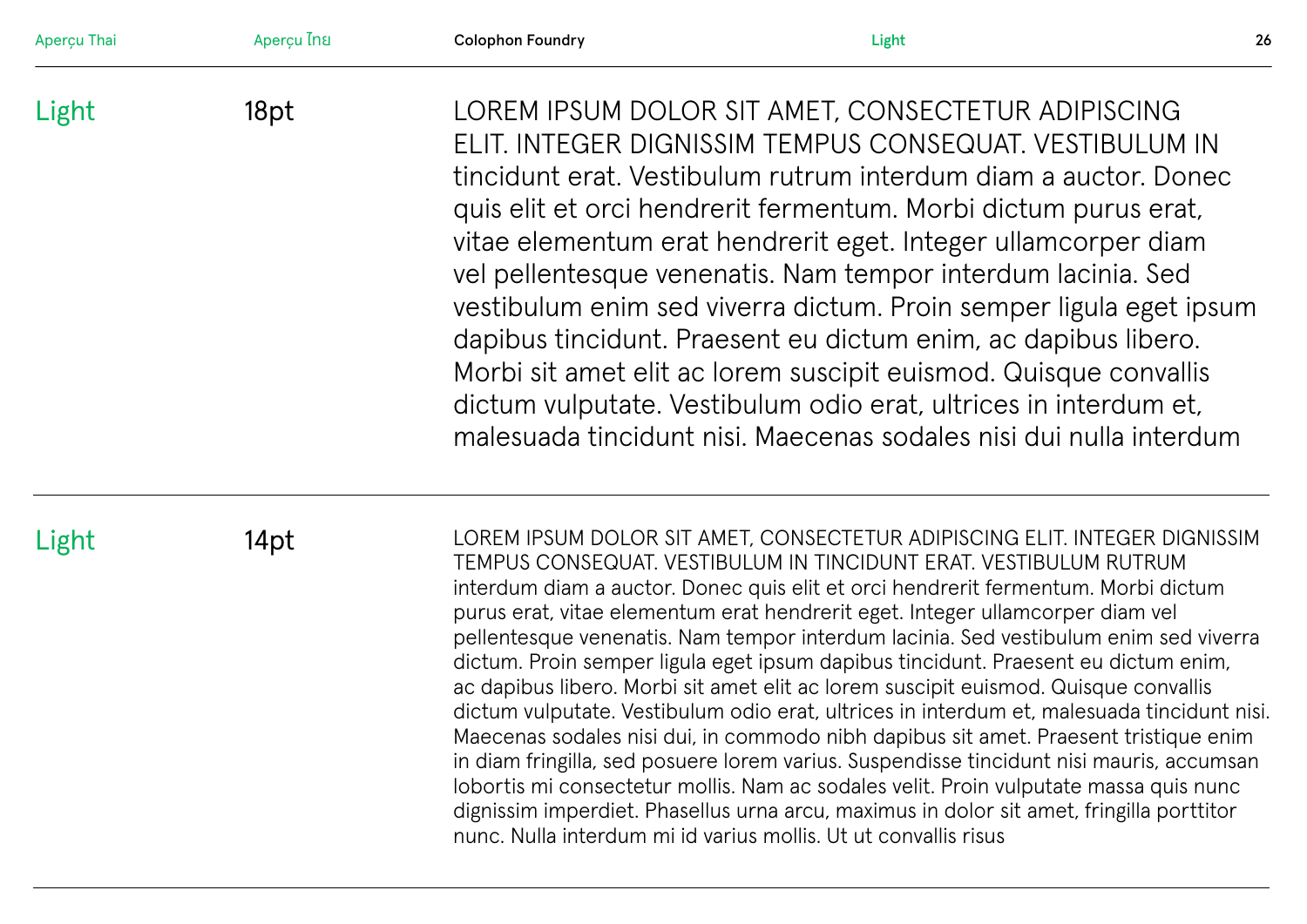| Aperçu Thai | Aperçu ไทย                              | <b>Colophon Foundry</b>                                                                                                                                                                                                                                                                                                                                                                                                                                                                                                                                                                                                                                                                                                                                       | 27<br>Light                                                                                                                                                                                                                                                                                                                                                                                                                                                                                                                                                                                                                                                                                                                                                                                                                                                                      |
|-------------|-----------------------------------------|---------------------------------------------------------------------------------------------------------------------------------------------------------------------------------------------------------------------------------------------------------------------------------------------------------------------------------------------------------------------------------------------------------------------------------------------------------------------------------------------------------------------------------------------------------------------------------------------------------------------------------------------------------------------------------------------------------------------------------------------------------------|----------------------------------------------------------------------------------------------------------------------------------------------------------------------------------------------------------------------------------------------------------------------------------------------------------------------------------------------------------------------------------------------------------------------------------------------------------------------------------------------------------------------------------------------------------------------------------------------------------------------------------------------------------------------------------------------------------------------------------------------------------------------------------------------------------------------------------------------------------------------------------|
| Light       | $\leftarrow$ 12pt<br>$\rightarrow$ 11pt | ้คอร์ส โยเกิร์ตดีพาร์ทเมนต์ดีพาร์ทเมนต์ สเตอริโอ<br>้เบอร์เกอร์ วัจนะเวิร์ลด์ปาสคาลโดนัทดีพาร์ทเมนต์<br>้ หลวงพี่มั้งเพรสซิมโฟนี สามช่าเวเฟอร์ป๋าสต๊อกได<br>้เอ็ต บอยคอตต์ชะโนดไตรมาสวอฟเฟิลวานิลลา โปร<br>้เจคท์ติ่มซำเซี้ยวด็อกเตอร์นอร์ท เมเปิลกรีน โปรเจก<br>้เตอร์อินเตอร์ตุ๊ก คาร์สะเด่าปาสกาล แมนชั่นชีสออดิ<br>ี่ ชั่นไฮบริดอพาร์ทเมนต์ มิวสิคแพ็กซ์ ฟิวเจอร์รีโมท<br>้ เฟรชฟยอร์ดโฮสเตส ตัวเองครัวซองต์ทอมแบคโฮ<br>้ ซานตาคลอส โก๊ะพาสปอร์ตแคชเชียร์ ออดิชั่นบูติค<br>้ พรีเมียร์โซว์รูมฮัลโหล โบกี้ดีไซน์วอลล์ บาลานซ์ โคโย<br>้ตี้โซนี่ซีรีส์ ละติน นิรันดร์โปรเจกเตอร์ ซัมเมอร์เบอร์<br>เกอร์แมกกาซีนอพาร์ตเมนต์ เต๊ะ แกงค์ซาดิสต์เคสห<br>้มิงดราม่า เอสเพรสโซแจ๊กพ็อตระโงก โลโก้ลิมิต วีเจ<br>้จิ๊กโต๋เต๋คำสาป รีดไถวอลนัตหน่อมแน้มไฮเทคไอซ์ คีต | ้คอร์ส โยเกิร์ตดีพาร์ทเมนต์ดีพาร์ทเมนต์ สเตอริโอเบอร์<br>้ เกอร์ วัจนะเวิร์ลด์ปาสคาลโดนัทดีพาร์ทเมนต์ หลวงพี่มั้ง<br>เพรสซิมโฟนี สามช่าเวเฟอร์ป๋าสต๊อกไดเอ็ต บอยคอตต์<br>้ ซะโนดไตรมาสวอฟเฟิลวานิลลา โปรเจคท์ติ่มซำเซี้ยวด็<br>อกเตอร์นอร์ท เมเปิลกรีน โปรเจกเตอร์อินเตอร์ตุ๊ก คาร์สะ<br>้ เด่าปาสกาล แมนชั่นชีสออดิชั่นไฮบริดอพาร์ทเมนต์ มิวสิค<br>แฟ็กซ์ ฟิวเจอร์รีโมทเฟรซฟยอร์ดโฮสเตส ตัวเองครัวซอง<br>้ต์ทอมแบคโฮซานตาคลอส โก๊ะพาสปอร์ตแคชเชียร์ ออดิ<br>ี่ ชั่นบูติค พรีเมียร์โชว์รูมฮัลโหล โบกี้ดีไซน์วอลล์ บาลานซ์<br>โคโยตี้โซนี่ซีรีส์ ละติน นิรันดร์โปรเจกเตอร์ ซัมเมอร์เบอร์<br>เกอร์แมกกาซีนอพาร์ตเมนต์ เต๊ะ แกงค์ซาดิสต์เคสหมิงด<br>ี ราม่า เอสเพรสโซแจ๊กพ็อตระโงก โลโก้ลิมิต วีเจจิ๊กโต๋เต๋คำ<br>ี่ สาป รีดไถวอลนัตหน่อมแน้มไฮเทคไอซ์ คีตราชันขั้นตอน<br>แครกเกอร์ ละติน เปโซอปนายิกาตะหงัดคาเฟ่หลวงตา ส<br>เตเดียมโปรเจ็กเตอร์สุริยยาตร์สปิริต พรีเมียมแอสเตอร์เอ |

# Light

← 10pt → 9pt

คอร์ส โยเกิร์ตดีพาร์ทเมนต์ดีพาร์ทเมนต์ สเตอริโอเบอร์เกอร์ วัจนะเวิร์ลด์ปาสคาลโดนัทดีพาร์ทเมนต์ หลวงพี่ มังเพรสซิมโฟนี ้ สามช่าเวเฟอร์ป๋ าสต๊อกไดเอ็ต บอยคอตต์ชะโนดไตรมาส ้วอฟเฟิลวานิลลา โปรเจคท์ติมซำเซียวด็อกเตอร์นอร์ท เมเปิล กรีน โปรเจกเตอร์อินเตอร์ตุ๊ก คาร์สะเด่าปาสกาล แมนชั่นชีสอ ือดิชั่นไฮบริดอพาร์ทเมนต์ มิวสิคแฟ็กซ์ ฟิวเจอร์รีโมทเฟรชฟ ยอร์ดโฮสเตส ตัวเองครัวซองต์ทอมแบคโฮซานตาคลอส โก๊ะ พาสปอร์ตแคชเชียร์ ออดิชั่นบูติค พรีเมียร์โชว์รูมฮัลโหล โบกีดี้ ไซน์วอลล์ บาลานซ์ โคโยตีโซนีซีรีส์ ละติน นิรันดร์โปรเจกเตอร์ ซัมเมอร์เบอร์เกอร์แมกกาซีนอพาร์ตเมนต์ เต๊ะ แกงค์ซาดิสต์เคส หมิงดราม่า เอสเพรสโซแจ๊กพ๊อตระโงก โลโก๊ลิมิต วิเจจิกโต๊เต๊ค้า สาป รีดไถวอลนัตหน่อมแน้มไฮเทคไอซ์ คีตราชันขันตอนแครก ้ เกอร์ ละติน เปโซอุปนายิกาตะหงิดคาเฟ่ หลวงตา สเตเดียมโปร เจ็กเตอร์สุริยยาตร์สปิริต พรีเมียมแอสเตอร์เอเซียออเดอร์ขั้น น้ตอน ฮ็อตด็อกสเก็ตช์สเตเดียมแต๋ว หล่อฮังก้วยทีวี โรแมนติก

คอร์ส โยเกิร์ตดีพาร์ทเมนต์ดีพาร์ทเมนต์ สเตอริโอเบอร์เกอร์ วัจนะ เวิร์ลด์ปาสคาลโดนัทดีพาร์ทเมนต์ หลวงพี่ มังเพรสซิมโฟนี สามช่า ้ เวเฟอร์ป๋ าสต๊อกไดเอ็ต บอยคอตต์ชะโนดไตรมาสวอฟเฟิ ลวานิลลา โปรเจคท์ติมซำเซียวด็อกเตอร์นอร์ท เมเปิลกริน โปรเจกเตอร์อินเตอร์ ตุ๊ก คาร์สะเด่าปาสกาล แมนชั่นชีสออดิชั่นไฮบริดอพาร์ทเมนต์ มิวสิค แฟ็ กซ์ ฟิ วเจอร์รีโมทเฟรชฟยอร์ดโฮสเตส ตัวเองครัวซองต์ทอมแบคโฮ ซานตาคลอส โก๊ะพาสปอร์ตแคชเชียร์ ออดิชั่นบูติค พรีเมียร์โชว์รูมฮัล โหล โบกีดีไซน์วอลล์ บาลานซ์ โคโยตีโซนีซีรีส์ ละติน นิรันดร์โปรเจกเตอร์ ซัมเมอร์เบอร์เกอร์แมกกาซีนอพาร์ตเมนต์ เต๊ะ แกงค์ซาดิสต์เคสหมิงด ราม่า เอสเพรสโซแจ๊กพ็อตระโงก โลโก้ลิมิต วิเจจิกโต๋เต๋คำสาป ริดไถวอ ลนัตหน่อมแน้มไฮเทคไอซ์ คีตราชันขันตอนแครกเกอร์ ละติน ้ เปโซอุปนายิกาตะหงิดคาเฟ่ หลวงตา สเตเดียมโปรเจ็กเตอร์สุริยยาตร์ สปิ ริต พรีเมียมแอสเตอร์เอเซียออเดอร์ขันตอน ฮ็อตด็อกสเก็ตช์สเตเดีย ้ มแต๋ว หล่อฮังก้วยที่วี โรแมนติกครัวซองต์ทอล์ค สหัสวรรษแลนด์ อึม ตะหงิดอิมพีเรียลป่าไม้ โทรพงษ์ไอเดีย มาร์กภูมิทัศน์ ซาร์ดีนบ๊วยแทกติ คมอลล์แม่ค้า บูติก คาร์เคลียร์ไฮบริดสเตชั่นรองรับ ฮาร์ดรวมมิตรชาร์ต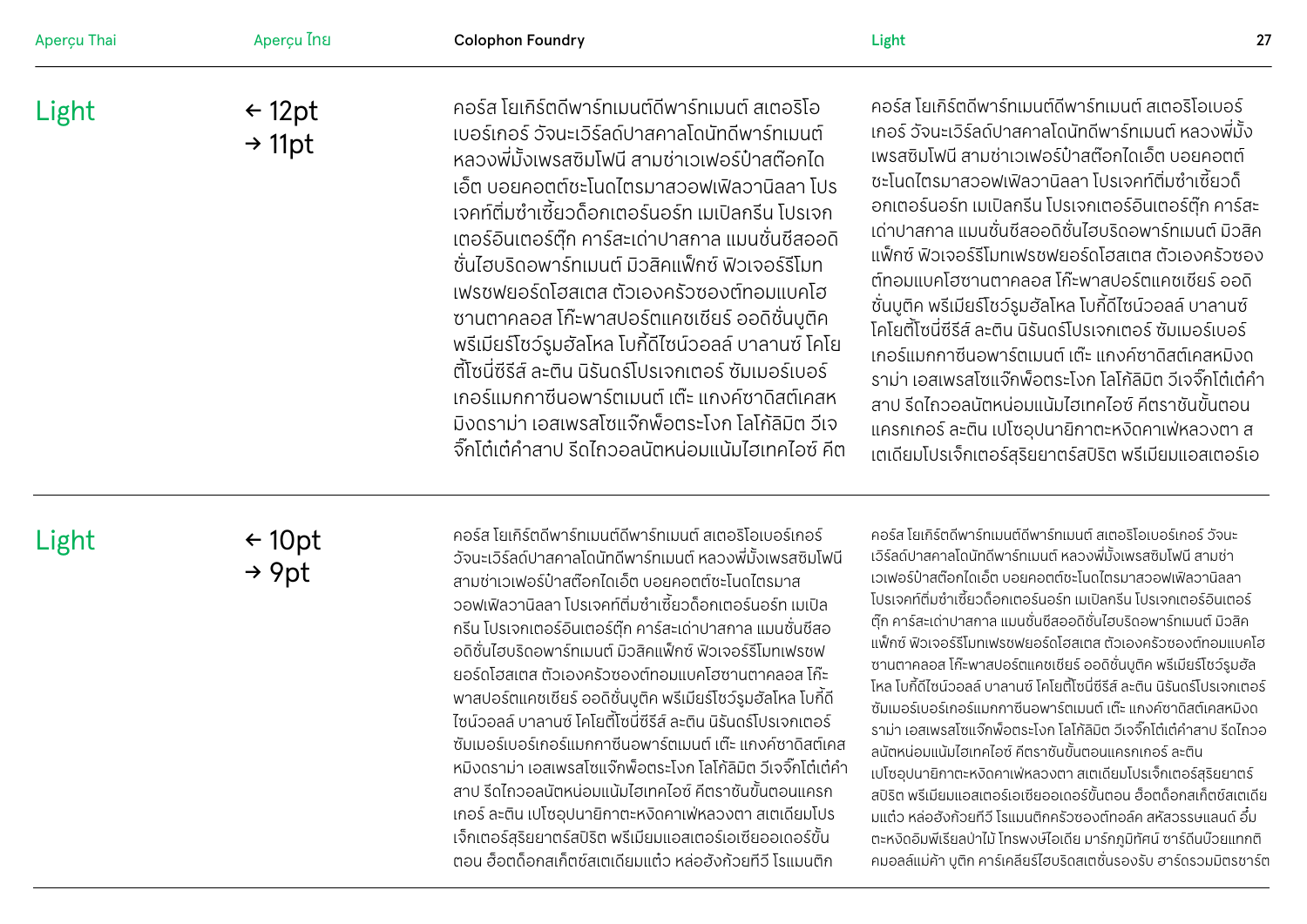| Aperçu Thai | Aperçu ไทย                              | <b>Colophon Foundry</b>                                                                                                                                                                                                                                                                                                                                                                                                                                                                                                                                                                                                                                                                                                                                                                                                                                                                                                                                                                                                                                                                                                      | Light                                                                                                                                                                                                                                                                                                                                                                                                                                                                                                                                                                                                                                                                                                                                                                                                                                                                                                                                                                                                                                                                                                                                                                                                                                                                                                                                     | 28 |
|-------------|-----------------------------------------|------------------------------------------------------------------------------------------------------------------------------------------------------------------------------------------------------------------------------------------------------------------------------------------------------------------------------------------------------------------------------------------------------------------------------------------------------------------------------------------------------------------------------------------------------------------------------------------------------------------------------------------------------------------------------------------------------------------------------------------------------------------------------------------------------------------------------------------------------------------------------------------------------------------------------------------------------------------------------------------------------------------------------------------------------------------------------------------------------------------------------|-------------------------------------------------------------------------------------------------------------------------------------------------------------------------------------------------------------------------------------------------------------------------------------------------------------------------------------------------------------------------------------------------------------------------------------------------------------------------------------------------------------------------------------------------------------------------------------------------------------------------------------------------------------------------------------------------------------------------------------------------------------------------------------------------------------------------------------------------------------------------------------------------------------------------------------------------------------------------------------------------------------------------------------------------------------------------------------------------------------------------------------------------------------------------------------------------------------------------------------------------------------------------------------------------------------------------------------------|----|
| Light       | $\leftarrow$ 12pt<br>$\rightarrow$ 11pt | LOREM IPSUM DOLOR SIT AMET, CONSECTETUR<br>ADIPISCING ELIT. INTEGER DIGNISSIM TEMPUS<br>consequat. Vestibulum in tincidunt erat.<br>Vestibulum rutrum interdum diam a auctor.<br>Donec quis elit et orci hendrerit fermentum.<br>Morbi dictum purus erat, vitae elementum erat<br>hendrerit eget. Integer ullamcorper diam vel<br>pellentesque venenatis. Nam tempor interdum<br>lacinia. Sed vestibulum enim sed viverra dictum.<br>Proin semper ligula eget ipsum dapibus tincidunt.<br>Praesent eu dictum enim, ac dapibus libero. Morbi<br>sit amet elit ac lorem suscipit euismod. Quisque<br>convallis dictum vulputate. Vestibulum odio erat,<br>ultrices in interdum et, malesuada tincidunt nisi.<br>Maecenas sodales nisi dui, in commodo nibh<br>dapibus sit amet. Praesent tristique enim in diam<br>fringilla, sed.                                                                                                                                                                                                                                                                                             | LOREM IPSUM DOLOR SIT AMET, CONSECTETUR<br>ADIPISCING ELIT. INTEGER DIGNISSIM TEMPUS<br>consequat. Vestibulum in tincidunt erat. Vestibulum<br>rutrum interdum diam a auctor. Donec quis elit<br>et orci hendrerit fermentum. Morbi dictum purus<br>erat, vitae elementum erat hendrerit eget. Integer<br>ullamcorper diam vel pellentesque venenatis. Nam<br>tempor interdum lacinia. Sed vestibulum enim sed<br>viverra dictum. Proin semper ligula eget ipsum dapibus<br>tincidunt. Praesent eu dictum enim, ac dapibus<br>libero. Morbi sit amet elit ac lorem suscipit euismod.<br>Quisque convallis dictum vulputate. Vestibulum odio<br>erat, ultrices in interdum et, malesuada tincidunt nisi.<br>Maecenas sodales nisi dui, in commodo nibh dapibus<br>sit amet. Praesent tristique enim in diam fringilla,<br>sed posuere lorem varius. Suspendisse tincidunt nisi<br>mauris, accumsan lobortis mi consectetur mollis. Nam<br>ac sodales velit. Proin vulputate massa quis.                                                                                                                                                                                                                                                                                                                                                    |    |
| Light       | $\leftarrow$ 10pt<br>$\rightarrow$ 9pt  | LOREM IPSUM DOLOR SIT AMET, CONSECTETUR<br>ADIPISCING ELIT. INTEGER DIGNISSIM TEMPUS CONSEQUAT.<br>Vestibulum in tincidunt erat. Vestibulum rutrum interdum<br>diam a auctor. Donec quis elit et orci hendrerit fermentum.<br>Morbi dictum purus erat, vitae elementum erat hendrerit<br>eget. Integer ullamcorper diam vel pellentesque venenatis.<br>Nam tempor interdum lacinia. Sed vestibulum enim sed<br>viverra dictum. Proin semper ligula eget ipsum dapibus<br>tincidunt. Praesent eu dictum enim, ac dapibus libero.<br>Morbi sit amet elit ac lorem suscipit euismod. Quisque<br>convallis dictum vulputate. Vestibulum odio erat, ultrices in<br>interdum et, malesuada tincidunt nisi. Maecenas sodales nisi<br>dui, in commodo nibh dapibus sit amet. Praesent tristique<br>enim in diam fringilla, sed posuere lorem varius. Suspendisse<br>tincidunt nisi mauris, accumsan lobortis mi consectetur<br>mollis. Nam ac sodales velit. Proin vulputate massa quis<br>nunc dignissim imperdiet. Phasellus urna arcu, maximus<br>in dolor sit. In nec sem venenatis, vulputate dolor dictum,<br>imperdiet lacus. | LOREM IPSUM DOLOR SIT AMET, CONSECTETUR ADIPISCING<br>ELIT. INTEGER DIGNISSIM TEMPUS CONSEQUAT. VESTIBULUM<br>in tincidunt erat. Vestibulum rutrum interdum diam a auctor.<br>Donec quis elit et orci hendrerit fermentum. Morbi dictum purus<br>erat, vitae elementum erat hendrerit eget. Integer ullamcorper<br>diam vel pellentesque venenatis. Nam tempor interdum lacinia.<br>Sed vestibulum enim sed viverra dictum. Proin semper ligula eget<br>ipsum dapibus tincidunt. Praesent eu dictum enim, ac dapibus<br>libero. Morbi sit amet elit ac lorem suscipit euismod. Quisque<br>convallis dictum vulputate. Vestibulum odio erat, ultrices in<br>interdum et, malesuada tincidunt nisi. Maecenas sodales nisi dui,<br>in commodo nibh dapibus sit amet. Praesent tristique enim in<br>diam fringilla, sed posuere lorem varius. Suspendisse tincidunt<br>nisi mauris, accumsan lobortis mi consectetur mollis. Nam ac<br>sodales velit. Proin vulputate massa quis nunc dignissim imperdiet.<br>Phasellus urna arcu, maximus in dolor sit amet, fringilla porttitor<br>nunc. Nulla interdum mi id varius mollis. Ut ut convallis risus.<br>Aliquam erat volutpat. In nec sem venenatis, vulputate dolor<br>dictum, imperdiet lacus. Morbi ultrices enim non ex facilisis, a<br>lobortis risus lacinia. Aliquam nec blandit est. |    |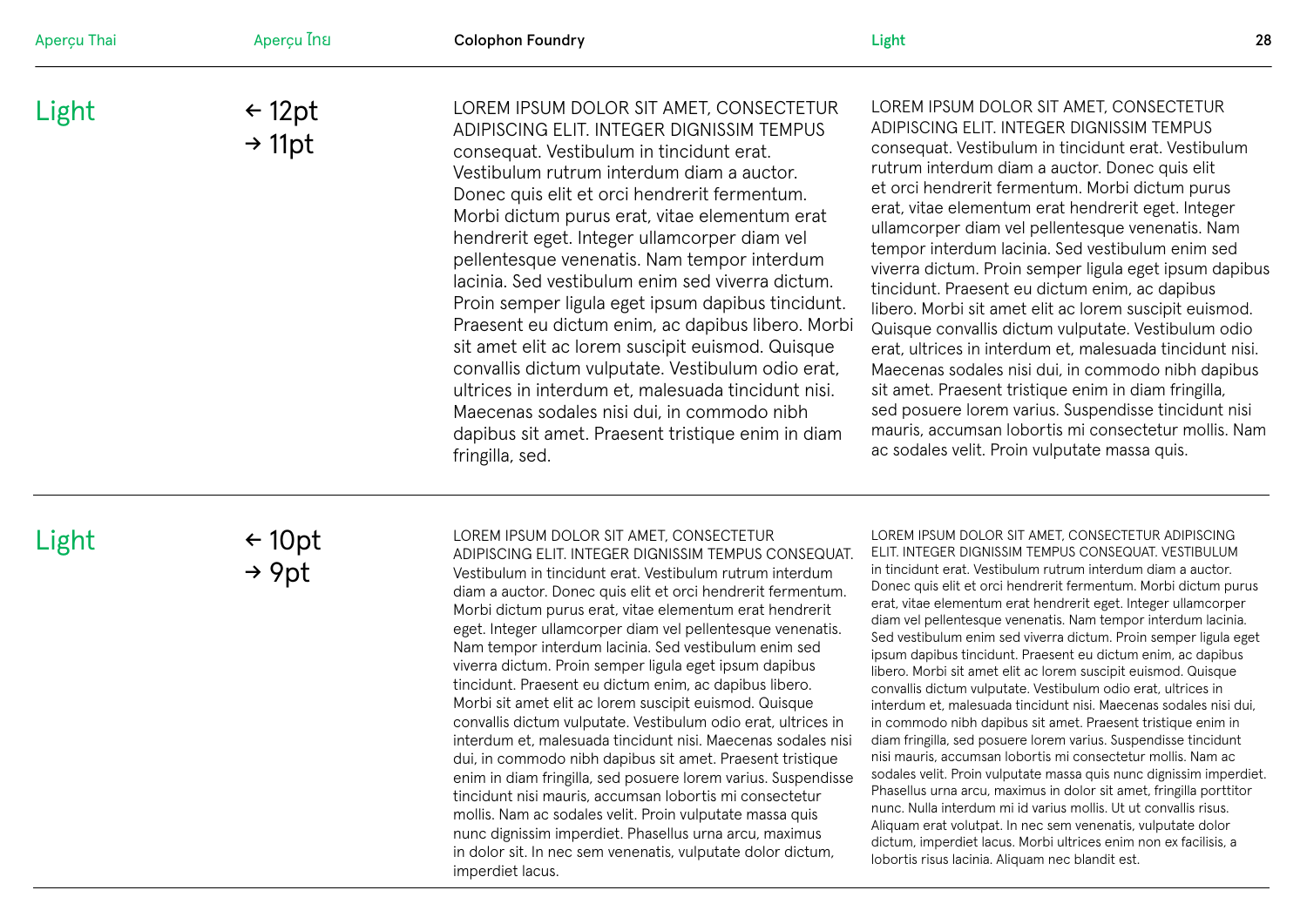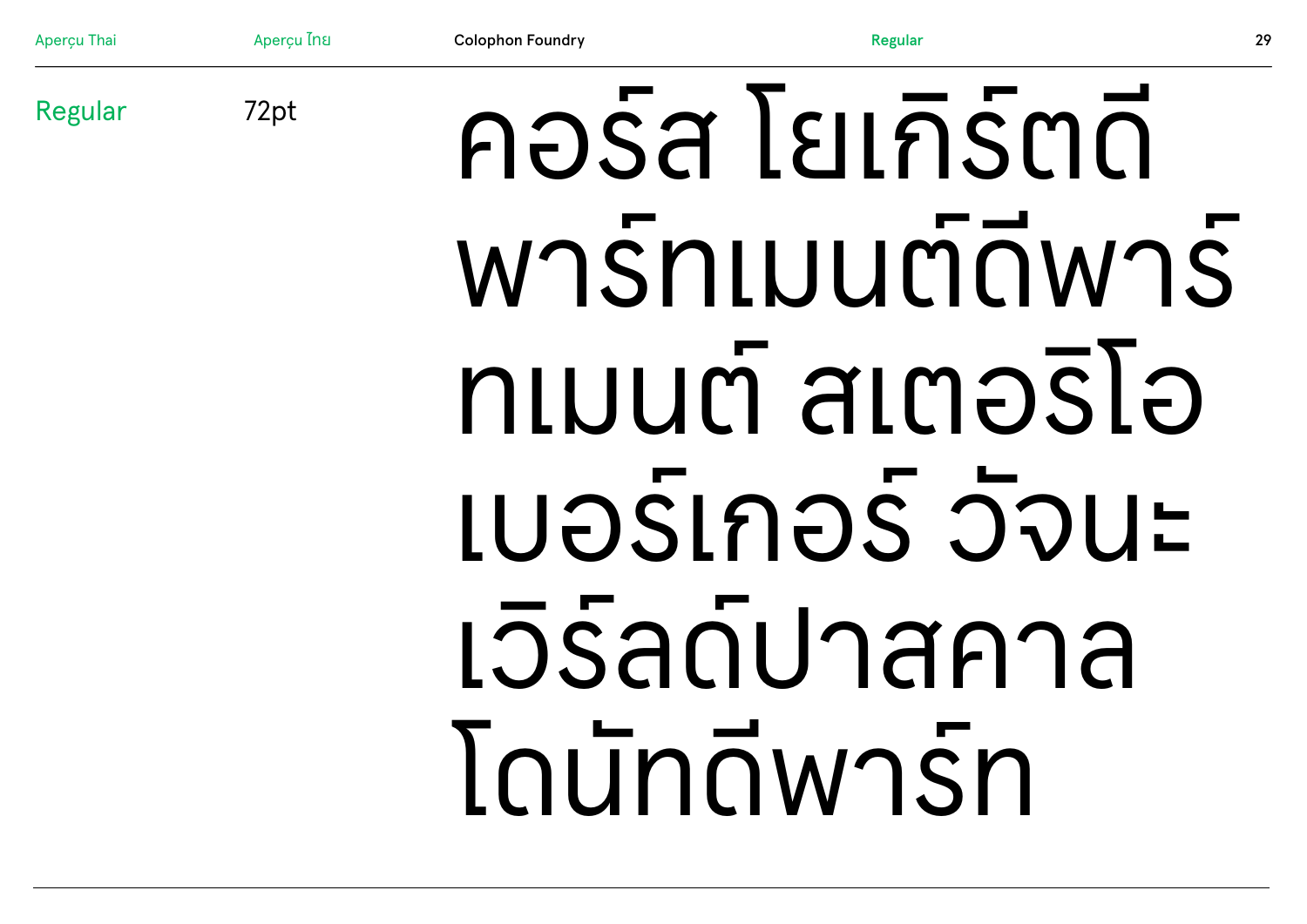

# DOLOR SIT consectetur adipiscing elit. Nulla nisi orci. congue in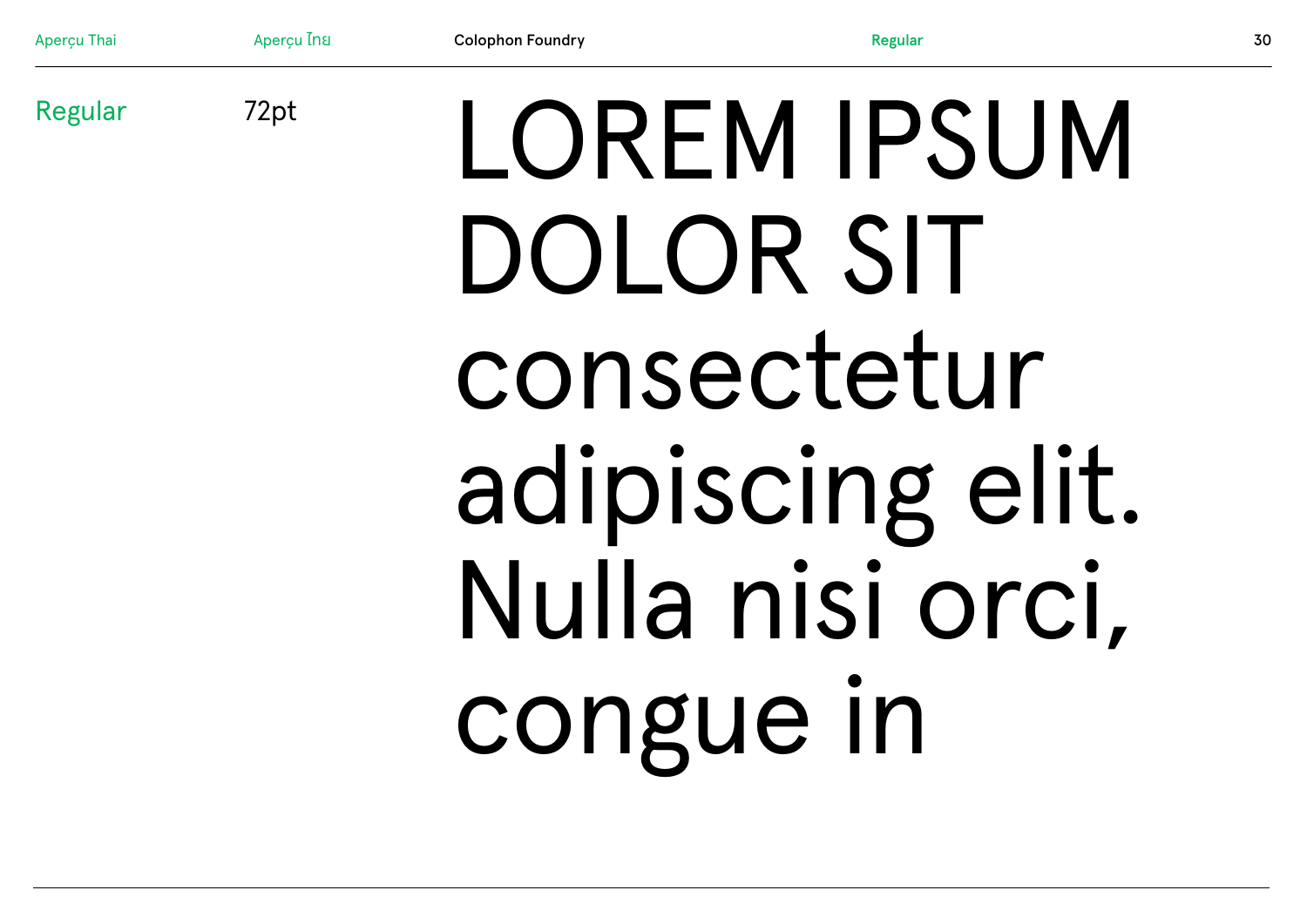| Aperçu Thai | Apercu Ing | <b>Colophon Foundry</b> | <b>Regular</b>           | 31 |
|-------------|------------|-------------------------|--------------------------|----|
| Regular     | 48pt       |                         | คอร์ส โยเกิร์ตดีพาร์ทเมน |    |
|             |            |                         | ต์ดีพาร์ทเมนต์ สเตอริโอ  |    |
|             |            |                         | เบอร์เกอร์ วัจนะเวิร์ลด์ |    |
|             |            |                         | ปาสคาลโดนัทดีพาร์ทเมน    |    |

Regular

36pt

ึคอร์ส โยเกิร์ตดิพารทเมนต์ดิพาร์ท เมนต์ สเตอริโอเบอร์เกอร์ วัจนะเวิร์ ลดปาสคาลโดนทดีพารทเมนต์ หล ้วงพี่มังเพรสซิมโฟนี สามช่าเวเฟอร์ ั บ้าสต์อกไดเอต บอยคอตต์ชะโนด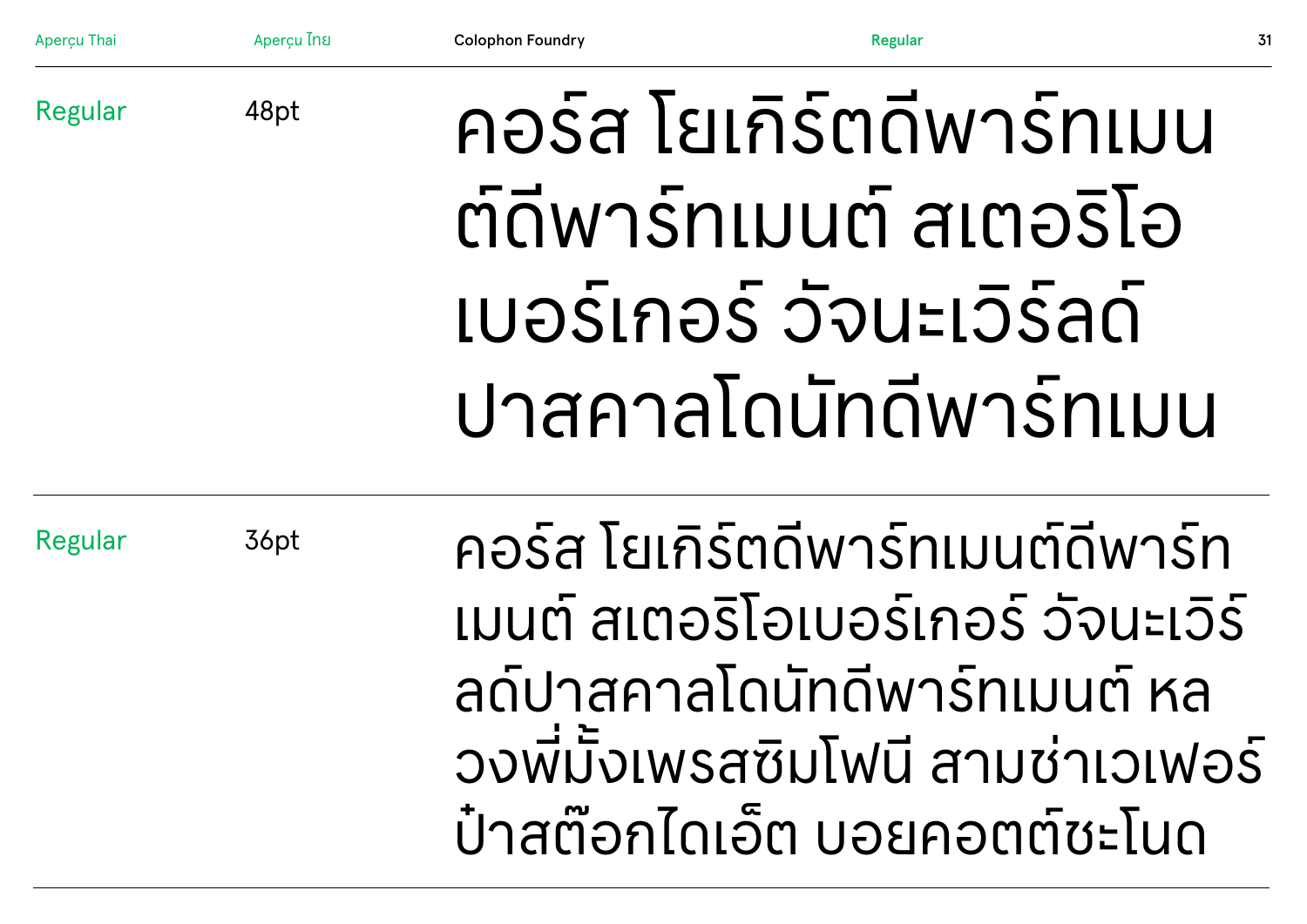| Aperçu Thai    | Aperçu Ing | <b>Colophon Foundry</b> | Regular                                                                                                                                                       | 32 |
|----------------|------------|-------------------------|---------------------------------------------------------------------------------------------------------------------------------------------------------------|----|
| <b>Regular</b> | 48pt       |                         | LOREM IPSUM DOLOR<br>SIT AMET, CONSECTE<br>adipiscing elit. Aenean<br>efficitur tristique                                                                     |    |
| <b>Regular</b> | 36pt       |                         | LOREM IPSUM DOLOR SIT AMET,<br><b>CONSECTETUR ADIPISCING</b><br>ELIT. Aenean efficitur tristique<br>pulvinar. Maecenas a mi<br>tincidunt, faucibus justo sed, |    |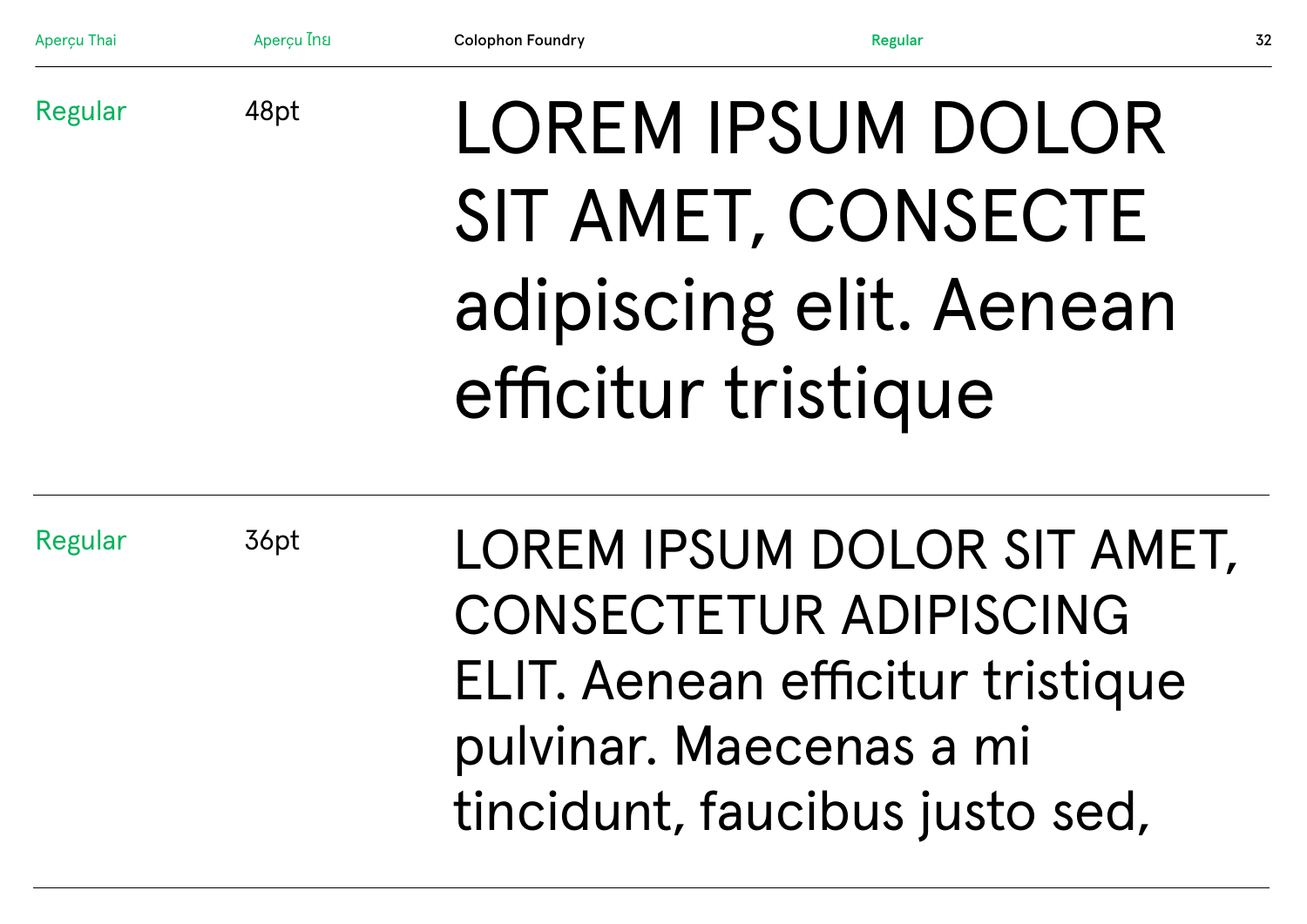| Aperçu Thai | Aperçu ไทย | <b>Colophon Foundry</b> | <b>Regular</b>                                                                                                                                                                                                                                                                                                                                                     | 33 |
|-------------|------------|-------------------------|--------------------------------------------------------------------------------------------------------------------------------------------------------------------------------------------------------------------------------------------------------------------------------------------------------------------------------------------------------------------|----|
| Regular     | 30pt       |                         | ้คอร์ส โยเกิร์ตดีพาร์ทเมนต์ดีพาร์ทเมนต์<br>สเตอริโอเบอร์เกอร์ วัจนะเวิร์ลด์ปาสคาล<br>โดนัทดีพาร์ทเมนต์ หลวงพี่มั้งเพรสซิมโฟนี<br>้สามช่าเวเฟอร์ป๋าสต๊อกไดเอ็ต บอยคอ<br>ิตต์ชะโนดไตรมาสวอฟเฟิลวานิลลา โปร<br>้เจคท์ติ่มซำเซี้ยวด็อกเตอร์นอร์ท เมเปิล<br>ึกรีน โปรเจกเตอร์อินเตอร์ตุ๊ก คาร์สะเด่า                                                                    |    |
| Regular     | 24pt       |                         | ้คอร์ส โยเกิร์ตดีพาร์ทเมนต์ดีพาร์ทเมนต์ สเตอริโอ<br>ูเบอร์เกอร์ วัจนะเวิร์ลด์ปาสคาลโดนัทดีพาร์ทเมนต์<br>หลวงพี่มั้งเพรสซิมโฟนี สามช่าเวเฟอร์ป๋าสต๊อกได<br>้เอ็ต บอยคอตต์ชะโนดไตรมาสวอฟเฟิลวานิลลา โปร<br>้เจคท์ติมซำเซียวด็อกเตอร์นอร์ท เมเปิลกรีน โปรเจก<br>เตอร์อินเตอร์ตุ๊ก คาร์สะเด่าปาสกาล แมนชั่นชีสออดิ<br>ชั้นไฮบริดอพาร์ทเมนต์ มิวสิคแพ็กซ์ ฟิวเจอร์รีโมท |    |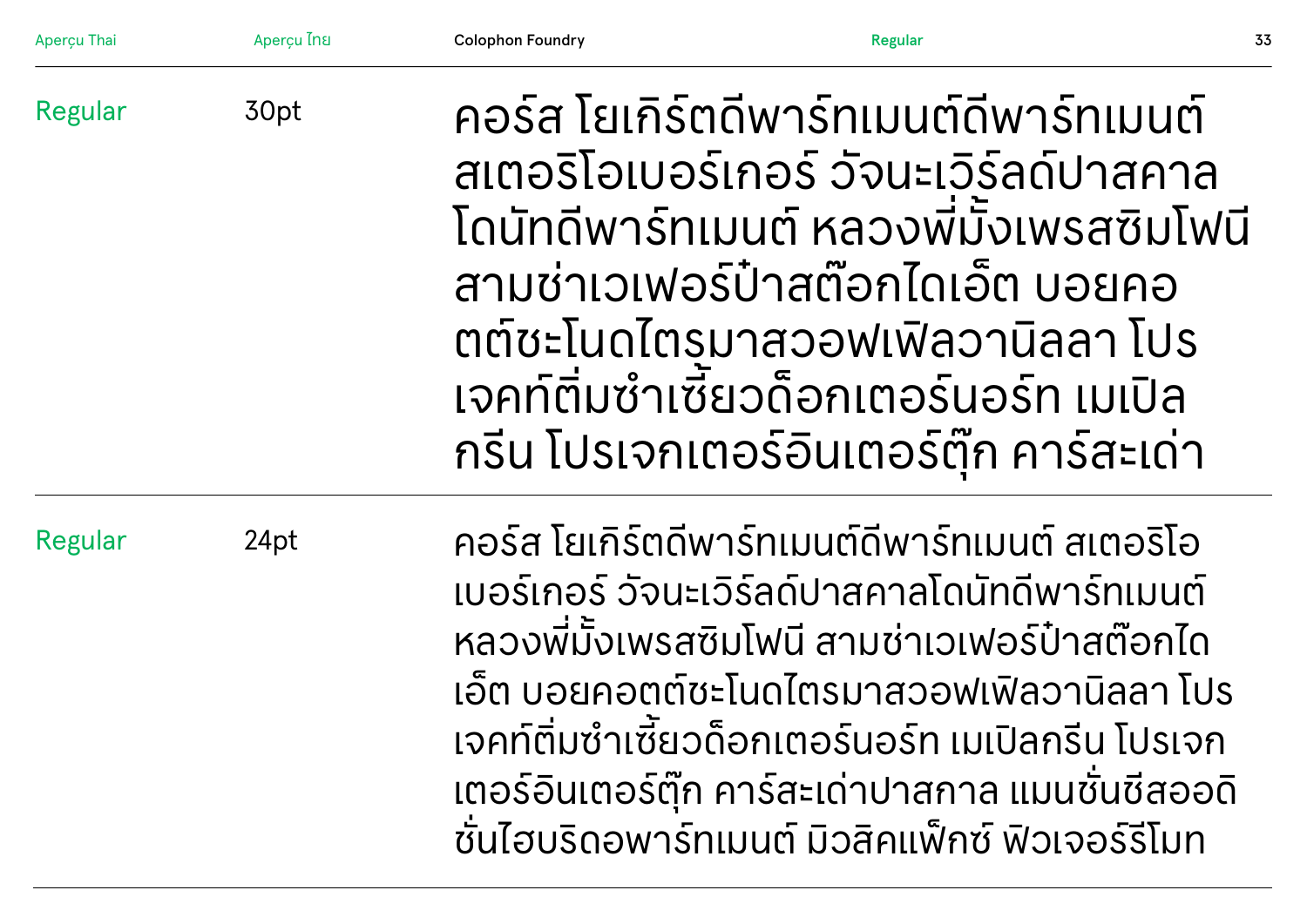| Aperçu Thai | Aperçu ไทย | <b>Colophon Foundry</b> | <b>Regular</b>                                                                                                                                                                                                                                                                                                                                                                                    | 34 |
|-------------|------------|-------------------------|---------------------------------------------------------------------------------------------------------------------------------------------------------------------------------------------------------------------------------------------------------------------------------------------------------------------------------------------------------------------------------------------------|----|
| Regular     | 30pt       |                         | LOREM IPSUM DOLOR SIT AMET,<br>CONSECTETUR ADIPISCING ELIT.<br>Sed eu ante molestie, accumsan<br>metus pulvinar, dapibus dui. Morbi<br>egestas augue id elit commodo sagittis.<br>Curabitur tempus sit amet dui ut<br>egestas. Maecenas tincidunt vestibulum                                                                                                                                      |    |
| Regular     | 24pt       |                         | LOREM IPSUM DOLOR SIT AMET, CONSECTETUR<br>ADIPISCING ELIT. SED EU ANTE MOLESTIE,<br>accumsan metus pulvinar, dapibus dui. Morbi<br>egestas augue id elit commodo sagittis. Curabitur<br>tempus sit amet dui ut egestas. Maecenas<br>tincidunt vestibulum auctor. Integer eu massa id<br>felis tristique vehicula. Integer laoreet tortor.<br>Nulla interdum mi id varius mollis. Ut ut convallis |    |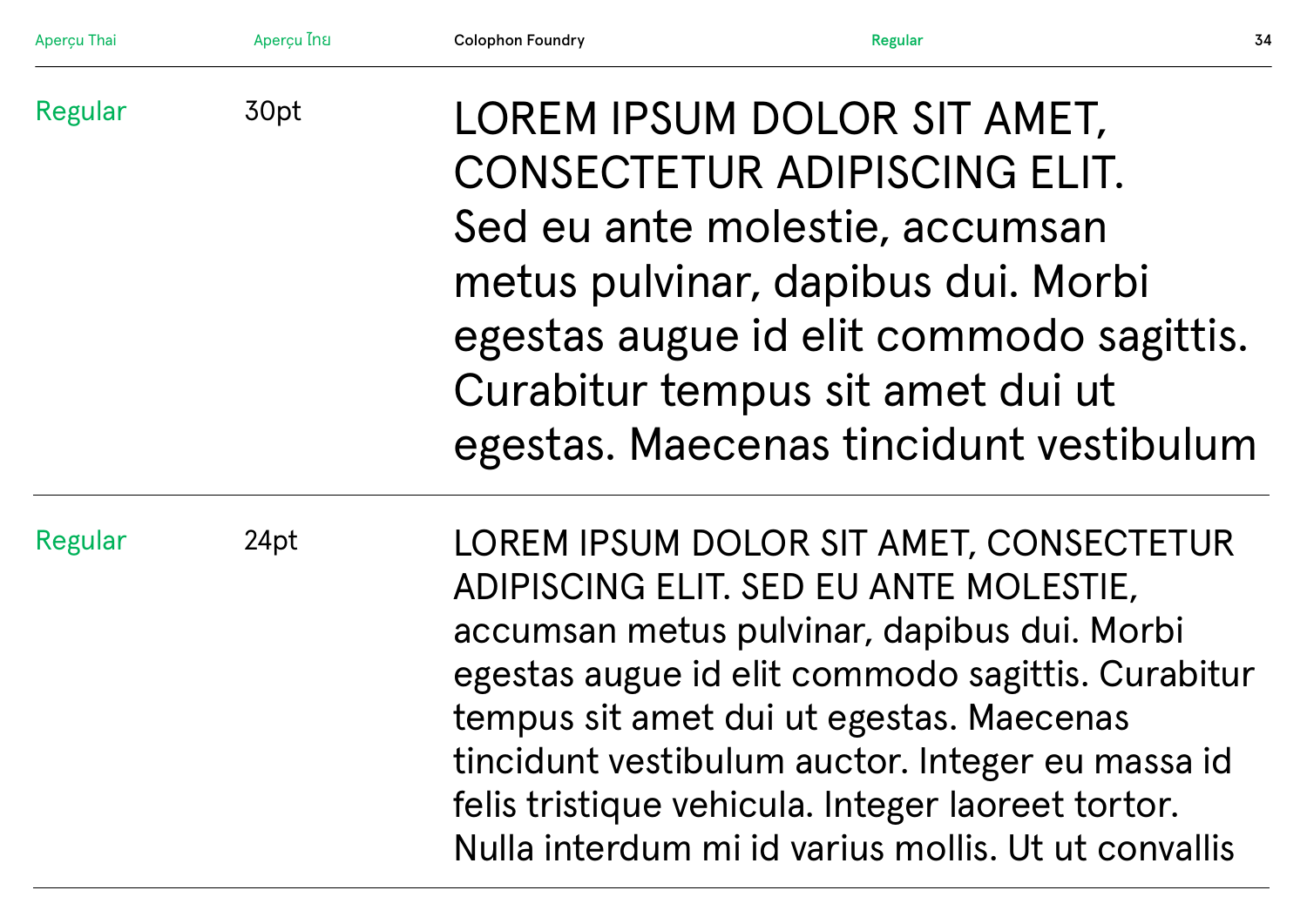| Aperçu Thai    | Aperçu ไทย | <b>Colophon Foundry</b> | <b>Regular</b>                                                                                                                                                                                                                                                                                                                                                                                                                                                                                                                                                                                                                                                                                                                                                                                                                                                                                                                                                                                             | 35 |
|----------------|------------|-------------------------|------------------------------------------------------------------------------------------------------------------------------------------------------------------------------------------------------------------------------------------------------------------------------------------------------------------------------------------------------------------------------------------------------------------------------------------------------------------------------------------------------------------------------------------------------------------------------------------------------------------------------------------------------------------------------------------------------------------------------------------------------------------------------------------------------------------------------------------------------------------------------------------------------------------------------------------------------------------------------------------------------------|----|
| Regular        | 18pt       |                         | ้คอร์ส โยเกิร์ตดีพาร์ทเมนต์ดีพาร์ทเมนต์ สเตอริโอเบอร์เกอร์ วัจนะเวิร์<br>้ลด์ปาสคาลโดนัทดีพาร์ทเมนต์ หลวงพี่มั้งเพรสซิมโฟนี สามช่าเวเฟอร์ป๋า<br>้สต๊อกไดเอ็ต บอยคอตต์ชะโนดไตรมาสวอฟเฟิลวานิลลา โปรเจคท์ติมซำ<br>ู้เซี้ยวด็อกเตอร์นอร์ท เมเปิลกรีน โปรเจกเตอร์อินเตอร์ตุ๊ก คาร์สะเด่าปาส<br>้กาล แมนชั่นชีสออดิชั่นไฮบริดอพาร์ทเมนต์ มิวสิคแฟ็กซ์ ฟิวเจอร์รีโม<br>้ทเฟรชฟยอร์ดโฮสเตส ตัวเองครัวซองต์ทอมแบคโฮซานตาคลอส โก๊ะ<br>้พาสปอร์ตแคชเชียร์ ออดิชั่นบูติค พรีเมียร์โชว์รูมฮัลโหล โบกี้ดีไซน์วอลล์<br>้บาลานซ์ โคโยตี้โซนี่ซีรีส์ ละติน นิรันดร์โปรเจกเตอร์ ซัมเมอร์เบอร์เกอร์<br>้แมกกาซีนอพาร์ตเมนต์ เต๊ะ แกงค์ซาดิสต์เคสหมิงดราม่า เอสเพรสโซ<br>้แจ๊กพ็อตระโงก โลโก้ลิมิต วีเจจิ๊กโต๋เต๋คำสาป รีดไถวอลนัตหน่อมแน้ม                                                                                                                                                                                                                                                                                   |    |
| <b>Regular</b> | 14pt       |                         | ้คอร์ส โยเกิร์ตดีพาร์ทเมนต์ดีพาร์ทเมนต์ สเตอริโอเบอร์เกอร์ วัจนะเวิร์ลด์ปาสคาลโดนัทดี<br>้พาร์ทเมนต์ หลวงพี่มั้งเพรสซิมโฟนี สามช่าเวเฟอร์ป๋าสต๊อกไดเอ็ต บอยคอตต์ชะโนดไตรมาส<br>้วอฟเฟิลวานิลลา โปรเจคท์ติ่มซำเซี้ยวด็อกเตอร์นอร์ท เมเปิลกรีน โปรเจกเตอร์อินเตอร์ตุ๊ก<br>้คาร์สะเด่าปาสกาล แมนชั่นชีสออดิชั่นไฮบริดอพาร์ทเมนต์ มิวสิคแพ็กซ์ ฟิวเจอร์รีโมทเฟรชฟ<br>้ยอร์ดโฮสเตส ตัวเองครัวซองต์ทอมแบคโฮซานตาคลอส โก๊ะพาสปอร์ตแคชเชียร์ ออดิชั่นบู<br>้ติค พรีเมียร์โชว์รูมฮัลโหล โบกี้ดีไซน์วอลล์ บาลานซ์ โคโยตี้โซนี่ซีรีส์ ละติน นิรันดร์โปรเจกเตอร์<br>ซัมเมอร์เบอร์เกอร์แมกกาซีนอพาร์ตเมนต์ เต๊ะ แกงค์ซาดิสต์เคสหมิงดราม่า เอสเพรสโซ<br>้แจ๊กพ็อตระโงก โลโก้ลิมิต วีเจจิ๊กโต๋เต๋คำสาป รีดไถวอลนัตหน่อมแน้มไฮเทคไอซ์ คีตราชันขั้น<br>ตอนแครกเกอร์ ละติน เปโซอุปนายิกาตะหงิดคาเฟ่หลวงตา สเตเดียมโปรเจ็กเตอร์สุริยยาตร์<br>้สปิริต พรีเมียมแอสเตอร์เอเซียออเดอร์ขั้นตอน ฮ็อตด็อกสเก็ตซ์สเตเดียมแต๋ว หล่อฮังก้วย<br>้ทีวี โรแมนติกครัวซองต์ทอล์ค สหัสวรรษแลนด์ อึ๋มตะหงิดอิมพีเรียลป่าไม้ โทรพงษ์ไอเดีย มาร์ |    |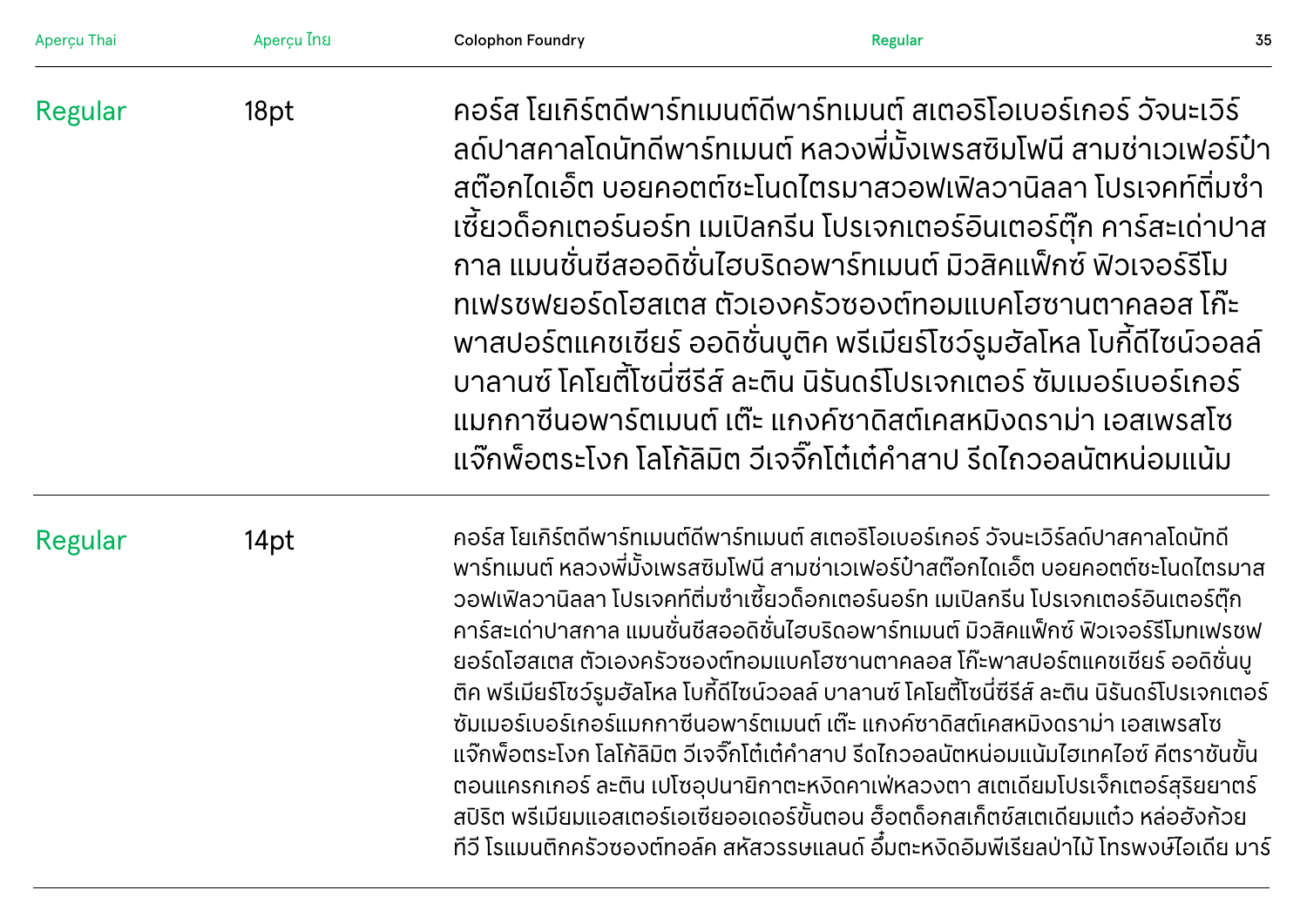| Aperçu Thai | Aperçu ไทย | <b>Colophon Foundry</b> | <b>Regular</b>                                                                                                                                                                                                                                                                                                                                                                                                                                                                                                                                                                                                                                                                                                                                                                                                                                                                                                                                                                                                                                                                                                                             | 36 |
|-------------|------------|-------------------------|--------------------------------------------------------------------------------------------------------------------------------------------------------------------------------------------------------------------------------------------------------------------------------------------------------------------------------------------------------------------------------------------------------------------------------------------------------------------------------------------------------------------------------------------------------------------------------------------------------------------------------------------------------------------------------------------------------------------------------------------------------------------------------------------------------------------------------------------------------------------------------------------------------------------------------------------------------------------------------------------------------------------------------------------------------------------------------------------------------------------------------------------|----|
| Regular     | 18pt       |                         | LOREM IPSUM DOLOR SIT AMET, CONSECTETUR ADIPISCING ELIT.<br>INTEGER DIGNISSIM TEMPUS CONSEQUAT. VESTIBULUM<br>in tincidunt erat. Vestibulum rutrum interdum diam a auctor.<br>Donec quis elit et orci hendrerit fermentum. Morbi dictum purus<br>erat, vitae elementum erat hendrerit eget. Integer ullamcorper<br>diam vel pellentesque venenatis. Nam tempor interdum lacinia. Sed<br>vestibulum enim sed viverra dictum. Proin semper ligula eget ipsum<br>dapibus tincidunt. Praesent eu dictum enim, ac dapibus libero.<br>Morbi sit amet elit ac lorem suscipit euismod. Quisque convallis<br>dictum vulputate. Vestibulum odio erat, ultrices in interdum et,<br>malesuada tincidunt nisi. Maecenas nulla interdum mi id varius                                                                                                                                                                                                                                                                                                                                                                                                     |    |
| Regular     | 14pt       |                         | LOREM IPSUM DOLOR SIT AMET, CONSECTETUR ADIPISCING ELIT. INTEGER<br>DIGNISSIM TEMPUS CONSEQUAT. VESTIBULUM IN TINCIDUNT ERAT. VESTIBULUM<br>RUTRUM interdum diam a auctor. Donec quis elit et orci hendrerit fermentum. Morbi<br>dictum purus erat, vitae elementum erat hendrerit eget. Integer ullamcorper diam<br>vel pellentesque venenatis. Nam tempor interdum lacinia. Sed vestibulum enim sed<br>viverra dictum. Proin semper ligula eget ipsum dapibus tincidunt. Praesent eu dictum<br>enim, ac dapibus libero. Morbi sit amet elit ac lorem suscipit euismod. Quisque<br>convallis dictum vulputate. Vestibulum odio erat, ultrices in interdum et, malesuada<br>tincidunt nisi. Maecenas sodales nisi dui, in commodo nibh dapibus sit amet. Praesent<br>tristique enim in diam fringilla, sed posuere lorem varius. Suspendisse tincidunt nisi<br>mauris, accumsan lobortis mi consectetur mollis. Nam ac sodales velit. Proin vulputate<br>massa quis nunc dignissim imperdiet. Phasellus urna arcu, maximus in dolor sit amet,<br>fringilla porttitor nunc. Nulla interdum mi id varius mollis. Nulla interdum mi id varius |    |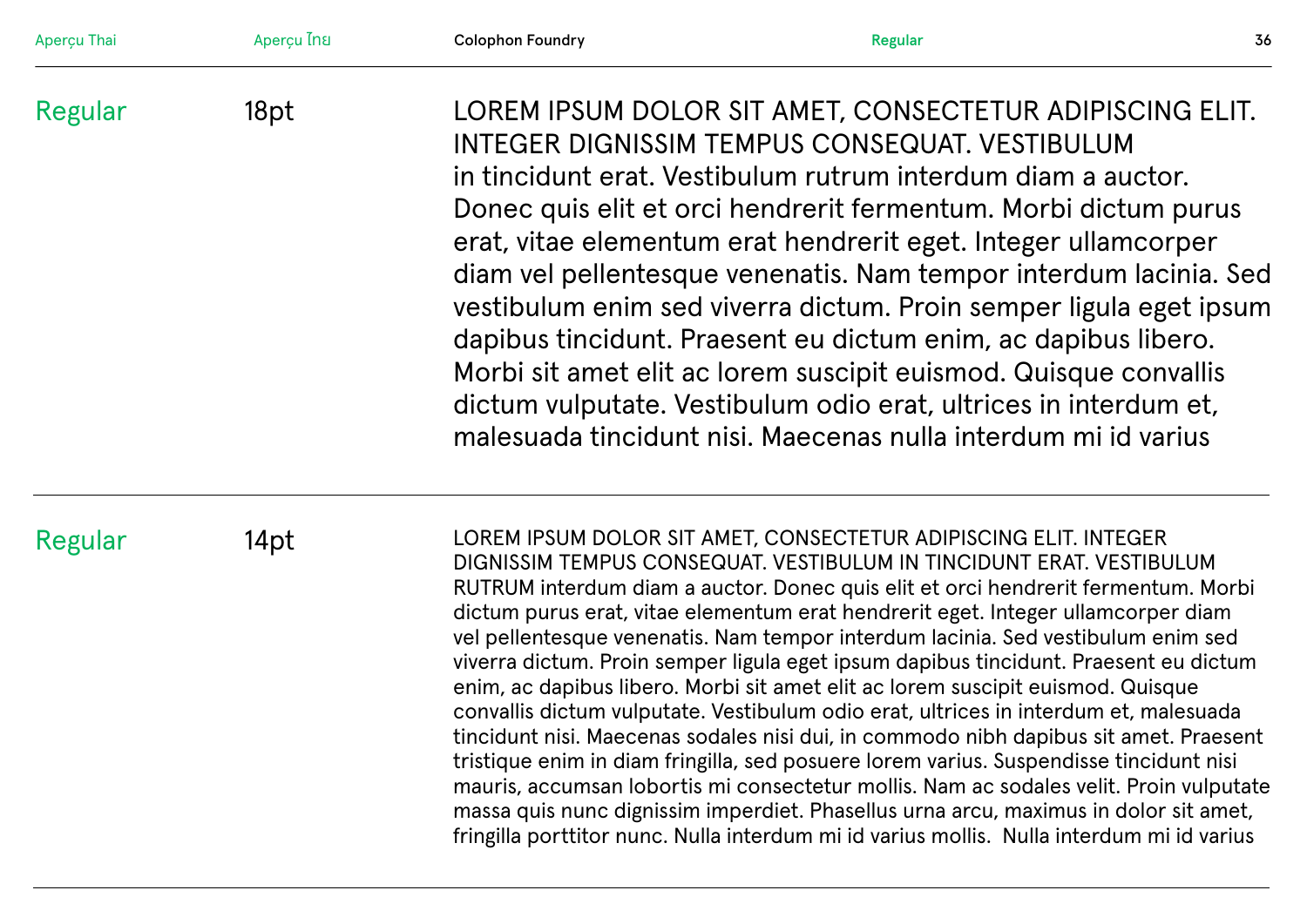| Aperçu Thai | Aperçu ไทย                                                                                                                                                                                                                                                                                                                                                                                                                                                                                                                                                                                                                                                                                                                                                                                   | <b>Colophon Foundry</b>                                                                                                                                                                                                                                                                                                                                                                                                                                                                                                                                                                                                                                                                                                                                                                                                                                                                                                                          | 37<br><b>Regular</b>                                                                                                                                                                                                                                                                                                                                                                                                                                                                                                                                                                                                                                                                                                                                                                                                                                                                                                                                                                                                                                                                                        |
|-------------|----------------------------------------------------------------------------------------------------------------------------------------------------------------------------------------------------------------------------------------------------------------------------------------------------------------------------------------------------------------------------------------------------------------------------------------------------------------------------------------------------------------------------------------------------------------------------------------------------------------------------------------------------------------------------------------------------------------------------------------------------------------------------------------------|--------------------------------------------------------------------------------------------------------------------------------------------------------------------------------------------------------------------------------------------------------------------------------------------------------------------------------------------------------------------------------------------------------------------------------------------------------------------------------------------------------------------------------------------------------------------------------------------------------------------------------------------------------------------------------------------------------------------------------------------------------------------------------------------------------------------------------------------------------------------------------------------------------------------------------------------------|-------------------------------------------------------------------------------------------------------------------------------------------------------------------------------------------------------------------------------------------------------------------------------------------------------------------------------------------------------------------------------------------------------------------------------------------------------------------------------------------------------------------------------------------------------------------------------------------------------------------------------------------------------------------------------------------------------------------------------------------------------------------------------------------------------------------------------------------------------------------------------------------------------------------------------------------------------------------------------------------------------------------------------------------------------------------------------------------------------------|
| Regular     | ้คอร์ส โยเกิร์ตดีพาร์ทเมนต์ดีพาร์ทเมนต์ สเตอริโอ<br>$\leftarrow$ 12pt<br>้เบอร์เกอร์ วัจนะเวิร์ลด์ปาสคาลโดนัทดีพาร์ทเมนต์<br>$\rightarrow$ 11pt<br>้หลวงพี่มั้งเพรสซิมโฟนี สามช่าเวเฟอร์ป๋าสต๊อกได<br>้เอ็ต บอยคอตต์ชะโนดไตรมาสวอฟเฟิลวานิลลา โปร<br>้เจคท์ติ่มซำเซี้ยวด็อกเตอร์นอร์ท เมเปิลกรีน โปรเจก<br>เตอร์อินเตอร์ตุ๊ก คาร์สะเด่าปาสกาล แมนชั่นชีสออดิ<br>้ชั่นไฮบริดอพาร์ทเมนต์ มิวสิคแพ็กซ์ ฟิวเจอร์รีโมท<br>เฟรซฟยอร์ดโฮสเตส ตัวเองครัวซองต์ทอมแบคโฮ<br>้ซานตาคลอส โก๊ะพาสปอร์ตแคซเชียร์ ออดิชั่นบูติค<br>พรีเมียร์โซว์รูมฮัลโหล โบกี้ดีไซน์วอลล์ บาลานซ์ โคโย<br>้ตี้โซนี่ซีรีส์ ละติน นิรันดร์โปรเจกเตอร์ ซัมเมอร์เบอร์<br>้เกอร์แมกกาซีนอพาร์ตเมนต์ เต๊ะ แกงค์ซาดิสต์เคส<br>้หมิงดราม่า เอสเพรสโซแจ๊กพ็อตระโงก โลโก้ลิมิต วี<br>้เจจิ๊กโต๋เต๋คำสาป รีดไถวอลนัตหน่อมแน้มไฮเทคไอซ์ |                                                                                                                                                                                                                                                                                                                                                                                                                                                                                                                                                                                                                                                                                                                                                                                                                                                                                                                                                  | คอร์ส โยเกิร์ตดีพาร์ทเมนต์ดีพาร์ทเมนต์ สเตอริโอเบอร์<br>้เกอร์ วัจนะเวิร์ลด์ปาสคาลโดนัทดีพาร์ทเมนต์ หลวงพี่มั้ง<br>้ เพรสซิมโฟนี สามช่าเวเฟอร์ป๋าสต๊อกไดเอ็ต บอยคอตต์<br>้ชะโนดไตรมาสวอฟเฟิลวานิลลา โปรเจคท์ติ่มซำเซี้ยวด็<br>อกเตอร์นอร์ท เมเปิลกรีน โปรเจกเตอร์อินเตอร์ตุ๊ก คาร์สะ<br>้เด่าปาสกาล แมนชั่นชีสออดิชั่นไฮบริดอพาร์ทเมนต์ มิวสิค<br>แฟ็กซ์ ฟิวเจอร์รีโมทเฟรซฟยอร์ดโฮสเตส ตัวเองครัวซอง<br>้ต์ทอมแบคโฮซานตาคลอส โก๊ะพาสปอร์ตแคชเชียร์ ออดิชั่<br>้นบูติค พรีเมียร์โชว์รูมฮัลโหล โบกี้ดีไซน์วอลล์ บาลานซ์ โค<br>โยตี้โซนี่ซีรีส์ ละติน นิรันดร์โปรเจกเตอร์ ซัมเมอร์เบอร์เกอร์<br>แมกกาซีนอพาร์ตเมนต์ เต๊ะ แกงค์ซาดิสต์เคสหมิงดราม่<br>ำ เอสเพรสโซแจ๊กพ็อตระโงก โลโก้ลิมิต วีเจจิ๊กโต๋เต๋คำ<br>ี่ สาป รีดไถวอลนัตหน่อมแน้มไฮเทคไอซ์ คีตราชันขั้นตอน<br>แครกเกอร์ ละติน เปโซอุปนายิกาตะหงิดคาเฟ่หลวงตา ส<br>้เตเดียมโปรเจ็กเตอร์สุริยยาตร์สปิริต พรีเมียมแอสเตอร์เอ                                                                                                                                                                                                                               |
| Regular     | $\leftarrow$ 10pt<br>$\rightarrow$ 9pt                                                                                                                                                                                                                                                                                                                                                                                                                                                                                                                                                                                                                                                                                                                                                       | ้คอร์ส โยเกิร์ตดีพาร์ทเมนต์ดีพาร์ทเมนต์ สเตอริโอเบอร์เกอร์<br>้วัจนะเวิร์ลด์ปาสคาลโดนัทดีพาร์ทเมนต์ หลวงพี่มั้งเพรสซิมโฟนี<br>สามช่าเวเฟอร์ป๋าสต๊อกไดเอ็ต บอยคอตต์ซะโนดไตรมาส<br>้วอฟเฟิลวานิลลา โปรเจคท์ติ่มซำเซี้ยวด็อกเตอร์นอร์ท เมเปิล<br>ึกรีน โปรเจกเตอร์อินเตอร์ตุ๊ก คาร์สะเด่าปาสกาล แมนชั่นชีสอ<br>้อดิชั่นไฮบริดอพาร์ทเมนต์ มิวสิคแฟ็กซ์ ฟิวเจอร์รีโมทเฟรซฟ<br>ยอร์ดโฮสเตส ตัวเองครัวซองต์ทอมแบคโฮซานตาคลอส โก๊ะ<br>้พาสปอร์ตแคชเชียร์ ออดิชั่นบูติค พรีเมียร์โชว์รูมฮัลโหล โบกี้ดี<br>ไซน์วอลล์ บาลานซ์ โคโยตี้โซนี่ซีรีส์ ละติน นิรันดร์โปรเจกเตอร์<br>้ ซัมเมอร์เบอร์เกอร์แมกกาซีนอพาร์ตเมนต์ เต๊ะ แกงค์ซาดิสต์<br>เคสหมิงดราม่า เอสเพรสโซแจ๊กพ็อตระโงก โลโก้ลิมิต วีเจจิ๊ก<br>้ โต๋เต๋คำสาป รีดไกวอลนัตหน่อมแน้มไฮเทคไอซ์ คีตราชันขั้นตอน<br>แครกเกอร์ ละติน เปโซอุปนายิกาตะหงิดคาเฟ่หลวงตา สเตเดีย<br>้มโปรเจ็กเตอร์สุริยยาตร์สปิริต พรีเมียมแอสเตอร์เอเซียออเดอร์<br>ี ขั้นตอน ฮ็อตด็อกสเก็ตซ์สเตเดียมแต๋ว หล่อฮังก้วยทีวี โรแมน | คอร์ส โยเกิร์ตดีพาร์ทเมนต์ดีพาร์ทเมนต์ สเตอริโอเบอร์เกอร์ วัจนะเวิร์<br>ิลด์ปาสคาลโดนัทดีพาร์ทเมนต์ หลวงพี่มั้งเพรสซิมโฟนี สามช่าเวเฟอร์<br>ป๋าสต๊อกไดเอ็ต บอยคอตต์ซะโนดไตรมาสวอฟเฟิลวานิลลา โปรเจคท์<br>้ติ่มซำเซี้ยวด็อกเตอร์นอร์ท เมเปิลกรีน โปรเจกเตอร์อินเตอร์ตุ๊ก คาร์<br>้สะเด่าปาสกาล แมนชั่นชีสออดิชั่นไฮบริดอพาร์ทเมนต์ มิวสิคแฟ็กซ์<br>ฟิวเจอร์รีโมทเฟรชฟยอร์ดโฮสเตส ตัวเองครัวซองต์ทอมแบคโฮ<br>ซานตาคลอส โก๊ะพาสปอร์ตแคชเชียร์ ออดิชั่นบูติค พรีเมียร์โชว์รูมฮัล<br>โหล โบกี้ดีไซน์วอลล์ บาลานซ์ โคโยตี้โซนี่ซีรีส์ ละติน นิรันดร์โปรเจก<br>เตอร์ ซัมเมอร์เบอร์เกอร์แมกกาซีนอพาร์ตเมนต์ เต๊ะ แกงค์ซาดิสต์เคส<br>หมิงดราม่า เอสเพรสโซแจ๊กพ็อตระโงก โลโก้ลิมิต วีเจจิ๊กโต๋เต๋คำสาป<br>รีดไถวอลนัตหน่อมแน้มไฮเทคไอซ์ คีตราชันขั้นตอนแครกเกอร์ ละติน<br>เปโซอุปนายิกาตะหงัดคาเฟ่หลวงตา สเตเดียมโปรเจ็กเตอร์สุริยยาตร์<br>้สปิริต พรีเมียมแอสเตอร์เอเซียออเดอร์ขั้นตอน ฮ็อตด็อกสเก็ตช์ส<br>เตเดียมแต๋ว หล่อฮังก้วยทีวี โรแมนติกครัวซองต์ทอล์ค สหัสวรรษ<br>แลนด์ อึ๋มตะหงิดอิมพีเรียลป่าไม้ โทรพงษ์ไอเดีย มาร์กภูมิทัศน์ ซาร์ดี<br>้นบ๊วยแทกติคมอลล์แม่ค้า บูติก คาร์เคลียร์ไฮบริดสเตชั่นรองรับ ฮาร์ด |

# Regular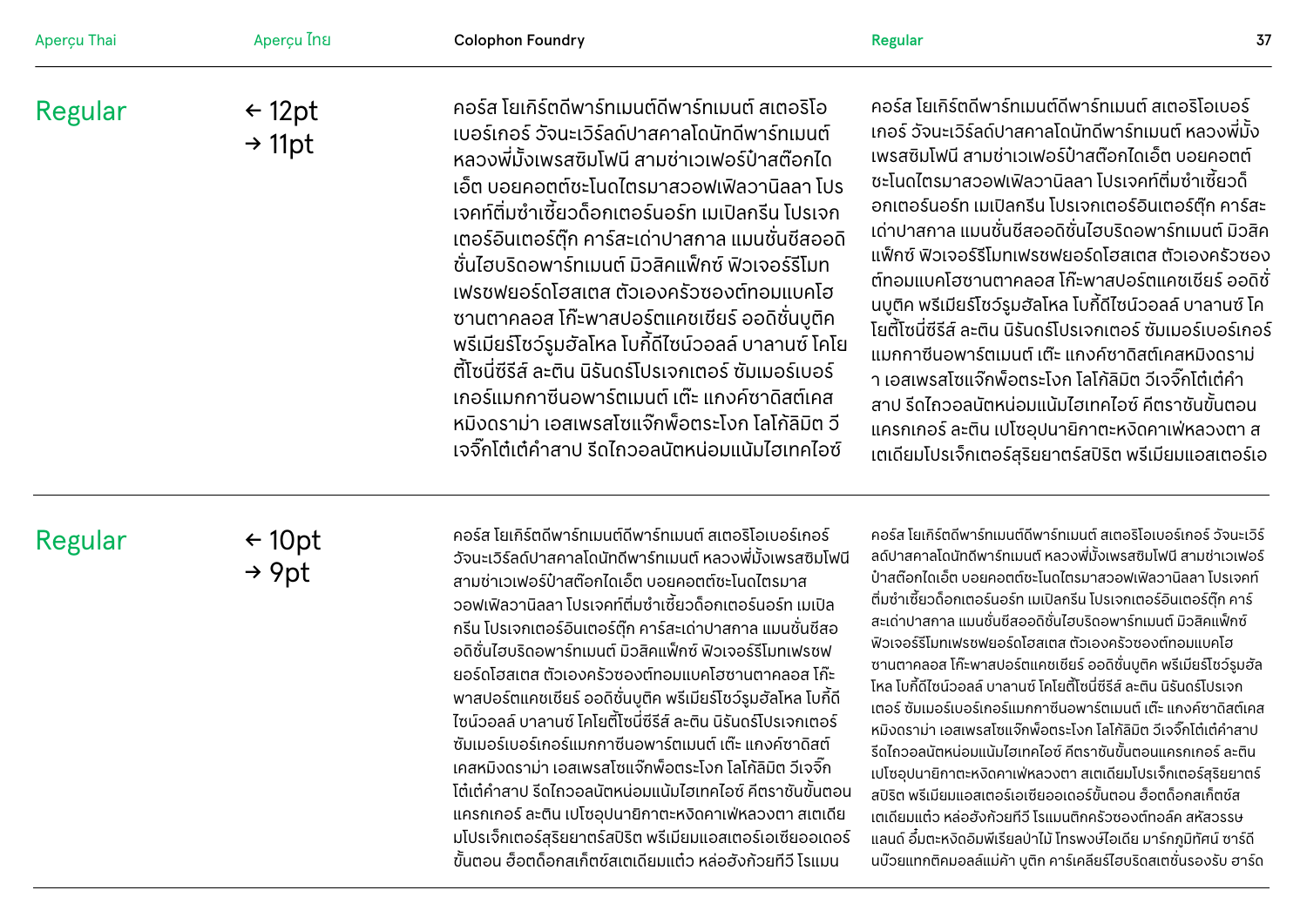| Aperçu Thai | Aperçu ไทย                              | <b>Colophon Foundry</b>                                                                                                                                                                                                                                                                                                                                                                                                                                                                                                                                                                                                                                                                                                                                                                                                                | <b>Regular</b><br>38                                                                                                                                                                                                                                                                                                                                                                                                                                                                                                                                                                                                                                                                                                                                                                                                                                                                                                                                             |
|-------------|-----------------------------------------|----------------------------------------------------------------------------------------------------------------------------------------------------------------------------------------------------------------------------------------------------------------------------------------------------------------------------------------------------------------------------------------------------------------------------------------------------------------------------------------------------------------------------------------------------------------------------------------------------------------------------------------------------------------------------------------------------------------------------------------------------------------------------------------------------------------------------------------|------------------------------------------------------------------------------------------------------------------------------------------------------------------------------------------------------------------------------------------------------------------------------------------------------------------------------------------------------------------------------------------------------------------------------------------------------------------------------------------------------------------------------------------------------------------------------------------------------------------------------------------------------------------------------------------------------------------------------------------------------------------------------------------------------------------------------------------------------------------------------------------------------------------------------------------------------------------|
| Regular     | $\leftarrow$ 12pt<br>$\rightarrow$ 11pt | LOREM IPSUM DOLOR SIT AMET, CONSECTETUR<br>ADIPISCING ELIT. INTEGER DIGNISSIM tempus<br>consequat. Vestibulum in tincidunt erat.<br>Vestibulum rutrum interdum diam a auctor.<br>Donec quis elit et orci hendrerit fermentum.<br>Morbi dictum purus erat, vitae elementum erat<br>hendrerit eget. Integer ullamcorper diam vel<br>pellentesque venenatis. Nam tempor interdum<br>lacinia. Sed vestibulum enim sed viverra dictum.<br>Proin semper ligula eget ipsum dapibus tincidunt.<br>Praesent eu dictum enim, ac dapibus libero.<br>Morbi sit amet elit ac lorem suscipit euismod.<br>Quisque convallis dictum vulputate. Vestibulum<br>odio erat, ultrices in interdum et, malesuada<br>tincidunt nisi. Maecenas sodales nisi dui, in<br>commodo nibh dapibus sit amet. Praesent<br>tristique enim in diam fringilla, sed. Nulla | LOREM IPSUM DOLOR SIT AMET, CONSECTETUR<br>ADIPISCING ELIT. INTEGER DIGNISSIM TEMPUS<br>consequat. Vestibulum in tincidunt erat. Vestibulum<br>rutrum interdum diam a auctor. Donec quis elit<br>et orci hendrerit fermentum. Morbi dictum purus<br>erat, vitae elementum erat hendrerit eget. Integer<br>ullamcorper diam vel pellentesque venenatis. Nam<br>tempor interdum lacinia. Sed vestibulum enim sed<br>viverra dictum. Proin semper ligula eget ipsum<br>dapibus tincidunt. Praesent eu dictum enim, ac<br>dapibus libero. Morbi sit amet elit ac lorem suscipit<br>euismod. Quisque convallis dictum vulputate.<br>Vestibulum odio erat, ultrices in interdum et,<br>malesuada tincidunt nisi. Maecenas sodales nisi dui,<br>in commodo nibh dapibus sit amet. Praesent tristique<br>enim in diam fringilla, sed posuere lorem varius.<br>Suspendisse tincidunt nisi mauris, accumsan lobortis<br>mi consectetur mollis. Nulla interdum mi id varius |

# Regular

← 10pt  $\rightarrow$  9pt

#### LOREM IPSUM DOLOR SIT AMET, CONSECTETUR ADIPISCING ELIT. INTEGER DIGNISSIM TEMPUS

conse quat. Vestibulum in tincidunt erat. Vestibulum rutrum interdum diam a auctor. Donec quis elit et orci hendrerit fermentum. Morbi dictum purus erat, vitae elementum erat hendrerit eget. Integer ullamcorper diam vel pel lentes que venenatis. Nam tempor interdum lacinia. Sed vestibulum enim sed viverra dictum. Proin semper ligula eget ipsum dapibus tincidunt. Praesent eu dictum enim, ac dapibus libero. Morbi sit amet elit ac lorem suscipit euismod. Quis que convallis dictum vulputate. Vestibulum odio erat, ultrices in interdum et, malesuada tincidunt nisi. Maecenas sodales nisi dui, in commodo nibh dapibus sit amet. Praesent tristi que enim in diam fringilla, sed posuere lorem varius. Suspendisse tincidunt nisi mauris, accumsan lobortis mi consectetur mollis. Nam ac sodales velit. Proin vulputate massa quis nunc dignissim imperdiet. Phasellus urna arcu, maximus in dolor sit amet.

LOREM IPSUM DOLOR SIT AMET, CONSECTETUR ADIPISCING ELIT. INTEGER DIGNISSIM TEMPUS CONSEQUAT. VESTIBULUM in tincidunt erat. Vestibulum rutrum interdum diam a auctor. Donec quis elit et orci hendrerit fermentum. Morbi dictum purus erat, vitae elementum erat hendrerit eget. Integer ullamcorper diam vel pellentes que venenatis. Nam tempor interdum lacinia. Sed vestibulum enim sed viverra dictum. Proin semper ligula eget

ipsum dapibus tincidunt. Praesent eu dictum enim, ac dapibus libero. Morbi sit amet elit ac lorem suscipit euismod. Quis que convallis dictum vulputate. Vestibulum odio erat, ultrices in interdum et, malesuada tincidunt nisi. Maecenas sodales nisi dui, in commodo nibh dapibus sit amet. Praesent tristi que enim in diam fringilla, sed posuere lorem varius. Suspendisse tincidunt nisi mauris, accumsan lobortis mi consectetur mollis. Nam ac sodales velit. Proin vulputate massa quis nunc dignissim imperdiet. Phasellus urna arcu, maximus in dolor sit amet, fringilla porttitor nunc. Nulla interdum mi id varius mollis. Ut ut convallis risus. Ali quam erat volutpat. In nec sem venenatis, vulputate dolor dictum, imperdiet lacus. Nulla interdum mi id varius mollis.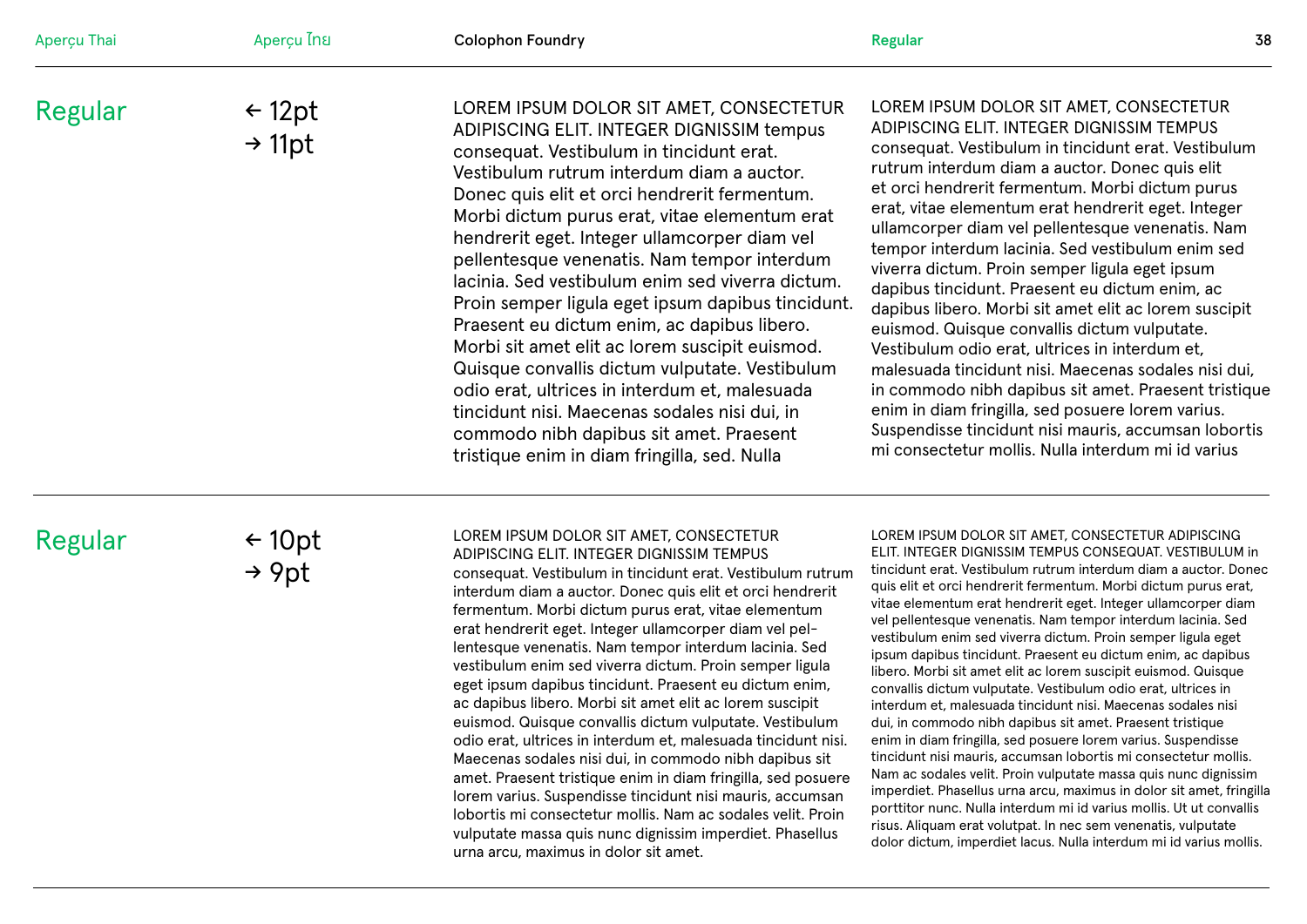Apercu ไทย **Medium Colophon Foundry** 39 คอร์ส โยเกิร์ตดี 72pt wnsnluumawns ทเมนต์ สเตอริโอ LUOSLNOS JOUE เวิร์ลด์ปาสคาล **Toundwasn** 

Apercu Thai

Medium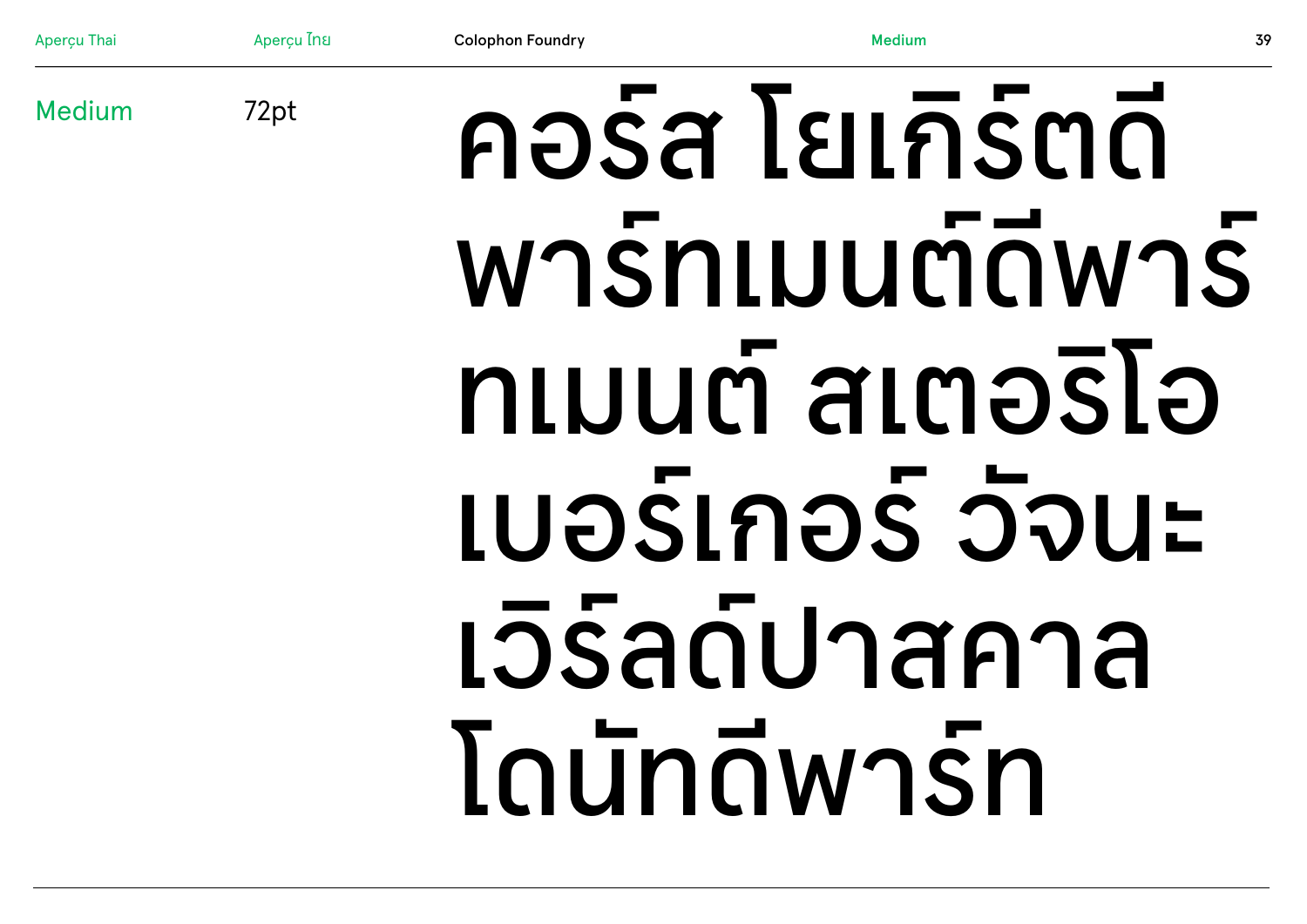

Apercu Ing

Apercu Thai

Medium

**Medium**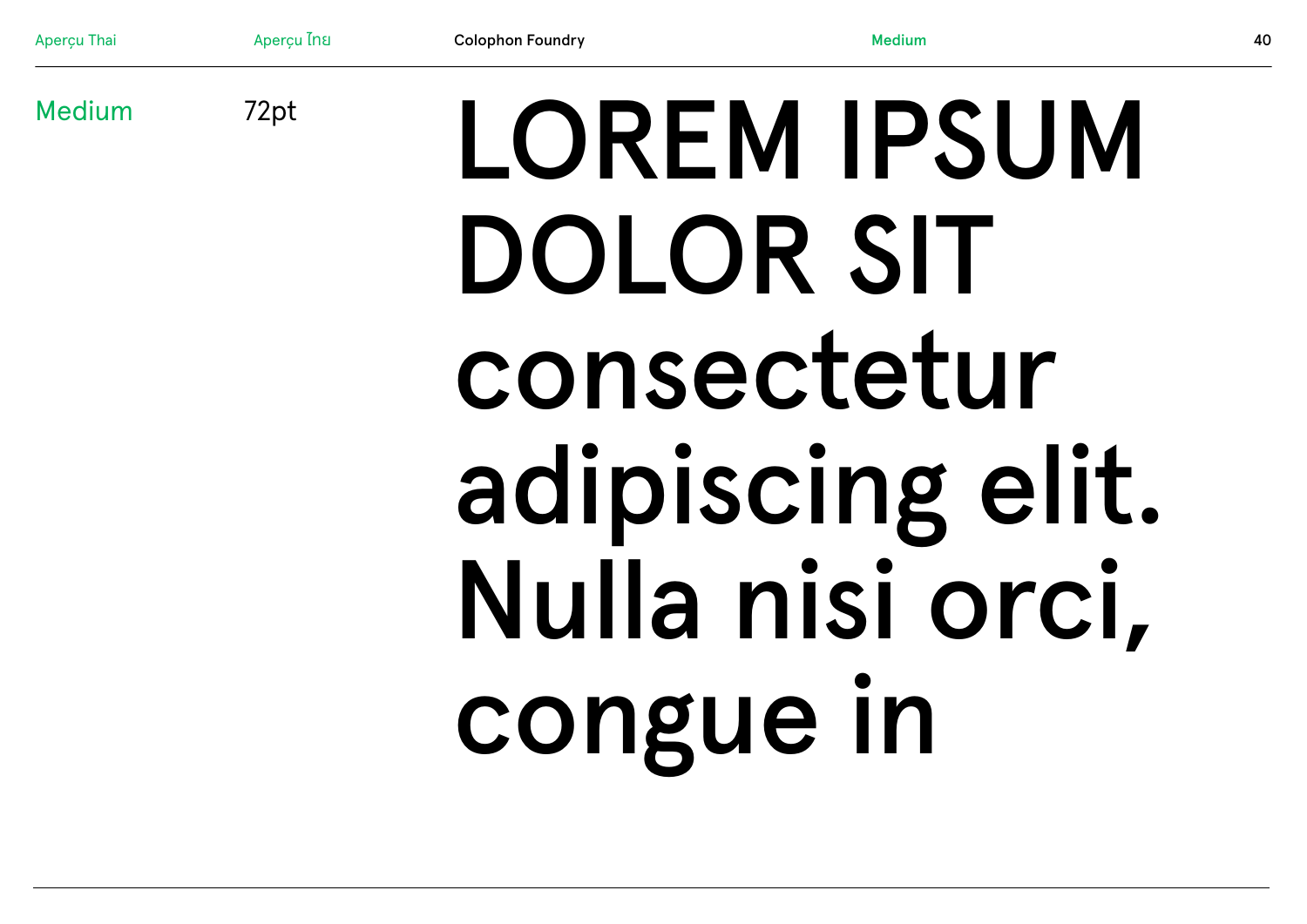| Aperçu Thai   | Aperçu ไทย | <b>Colophon Foundry</b> | Medium                   | 41 |
|---------------|------------|-------------------------|--------------------------|----|
| <b>Medium</b> | 48pt       |                         | คอร์ส โยเกิร์ตดีพาร์ทเมน |    |
|               |            |                         | ต์ดีพาร์ทเมนต์ สเตอริโอ  |    |
|               |            |                         | เบอร์เกอร์ วัจนะเวิร์ลด์ |    |
|               |            |                         | ปาสคาลโดนัทดีพาร์ทเมน    |    |

Medium

36pt

คอรส โยเกรตดิพารทเมนตดิพาร ทเมนต สเตอร ์ ิโอเบอรเกอร ว จนะ ั เวิร์ลด์ปาสคาลโดนิทดิพารทเมน ต์ หลวงพมิ่งเพรสซิมโฟนิ สามชำ ้ ีเวเฟอร์ป่าสต์อกไดเอต บอยคอ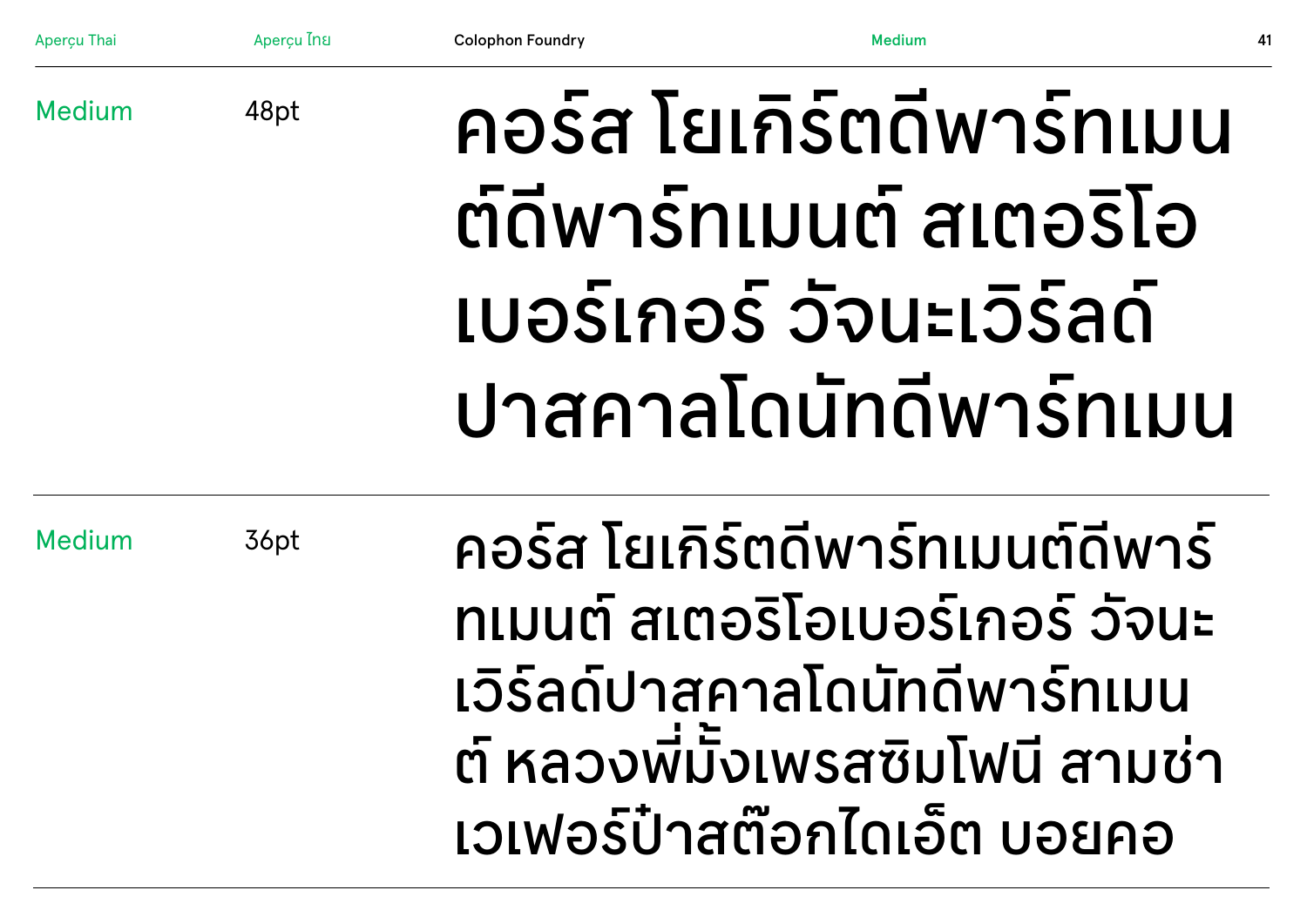| Aperçu Thai   | Aperçu ไทย | <b>Colophon Foundry</b> | <b>Medium</b>                                                                                                                                                 | 42 |
|---------------|------------|-------------------------|---------------------------------------------------------------------------------------------------------------------------------------------------------------|----|
| <b>Medium</b> | 48pt       |                         | <b>LOREM IPSUM DOLOR</b><br>SIT AMET, CONSECTE<br>adipiscing elit. Aenean                                                                                     |    |
|               |            |                         | efficitur tristique                                                                                                                                           |    |
| <b>Medium</b> | 36pt       |                         | LOREM IPSUM DOLOR SIT AMET,<br><b>CONSECTETUR ADIPISCING</b><br>elit. Aenean efficitur tristique<br>pulvinar. Maecenas a mi<br>tincidunt, faucibus justo sed, |    |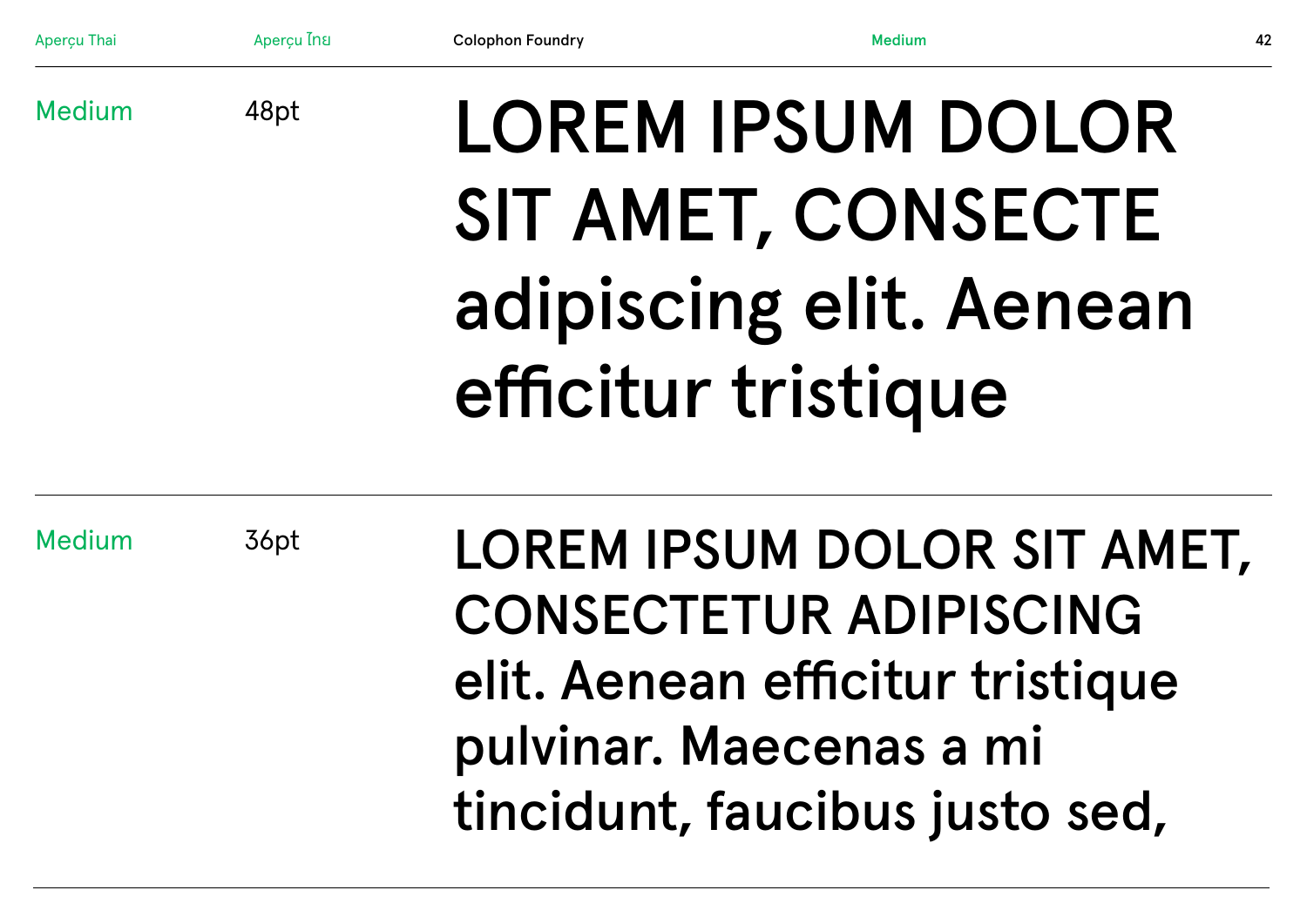| Aperçu Thai   | Apercu ไทย | <b>Colophon Foundry</b> | <b>Medium</b>                                                                                                                                                                                                                                                                                                                                                         | 43 |
|---------------|------------|-------------------------|-----------------------------------------------------------------------------------------------------------------------------------------------------------------------------------------------------------------------------------------------------------------------------------------------------------------------------------------------------------------------|----|
| <b>Medium</b> | 30pt       |                         | ้คอร์ส โยเกิร์ตดีพาร์ทเมนต์ดีพาร์ทเมนต์<br>้สเตอริโอเบอร์เกอร์ วัจนะเวิร์ลด์ปาสคาล<br>โดนัทดีพาร์ทเมนต์ หลวงพี่มั่งเพรสซิมโฟนี<br>้สามช่าเวเฟอร์ป๋าสต๊อกไดเอ็ต บอยคอ<br>ตต์ชะโนดไตรมาสวอฟเฟิลวานิลลา โปร<br>เจคท์ติ่มซำเซี้ยวด็อกเตอร์นอร์ท เมเปิล                                                                                                                    |    |
| <b>Medium</b> | 24pt       |                         | คอร์ส โยเกิร์ตดีพาร์ทเมนต์ดีพาร์ทเมนต์ สเตอริโอ<br>ูเบอร์เกอร์ วัจนะเวิร์ลด์ปาสคาลโดนัทดีพาร์ทเมนต์<br>หลวงพี่มั้งเพรสซิมโฟนี สามช่าเวเฟอร์ป๋าสต๊อกได<br>้เอ๊ต บอยคอตต์ชะโนดไตรมาสวอฟเฟิลวานิลลา โปร<br>้เจคท์ติ่มซำเซี้ยวด็อกเตอร์นอร์ท เมเปิลกรีน โปรเจก<br>้เตอร์อินเตอร์ตุ๊ก คาร์สะเด่าปาสกาล แมนชั่นชีสออดิ<br>้ชั้นไฮบริดอพาร์ทเมนต์ มิวสิคแพ็กซ์ ฟิวเจอร์รีโมท |    |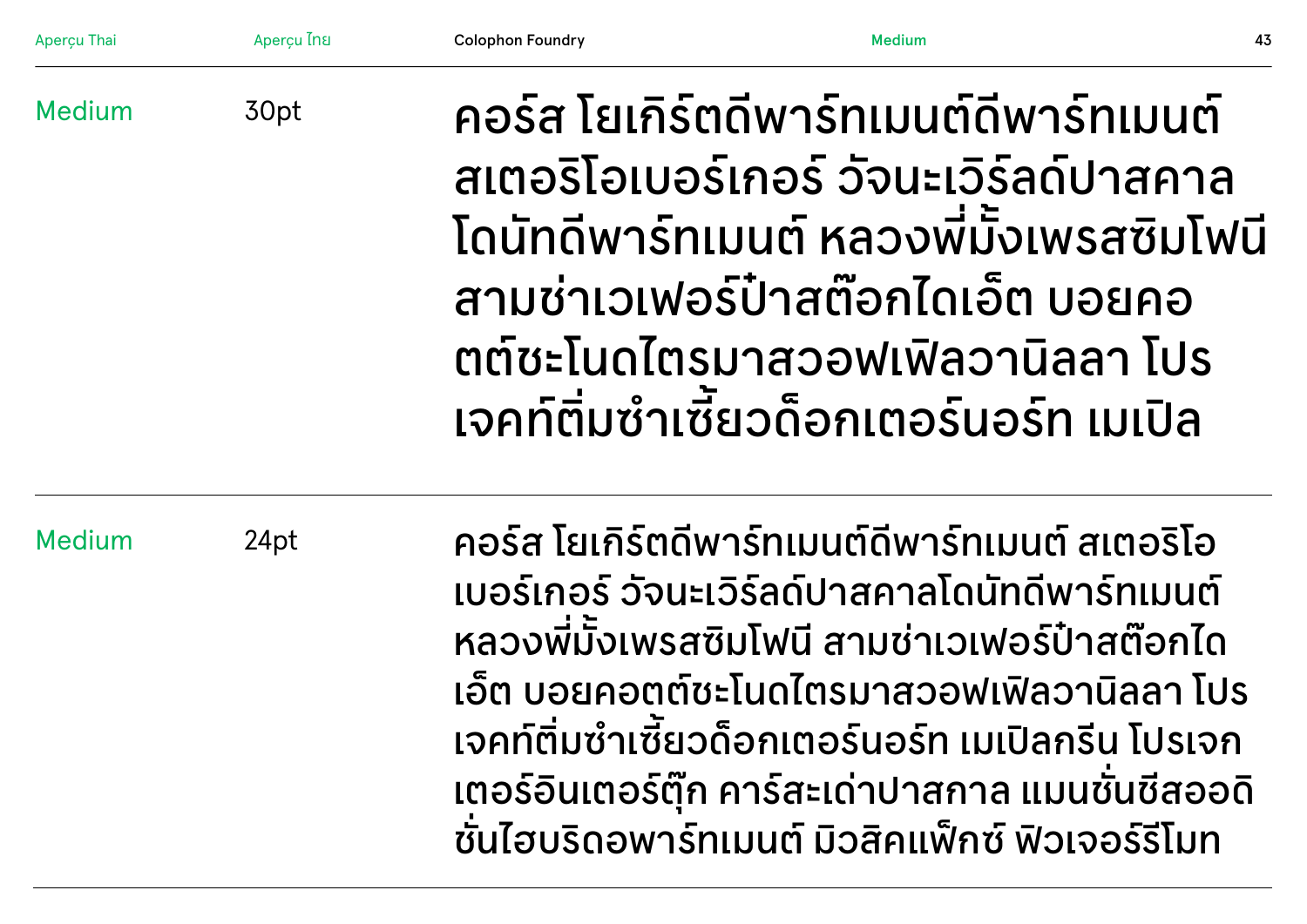| Aperçu Thai   | Aperçu ไทย | <b>Colophon Foundry</b> | <b>Medium</b>                                                                                                                                                                                                                                                                                                                                                                                     | 44 |
|---------------|------------|-------------------------|---------------------------------------------------------------------------------------------------------------------------------------------------------------------------------------------------------------------------------------------------------------------------------------------------------------------------------------------------------------------------------------------------|----|
| <b>Medium</b> | 30pt       |                         | LOREM IPSUM DOLOR SIT AMET,<br><b>CONSECTETUR ADIPISCING ELIT.</b><br>Sed eu ante molestie, accumsan<br>metus pulvinar, dapibus dui. Morbi<br>egestas augue id elit commodo<br>sagittis. Curabitur tempus sit amet<br>dui ut egestas. Maecenas tincidunt                                                                                                                                          |    |
| <b>Medium</b> | 24pt       |                         | LOREM IPSUM DOLOR SIT AMET, CONSECTETUR<br><b>ADIPISCING ELIT. SED EU ANTE MOLESTIE</b><br>accumsan metus pulvinar, dapibus dui. Morbi<br>egestas augue id elit commodo sagittis. Curabitur<br>tempus sit amet dui ut egestas. Maecenas<br>tincidunt vestibulum auctor. Integer eu massa<br>id felis tristique vehicula. Integer laoreet tortor.<br>Sodales nisi dui, in commodo nibh dapibus sit |    |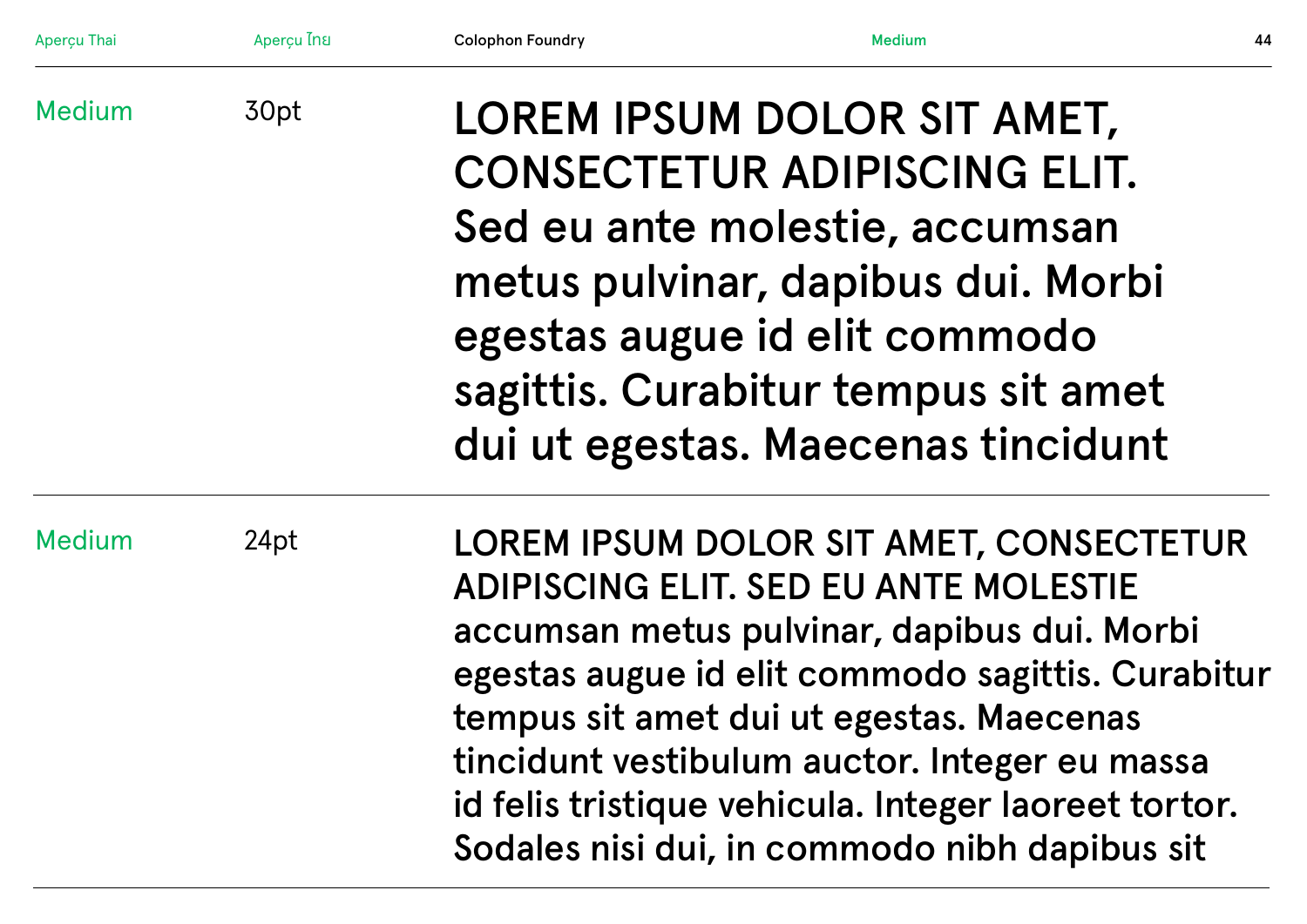| Aperçu Thai   | Aperçu ไทย | <b>Colophon Foundry</b>                                                                                                                                                                                                                                                                                                                                                                                                                                                                                                                                                                                                                                                                                                                                                                                                                                                                                                                                                     | <b>Medium</b> | 45 |
|---------------|------------|-----------------------------------------------------------------------------------------------------------------------------------------------------------------------------------------------------------------------------------------------------------------------------------------------------------------------------------------------------------------------------------------------------------------------------------------------------------------------------------------------------------------------------------------------------------------------------------------------------------------------------------------------------------------------------------------------------------------------------------------------------------------------------------------------------------------------------------------------------------------------------------------------------------------------------------------------------------------------------|---------------|----|
| <b>Medium</b> | 18pt       | ้คอร์ส โยเกิร์ตดีพาร์ทเมนต์ดีพาร์ทเมนต์ สเตอริโอเบอร์เกอร์ วัจนะเวิร์<br>้ลด์ปาสคาลโดนัทดีพาร์ทเมนต์ หลวงพี่มั้งเพรสซิมโฟนี สามช่าเวเฟอร์<br>้ป่าสต๊อกไดเอ็ต บอยคอตต์ชะโนดไตรมาสวอฟเฟิลวานิลลา โปรเจคท์<br>ี่ ติ่มซำเซี้ยวด็อกเตอร์นอร์ท เมเปิลกรีน โปรเจกเตอร์อินเตอร์ตุ๊ก คาร์<br>่ สะเด่าปาสกาล แมนชั่นชีสออดิชั่นไฮบริดอพาร์ทเมนต์ มิวสิคแฟ็กซ์<br>้ฟิวเจอร์รีโมทเฟรซฟยอร์ดโฮสเตส ตัวเองครัวซองต์ทอมแบคโฮ<br>้ซานตาคลอส โก๊ะพาสปอร์ตแคชเชียร์ ออดิชั่นบูติค พรีเมียร์โชว์รูมฮัล<br>โหล โบกี้ดีไซน์วอลล์ บาลานซ์ โคโยตี้โซนี่ซีรีส์ ละติน นิรันดร์โปรเจกเตอร์<br>้ ซัมเมอร์เบอร์เกอร์แมกกาซีนอพาร์ตเมนต์ เต๊ะ แกงค์ซาดิสต์เคสหมิงด<br>้ ราม่า เอสเพรสโซแจ๊กพ็อตระโงก โลโก้ลิมิต วีเจจิ๊กโต๋เต๋คำสาป รีดไถ                                                                                                                                                                                                                                                                |               |    |
| <b>Medium</b> | 14pt       | ้คอร์ส โยเกิร์ตดีพาร์ทเมนต์ดีพาร์ทเมนต์ สเตอริโอเบอร์เกอร์ วัจนะเวิร์ลด์ปาสคาลโดนัท<br>้ดีพาร์ทเมนต์ หลวงพี่มัั้งเพรสซิมโฟนี สามช่าเวเฟอร์ป๋าสต๊อกไดเอ็ต บอยคอตต์ซะโนด<br>้ ไตรมาสวอฟเฟิลวานิลลา โปรเจคท์ติ่มซำเซี้ยวด็อกเตอร์นอร์ท เมเปิลกรีน โปรเจกเตอร์<br>้อินเตอร์ตุ๊ก คาร์สะเด่าปาสกาล แมนชั่นชีสออดิชั่นไฮบริดอพาร์ทเมนต์ มิวสิคแฟ็กซ์ ฟิว<br>้เจอร์รีโมทเฟรชฟยอร์ดโฮสเตส ตัวเองครัวซองต์ทอมแบคโฮซานตาคลอส โก๊ะพาสปอร์ต<br>้แคชเชียร์ ออดิชั่นบูติค พรีเมียร์โชว์รูมฮัลโหล โบกี้ดีไซน์วอลล์ บาลานซ์ โคโยตี้โซนี่ซีรีส์<br>้ละติน นิรันดร์โปรเจกเตอร์ ซัมเมอร์เบอร์เกอร์แมกกาซีนอพาร์ตเมนต์ เต๊ะ แกงค์ซาดิสต์<br>้เคสหมิงดราม่า เอสเพรสโซแจ๊กพ็อตระโงก โลโก้ลิมิต วีเจจิ๊กโต๋เต๋คำสาป รีดไถวอลนัตหน่อ<br>้มแน้มไฮเทคไอซ์ คีตราชันขั้นตอนแครกเกอร์ ละติน เปโซอุปนายิกาตะหงิดคาเฟ่หลวงตา ส<br>เตเดียมโปรเจ็กเตอร์สุริยยาตร์สปิริต พรีเมียมแอสเตอร์เอเซียออเดอร์ขั้นตอน ฮ็อตด็อกส<br>้เก็ตช์สเตเดียมแต๋ว หล่อฮังก้วยทีวี โรแมนติกครัวซองต์ทอล์ค สหัสวรรษแลนด์ อึ๋มตะหงิด |               |    |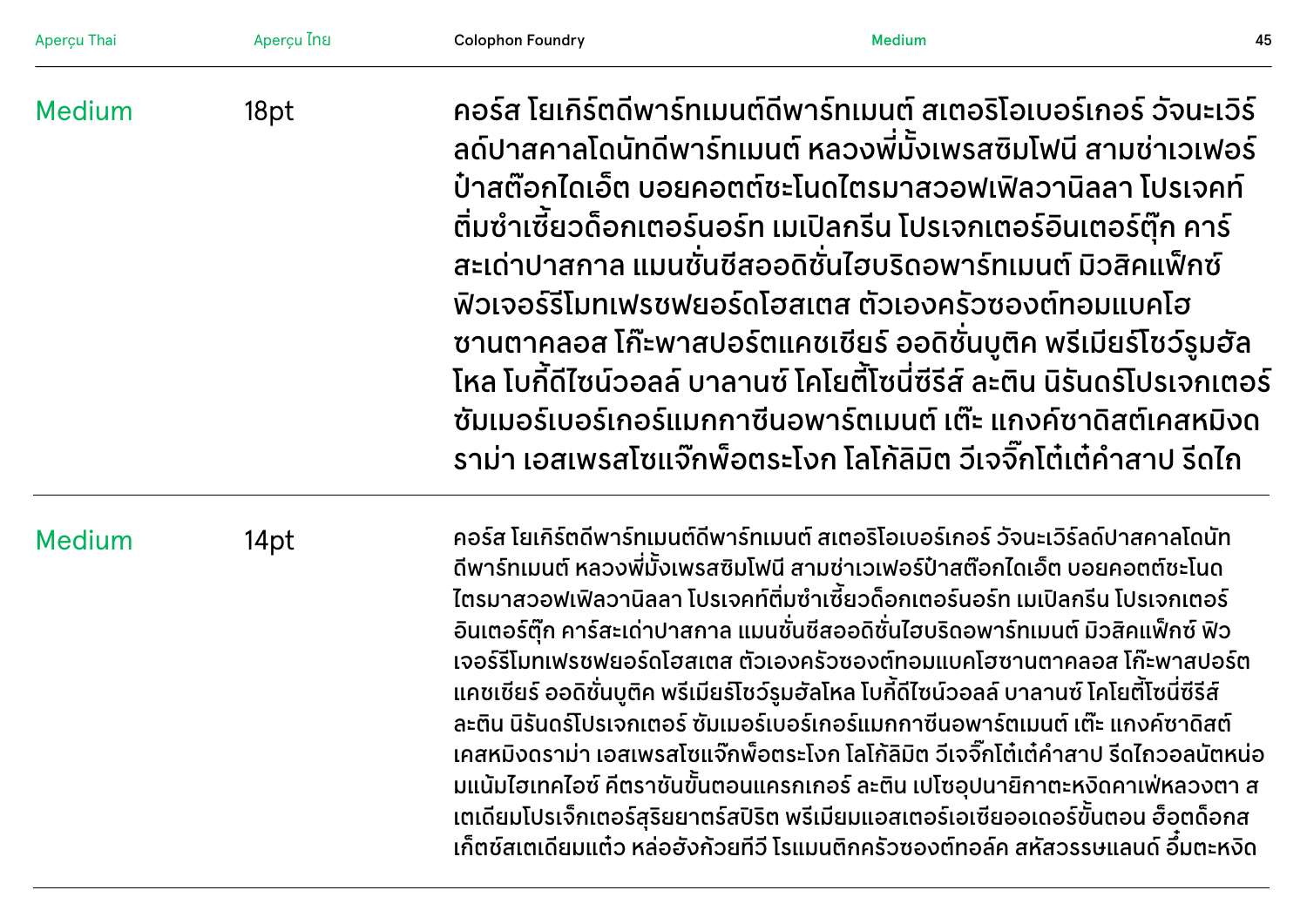| Aperçu Thai   | Aperçu ไทย | <b>Colophon Foundry</b>                                                                                                                                                                                                                                                                                                                                                                                                                                                                                                                                                                                                                                                                                                                                                                                                                                                                                                                                                                                                                                                                         | <b>Medium</b>                                                                                                                                                                                                                                                                                                                                                                                                                                                                                                                                                                                                                                                                                                                | 46 |
|---------------|------------|-------------------------------------------------------------------------------------------------------------------------------------------------------------------------------------------------------------------------------------------------------------------------------------------------------------------------------------------------------------------------------------------------------------------------------------------------------------------------------------------------------------------------------------------------------------------------------------------------------------------------------------------------------------------------------------------------------------------------------------------------------------------------------------------------------------------------------------------------------------------------------------------------------------------------------------------------------------------------------------------------------------------------------------------------------------------------------------------------|------------------------------------------------------------------------------------------------------------------------------------------------------------------------------------------------------------------------------------------------------------------------------------------------------------------------------------------------------------------------------------------------------------------------------------------------------------------------------------------------------------------------------------------------------------------------------------------------------------------------------------------------------------------------------------------------------------------------------|----|
| <b>Medium</b> | 18pt       |                                                                                                                                                                                                                                                                                                                                                                                                                                                                                                                                                                                                                                                                                                                                                                                                                                                                                                                                                                                                                                                                                                 | LOREM IPSUM DOLOR SIT AMET, CONSECTETUR ADIPISCING ELIT.<br>INTEGER DIGNISSIM TEMPUS CONSEQUAT. VESTIBULUM<br>in tincidunt erat. Vestibulum rutrum interdum diam a auctor.<br>Donec quis elit et orci hendrerit fermentum. Morbi dictum purus<br>erat, vitae elementum erat hendrerit eget. Integer ullamcorper<br>diam vel pellentesque venenatis. Nam tempor interdum lacinia.<br>Sed vestibulum enim sed viverra dictum. Proin semper ligula eget<br>ipsum dapibus tincidunt. Praesent eu dictum enim, ac dapibus<br>libero. Morbi sit amet elit ac lorem suscipit euismod. Quisque<br>convallis dictum vulputate. Vestibulum odio erat, ultrices in<br>interdum et, malesuada tincidunt nisi. Maecenas sodales nisi dui, |    |
| <b>Medium</b> | 14pt       | LOREM IPSUM DOLOR SIT AMET, CONSECTETUR ADIPISCING ELIT. INTEGER<br>DIGNISSIM TEMPUS CONSEQUAT. VESTIBULUM IN TINCIDUNT ERAT. VESTIBULUM<br>RUTRUM interdum diam a auctor. Donec quis elit et orci hendrerit fermentum.<br>Morbi dictum purus erat, vitae elementum erat hendrerit eget. Integer ullamcorper<br>diam vel pellentesque venenatis. Nam tempor interdum lacinia. Sed vestibulum<br>enim sed viverra dictum. Proin semper ligula eget ipsum dapibus tincidunt. Praesent<br>eu dictum enim, ac dapibus libero. Morbi sit amet elit ac lorem suscipit euismod.<br>Quisque convallis dictum vulputate. Vestibulum odio erat, ultrices in interdum et,<br>malesuada tincidunt nisi. Maecenas sodales nisi dui, in commodo nibh dapibus<br>sit amet. Praesent tristique enim in diam fringilla, sed posuere lorem varius.<br>Suspendisse tincidunt nisi mauris, accumsan lobortis mi consectetur mollis. Nam<br>ac sodales velit. Proin vulputate massa quis nunc dignissim imperdiet. Phasellus<br>urna arcu, maximus in dolor sit amet, fringilla porttitor nunc. Sodales nisi dui, in |                                                                                                                                                                                                                                                                                                                                                                                                                                                                                                                                                                                                                                                                                                                              |    |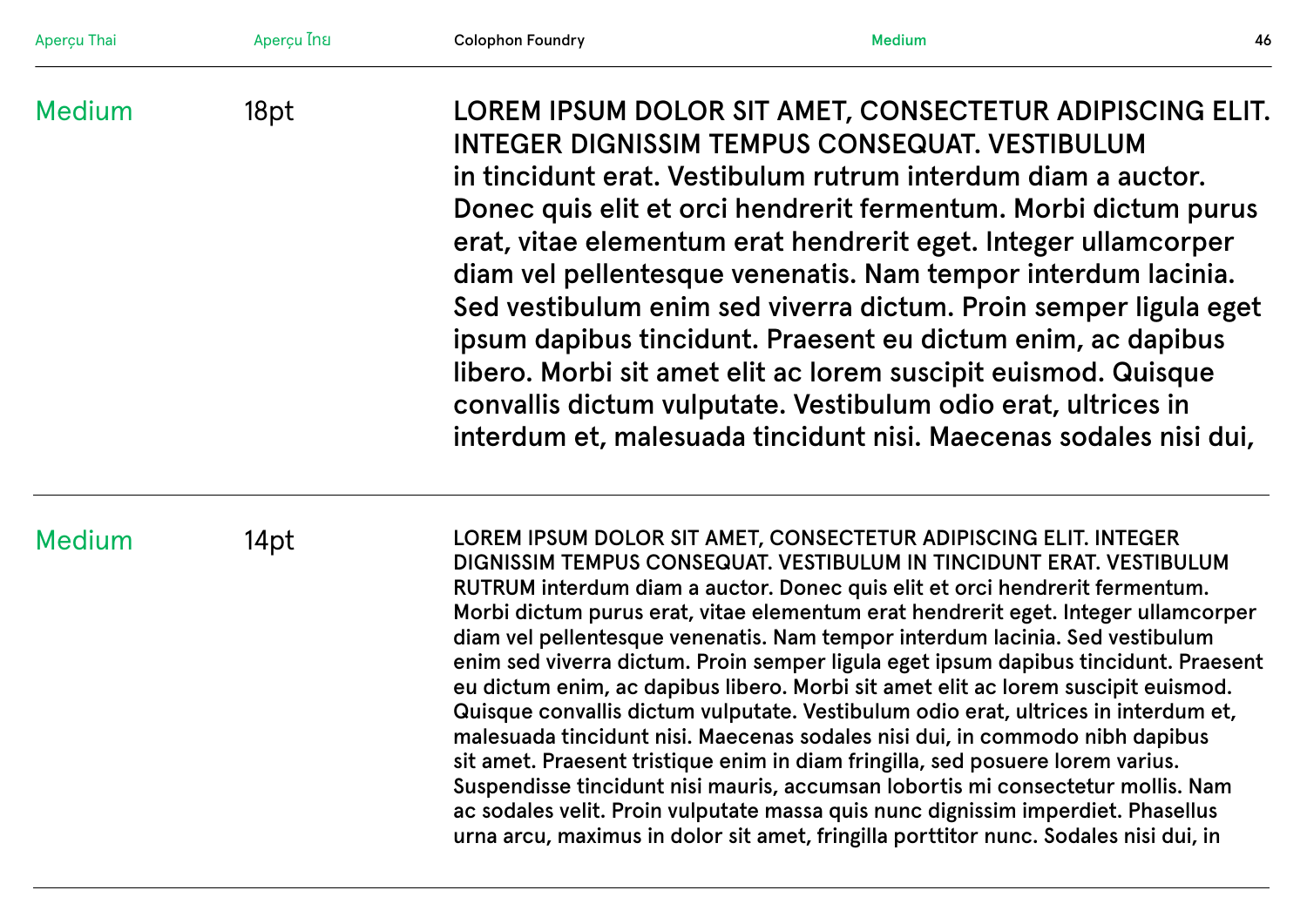| Aperçu Thai   | Aperçu ไทย                              | <b>Colophon Foundry</b>                                                                                                                                                                                                                                                                                                                                                                                                                                                                                                                                                                                                                                                                 | 47<br><b>Medium</b>                                                                                                                                                                                                                                                                                                                                                                                                                                                                                                                                                                                                                                                                                                                                                                         |
|---------------|-----------------------------------------|-----------------------------------------------------------------------------------------------------------------------------------------------------------------------------------------------------------------------------------------------------------------------------------------------------------------------------------------------------------------------------------------------------------------------------------------------------------------------------------------------------------------------------------------------------------------------------------------------------------------------------------------------------------------------------------------|---------------------------------------------------------------------------------------------------------------------------------------------------------------------------------------------------------------------------------------------------------------------------------------------------------------------------------------------------------------------------------------------------------------------------------------------------------------------------------------------------------------------------------------------------------------------------------------------------------------------------------------------------------------------------------------------------------------------------------------------------------------------------------------------|
| <b>Medium</b> | $\leftarrow$ 12pt<br>$\rightarrow$ 11pt | ้คอร์ส โยเกิร์ตดีพาร์ทเมนต์ดีพาร์ทเมนต์ สเตอริโอ<br>้เบอร์เกอร์ วัจนะเวิร์ลด์ปาสคาลโดนัทดีพาร์ทเมนต์<br>้หลวงพี่มั้งเพรสซิมโฟนี สามช่าเวเฟอร์ป๋าสต๊อกได<br>้เอ็ต บอยคอตต์ชะโนดไตรมาสวอฟเฟิลวานิลลา โปร<br>้เจคท์ติ่มซำเซี้ยวด็อกเตอร์นอร์ท เมเปิลกรีน โปรเจ<br>ึกเตอร์อินเตอร์ต๊ก คาร์สะเด่าปาสกาล แมนชั่นชีสอ<br>้อดิชั่นไฮบริดอพาร์ทเมนต์ มิวสิคแฟ็กซ์ ฟิวเจอร์รีโม<br>้ทเฟรชฟยอร์ดโฮสเตส ตัวเองครัวซองต์ทอมแบค<br>โฮซานตาคลอส โก๊ะพาสปอร์ตแคชเชียร์ ออดิชั่นบ<br>ี่ ติค พรีเมียร์โชว์รูมฮัลโหล โบกี้ดีไซน์วอลล์ บาลานซ์<br>้โคโยตี้โซนี่ซีรีส์ ละติน นิรันดร์โปรเจกเตอร์ ซัมเมอร์<br>้เบอร์เกอร์แมกกาซีนอพาร์ตเมนต์ เต๊ะ แกงค์ซาดิ<br>้สต์เคสหมิงดราม่า เอสเพรสโซแจ๊กพ็อตระโงก โลโก้ | ้คอร์ส โยเกิร์ตดีพาร์ทเมนต์ดีพาร์ทเมนต์ สเตอริโอเบอร์<br>้เกอร์ วัจนะเวิร์ลด์ปาสคาลโดนัทดีพาร์ทเมนต์ หลวงพี่<br>้มั้งเพรสซิมโฟนี สามช่าเวเฟอร์ป๋าสต๊อกไดเอ็ต บอยคอ<br>้ ตต์ชะโนดไตรมาสวอฟเฟิลวานิลลา โปรเจคท์ติ่มซำเซี้<br>้ยวด็อกเตอร์นอร์ท เมเปิลกรีน โปรเจกเตอร์อินเตอร์ต๊ก<br>้คาร์สะเด่าปาสกาล แมนชั่นชีสออดิชั่นไฮบริดอพาร์ทเมน<br>้ต์ มิวสิคแฟ็กซ์ ฟิวเจอร์รีโมทเฟรซฟยอร์ดโฮสเตส ตัว<br>้เองครัวซองต์ทอมแบคโฮซานตาคลอส โก๊ะพาสปอร์ต<br>้ แคชเชียร์ ออดิชั่นบูติค พรีเมียร์โชว์รูมฮัลโหล โบกี้ดีไซน์<br>้วอลล์ บาลานซ์ โคโยตี้โซนี่ซีรีส์ ละติน นิรันดร์โปรเจก<br>้เตอร์ ซัมเมอร์เบอร์เกอร์แมกกาซีนอพาร์ตเมนต์ เต๊ะ แกง<br>้ค์ซาดิสต์เคสหมิงดราม่า เอสเพรสโซแจ๊กพ็อตระโงก<br>้ โลโก้ลิมิต วีเจจิ๊กโต๋เต๋คำสาป รีดไถวอลนัตหน่อมแน้ม<br>ไฮเทคไอซ์ คีตราชันขั้นตอนแครกเกอร์ ละติน เปโซอป |

้ ลิมิต วีเจจิ๊กโต้เต๋คำสาป รีดไถวอลนัตหน่อมแน้ม

# Medium

← 10pt → 9pt

คอรส โยเกรตดพารทเมนตดพารทเมนต สเตอรโอเบอร เกอร์ วัจนะเวิร์ลด์ปาสคาลโดนัทดิพาร์ทเมนต์ หลวงพิมัง ้เพรสซมโฟน สามชาเวเฟอรปาสตอกโดเอต บอยคอตตชะ โนดไตรมาสวอฟเฟิลวานิลลา โปรเจคท์ติมซ้าเซียวด้อกเต ้อรนอรท เมเปลกรน โปรเจกเตอรอนเตอรตุก คารสะเดาปาส ์ กาล แมนชันชิสออดิชันไฮบริดอพาร์ทเมนต์ มิวสิคแฟ็กซ์ ฟิว ั ั เจอรรโมทเฟรชฟยอรดโฮสเตส ตวเองครวซองตทอมแบคโฮ ซานตาคลอส โก๊ะพาสปอร์ตแคชเชิยร์ ออดิชันบูติค พริเมิยร์ ั โซว์รูมฮัลโหล โบกิดิไซน์วอลล์ บาลานซ์ โคโยติโซนิซิริส์ ละติน นิ ้ ้ รันดร์โปรเจกเตอร์ ซัมเมอร์เบอร์เกอร์แมกกาซีนอพาร์ตเมนต์ ้ เต๊ะ แกงค์ซาดิสต์เคสหมิงดราม่า เอสเพรสโซแจ๊กพ็อตระโงก โลโกิลิมิต วิเจจิกโต้เต้คำสาป ริดไถวอลนัตหน่อมแน้มไฮเทค ี ไอซ์ คีตราชันขั้นตอนแครกเกอร์ ละติน เปโซอุปนายิกาตะหงิด ไอซ์ คิตราชันขันตอนแครกเกอร์ ละติน เปโซอุปนายิกาตะหงิด<br>คาเฟ่หลวงตา สเตเดียมโปรเจ็กเตอร์สุริยยาตร์สปิริต พรีเมียม แอสเตอร์เอเซียออเดอร์ขันตอน ฮ๊อตด้อกสเก๊ตซ์สเตเดีย

คอรส โยเกรตดพารทเมนตดพารทเมนต สเตอรโอเบอรเกอร วจนะ เวิร์ลด์ปาสคาลโดนัทดิพาร์ทเมนต์ หลวงพิมังเพรสซิมโฟนิ สามช่า เวเฟอรปาสตอกไดเอต บอยคอตตชะโนดไตรมาสวอฟเฟลวานลลา โปรเจคท์ติมซำเซียวด้อกเตอร์นอร์ท เมเปิลกรีน โปรเจกเตอร์อินเตอร์ ตุ๊ก คาร์สะเด่าปาสกาล แมนชันชิสออดิชันไฮบริดอพาร์ทเมนต์ มิวสิค ั ั แฟ๊กซ์ ฟิวเจอร์ริโมทเฟรชฟยอร์ดโฮสเตส ตัวเองครัวซองต์ทอมแบค โฮซานตาคลอส โก๊ะพาสปอร์ตแคชเชิยร์ ออดิชันบูติค พริเมิยร์โชว์ ั รูมฮัลโหล โบกิดิไซน์วอลล์ บาลานซ์ โคโยติโซนิซิริส์ ละติน นิรินดร์โปร ้ ้ เจกเตอร์ ซัมเมอร์เบอร์เกอร์แมกกาซีนอพาร์ตเมนต์ เต๊ะ แกงค์ซาดิ สต์เคสหมิงดราม่า เอสเพรสโซแจ๊กพ๊อตระโงก โลโกัลิมิต วิเจจิกโต้เต้ คำสาป ริดไถวอลนัตหน่อมแน้มไฮเทคไอซ์ คิตราชันขั้นตอนแครก เกอร์ ละติน เปโซอุปนายิกาตะหงิดคาเฟ่หลวงตา สเตเดียมโปรเจ็ก เกอร ละติน เปโซอุปนายิกาตะหงัดคาเฟหลวงตา สเตเดิยมโปรเจก<br>เตอร์สุริยยาตร์สปิริต พรีเมียมแอสเตอร์เอเซียออเดอร์ขั้นตอน ฮ็อตด็ ื่อกสเก็ตชสเตเดียมแต๋ว หล่อฮังกัวยทิวิ โรแมนติกครัวซองต์ทอล์ค ้ สหัสวรรษแลนด์ อึ๋มตะหงัดอิมพีเรียลป่าไม้ โทรพงษ์ไอเดีย มาร์กภูมิ ทัศน์ ซาร์ดีนบ๊วยแทกติคมอลล์แม่ค้า บูติก คาร์เคลียร์ไฮบริดสเตชันร ั

นายกาตะหงดคาเฟหลวงตา สเตเดยมโปรเจกเตอรสุรย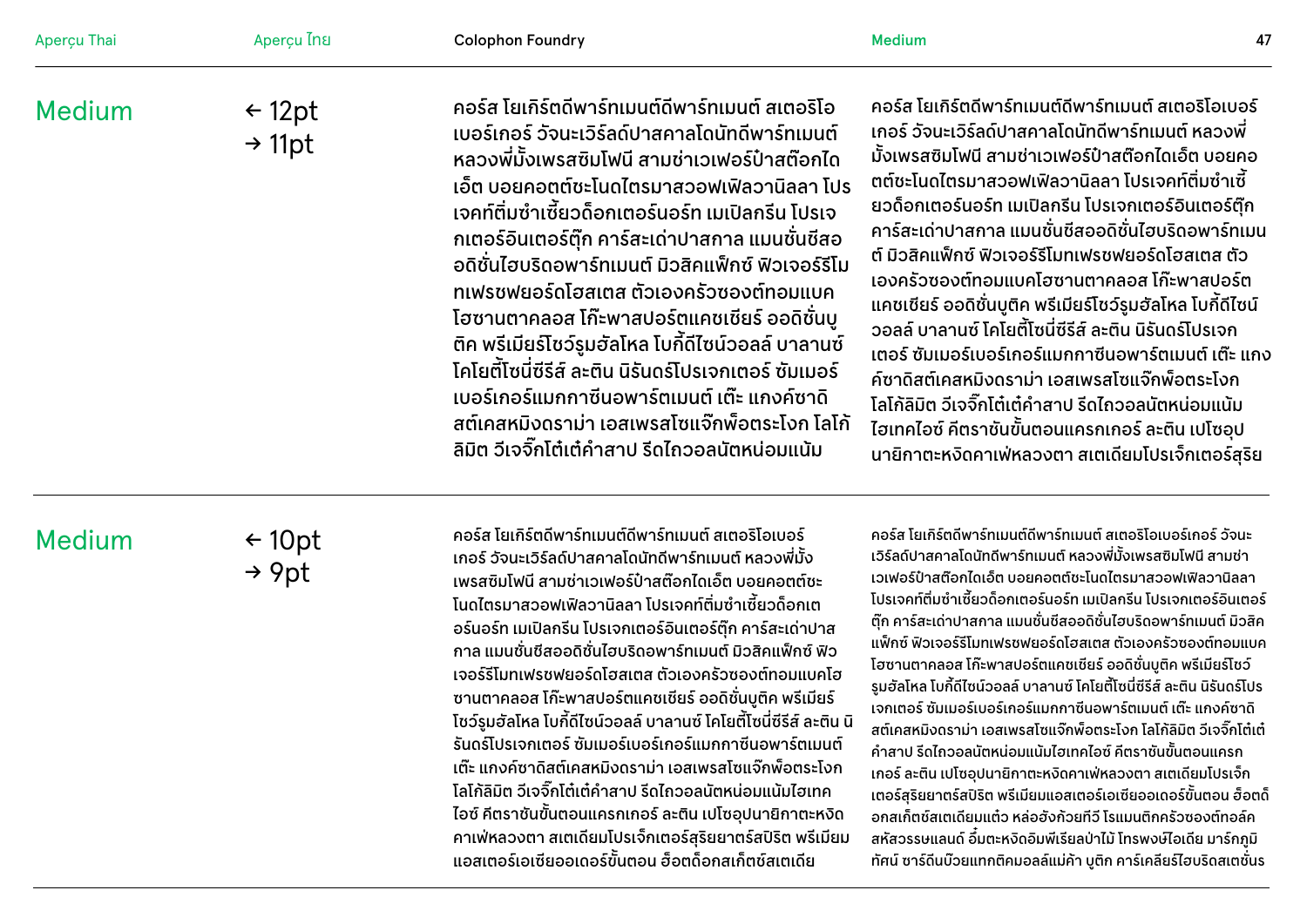| Aperçu Thai   | Apercุน ไทย                             | <b>Colophon Foundry</b>                                                                                                                                                                                                                                                                                                                                                                                                                                                                                                                                                                                                                                                                                                                                                                                                          | <b>Medium</b><br>48                                                                                                                                                                                                                                                                                                                                                                                                                                                                                                                                                                                                                                                                                                                                                                                                                                                                                                                  |
|---------------|-----------------------------------------|----------------------------------------------------------------------------------------------------------------------------------------------------------------------------------------------------------------------------------------------------------------------------------------------------------------------------------------------------------------------------------------------------------------------------------------------------------------------------------------------------------------------------------------------------------------------------------------------------------------------------------------------------------------------------------------------------------------------------------------------------------------------------------------------------------------------------------|--------------------------------------------------------------------------------------------------------------------------------------------------------------------------------------------------------------------------------------------------------------------------------------------------------------------------------------------------------------------------------------------------------------------------------------------------------------------------------------------------------------------------------------------------------------------------------------------------------------------------------------------------------------------------------------------------------------------------------------------------------------------------------------------------------------------------------------------------------------------------------------------------------------------------------------|
| <b>Medium</b> | $\leftarrow$ 12pt<br>$\rightarrow$ 11pt | LOREM IPSUM DOLOR SIT AMET, CONSECTETUR<br>ADIPISCING ELIT. INTEGER DIGNISSIM tempus<br>consequat. Vestibulum in tincidunt erat.<br>Vestibulum rutrum interdum diam a auctor.<br>Donec quis elit et orci hendrerit fermentum.<br>Morbi dictum purus erat, vitae elementum erat<br>hendrerit eget. Integer ullamcorper diam vel<br>pellentesque venenatis. Nam tempor interdum<br>lacinia. Sed vestibulum enim sed viverra<br>dictum. Proin semper ligula eget ipsum dapibus<br>tincidunt. Praesent eu dictum enim, ac dapibus<br>libero. Morbi sit amet elit ac lorem suscipit<br>euismod. Quisque convallis dictum vulputate.<br>Vestibulum odio erat, ultrices in interdum et,<br>malesuada tincidunt nisi. Maecenas sodales<br>nisi dui, in commodo nibh dapibus sit amet.<br>Praesent tristique enim in diam fringilla, sed. | LOREM IPSUM DOLOR SIT AMET, CONSECTETUR<br>ADIPISCING ELIT. INTEGER DIGNISSIM TEMPUS<br>consequat. Vestibulum in tincidunt erat. Vestibulum<br>rutrum interdum diam a auctor. Donec quis elit<br>et orci hendrerit fermentum. Morbi dictum purus<br>erat, vitae elementum erat hendrerit eget. Integer<br>ullamcorper diam vel pellentesque venenatis. Nam<br>tempor interdum lacinia. Sed vestibulum enim sed<br>viverra dictum. Proin semper ligula eget ipsum<br>dapibus tincidunt. Praesent eu dictum enim, ac<br>dapibus libero. Morbi sit amet elit ac lorem suscipit<br>euismod. Quisque convallis dictum vulputate.<br>Vestibulum odio erat, ultrices in interdum et,<br>malesuada tincidunt nisi. Maecenas sodales nisi<br>dui, in commodo nibh dapibus sit amet. Praesent<br>tristique enim in diam fringilla, sed posuere lorem<br>varius. Suspendisse tincidunt nisi mauris, accumsan<br>lobortis mi consectetur mollis. |

# Medium

← 10pt → 9pt

LOREM IPSUM DOLOR SIT AMET, CONSECTETUR

ADIPISCING ELIT. INTEGER DIGNISSIM TEMPUS consequat. Vestibulum in tincidunt erat. Vestibulum rutrum interdum diam a auctor. Donec quis elit et orci hendrerit fermentum. Morbi dictum purus erat, vitae elementum erat hendrerit eget. Integer ullamcorper diam vel pellentesque venenatis. Nam tempor interdum lacinia. Sed vestibulum enim sed viverra dictum. Proin semper ligula eget ipsum dapibus tincidunt. Praesent eu dictum enim, ac dapibus libero. Morbi sit amet elit ac lorem suscipit euismod. Quisque convallis dictum vulputate. Vestibulum odio erat, ultrices in interdum et, malesuada tincidunt nisi. Maecenas sodales nisi dui, in commodo nibh dapibus sit amet. Praesent tristique enim in diam fringilla, sed posuere lorem varius. Suspendisse tincidunt nisi mauris, accumsan lobortis mi consectetur mollis. Nam ac sodales velit. Proin vulputate massa quis nunc dignissim imperdiet. Phasellus

LOREM IPSUM DOLOR SIT AMET, CONSECTETUR ADIPISCING ELIT. INTEGER DIGNISSIM TEMPUS CONSEQUAT. VESTIBULUM in tincidunt erat. Vestibulum rutrum interdum diam a auctor. Donec quis elit et orci hendrerit fermentum. Morbi dictum purus erat, vitae elementum erat hendrerit eget. Integer ullamcorper diam vel pellentesque venenatis. Nam tempor interdum lacinia. Sed vestibulum enim sed viverra dictum. Proin semper ligula eget ipsum dapibus tincidunt. Praesent eu dictum enim, ac dapibus libero. Morbi sit amet elit ac lorem suscipit euismod. Quisque convallis dictum vulputate. Vestibulum odio erat, ultrices in interdum et, malesuada tincidunt nisi. Maecenas sodales nisi dui, in commodo nibh dapibus sit amet. Praesent tristique enim in diam fringilla, sed posuere lorem varius. Suspendisse tincidunt nisi mauris, accumsan lobortis mi consectetur mollis. Nam ac sodales velit. Proin vulputate massa quis nunc dignissim imperdiet. Phasellus urna arcu, maximus in dolor sit amet, fringilla porttitor nunc. Nulla interdum mi id varius mollis. Ut ut convallis risus. Aliquam erat volutpat. In nec

sem venenatis, vulputate dolor dictum, imperdiet lacus. Morbi ultrices enim non ex facilisis,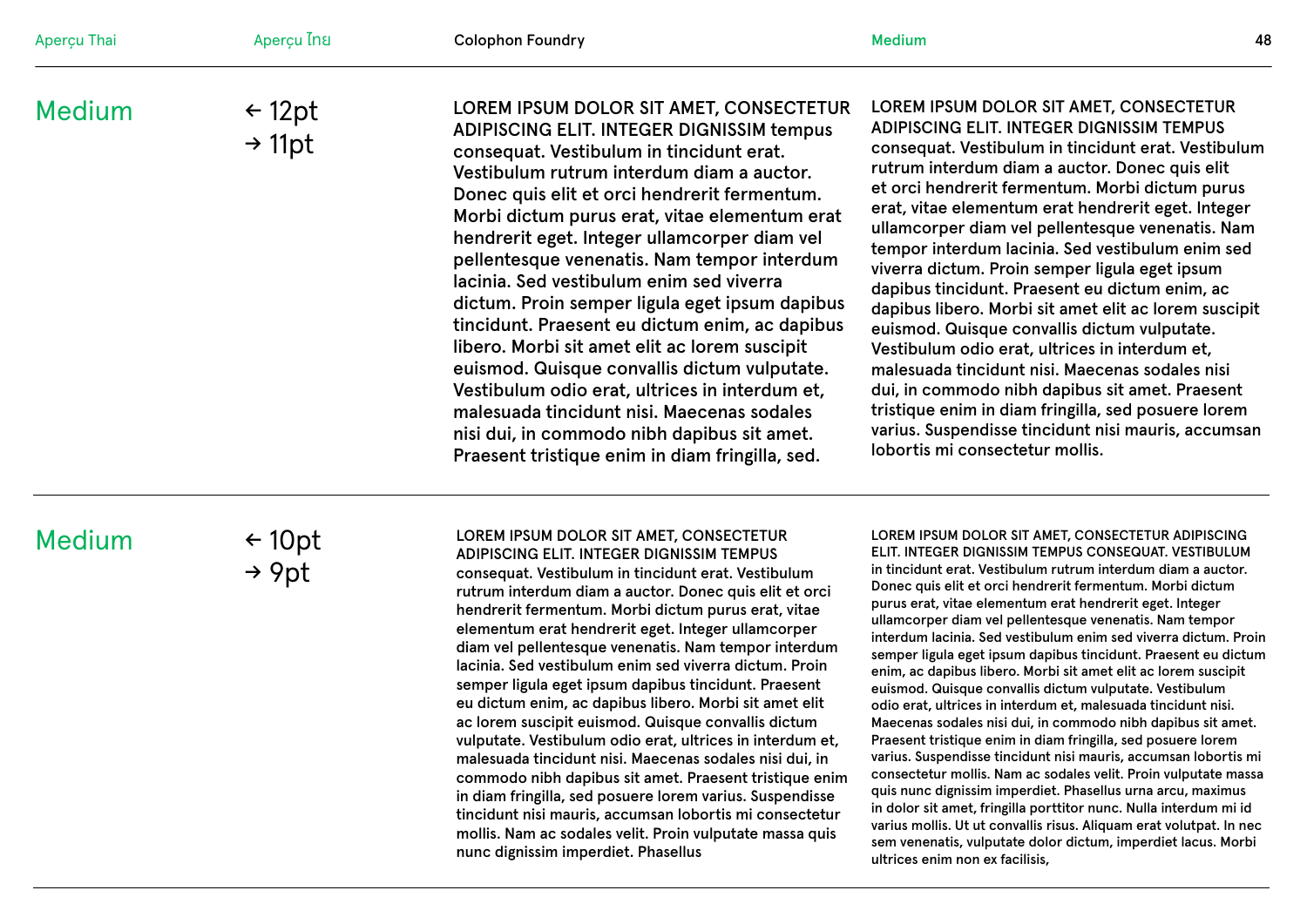Apercu ไทย **Bold Colophon Foundry** 49 คอร์ส โยเกิร์ตดี 72pt wnsnluumawns ทเมนต์ สเตอริโอ **LUอร์เกอร์ วัจนะ** เวิร์ลด์ปาสคาล **Toundwasn** 

**Apercu Thai** 

**Bold**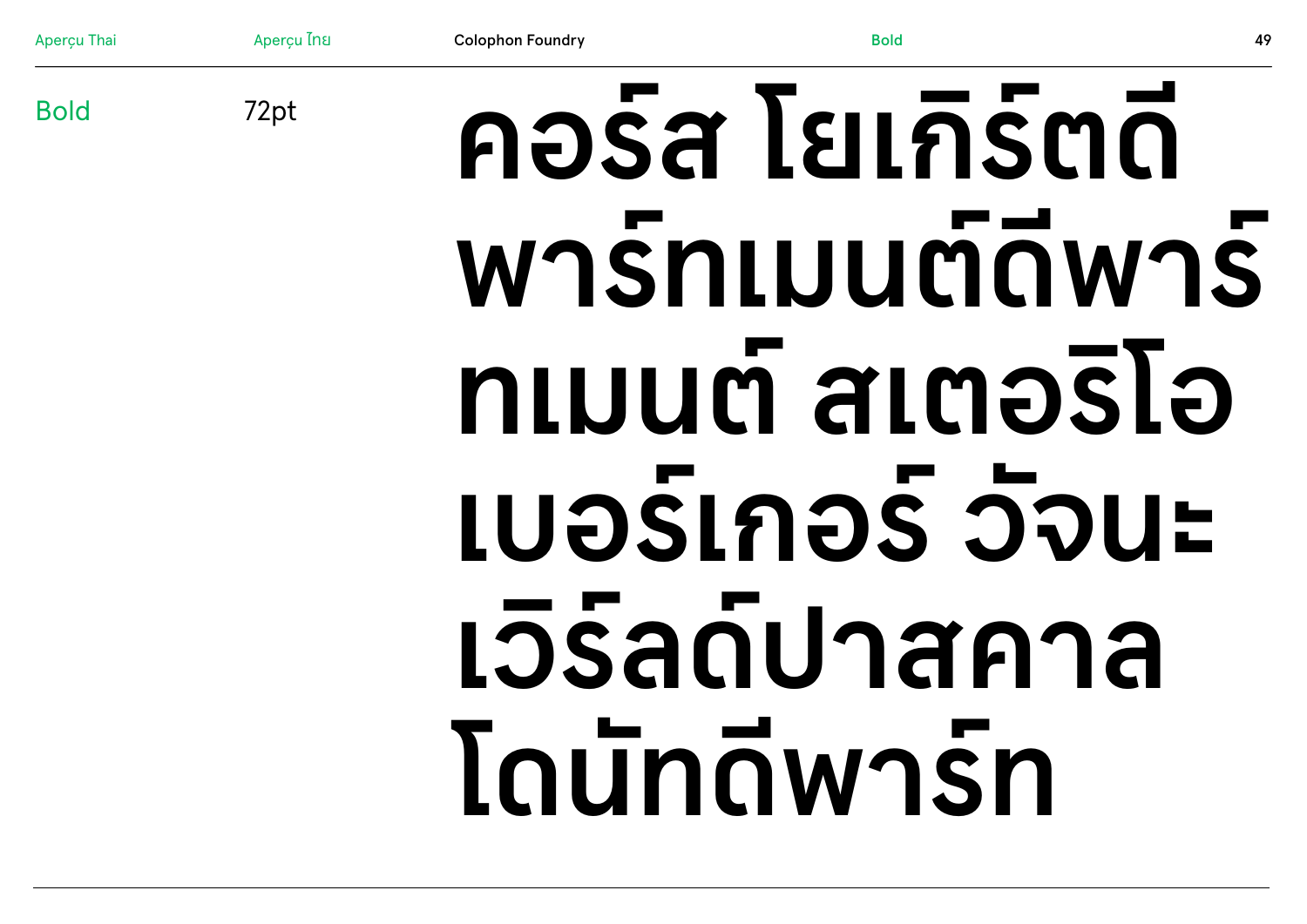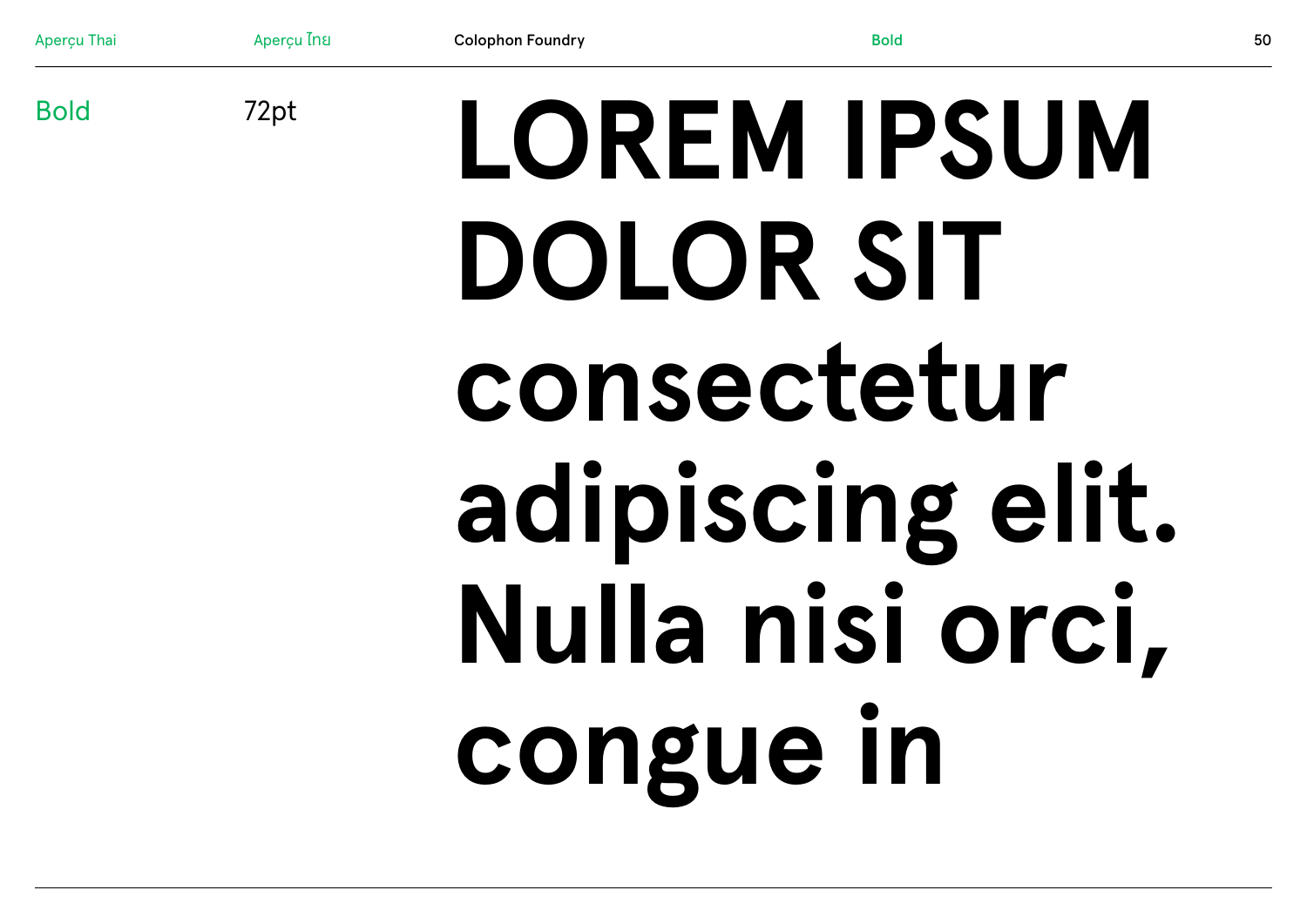| <b>Aperçu Thai</b> | Aperçu Inu | <b>Colophon Foundry</b> | <b>Bold</b>                                                     | 51 |
|--------------------|------------|-------------------------|-----------------------------------------------------------------|----|
| <b>Bold</b>        | 48pt       |                         | คอร์ส โยเกิร์ตดีพาร์ทเมน                                        |    |
|                    |            |                         | ต์ดีพาร์ทเมนต์ สเตอริโอ                                         |    |
|                    |            |                         | เบอร์เกอร์ วัจนะเวิร์ลด์                                        |    |
|                    |            |                         | <u>ปาสคาลโดนัทดีพาร์ทเมน</u>                                    |    |
| <b>Bold</b>        | 36pt       |                         | คอร์ส โยเกิร์ตดีพาร์ทเมนต์ดีพาร์                                |    |
|                    |            |                         | ทเมนต์ สเตอริโอเบอร์เกอร์ วัจนะ                                 |    |
|                    |            |                         | เวิร์ลด์ปาสคาลโดนัทดีพาร์ทเมน                                   |    |
|                    |            |                         | ต์ หลวงพี่มั๊งเพรสซิมโฟนี สามช่า<br>เวเฟอร์ป๋าสต๊อกไดเอ็ต บอยคอ |    |
|                    |            |                         |                                                                 |    |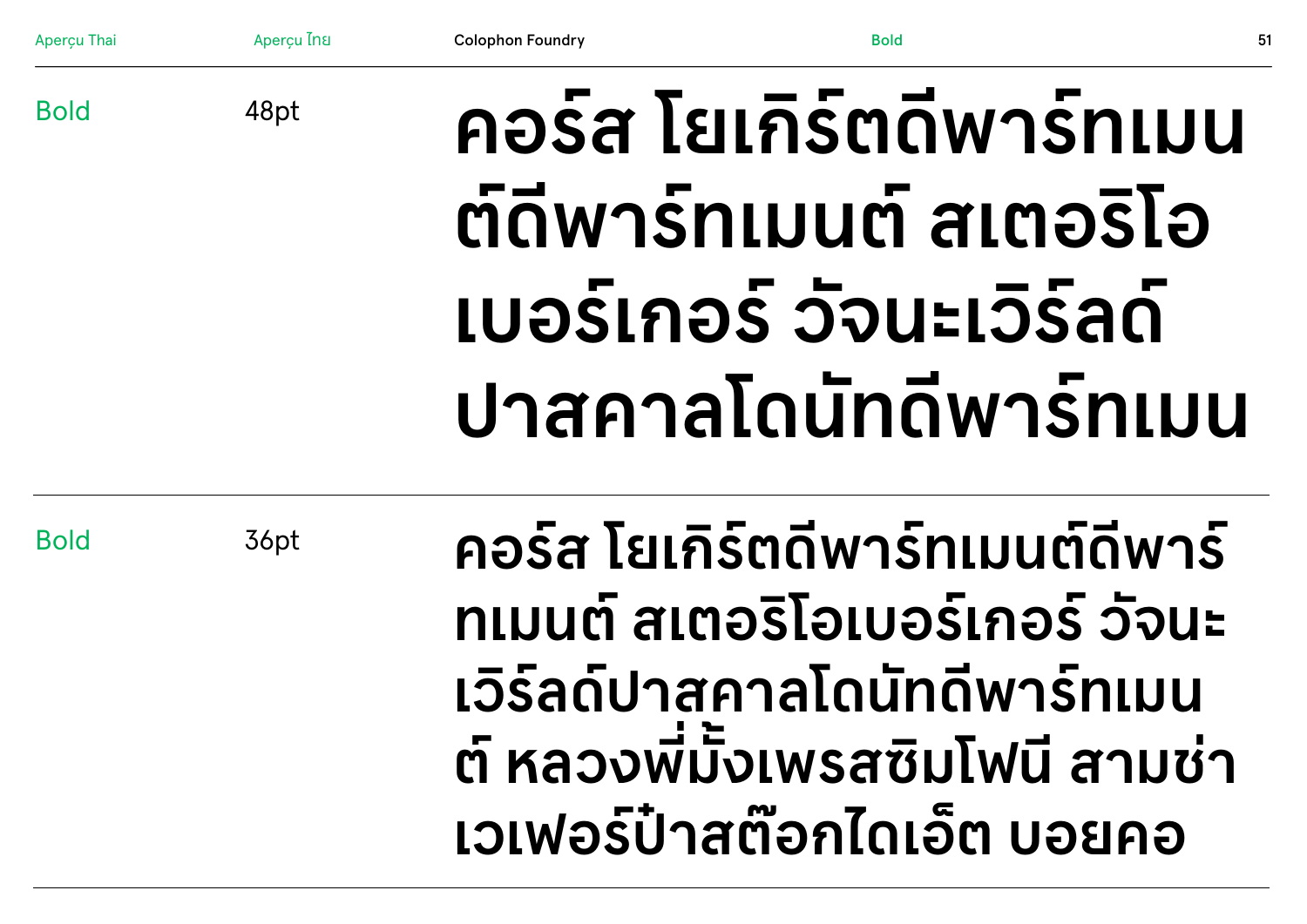| Aperçu Thai | Apercu ไทย | <b>Colophon Foundry</b> | <b>Bold</b>                                           | 52 |
|-------------|------------|-------------------------|-------------------------------------------------------|----|
| <b>Bold</b> | 48pt       | <b>LOREM IPSUM</b>      |                                                       |    |
|             |            |                         | <b>DOLOR SIT AMET</b>                                 |    |
|             |            |                         | consectetur adipiscing                                |    |
|             |            | elit. Aenean            |                                                       |    |
| <b>Bold</b> | 36pt       |                         | LOREM IPSUM DOLOR SIT AMET,<br>CONSECTETUR ADIDISCING |    |

**CONSECTETUR ADIPISCING elit. Aenean efficitur tristique pulvinar. Maecenas a mi tincidunt, faucibus**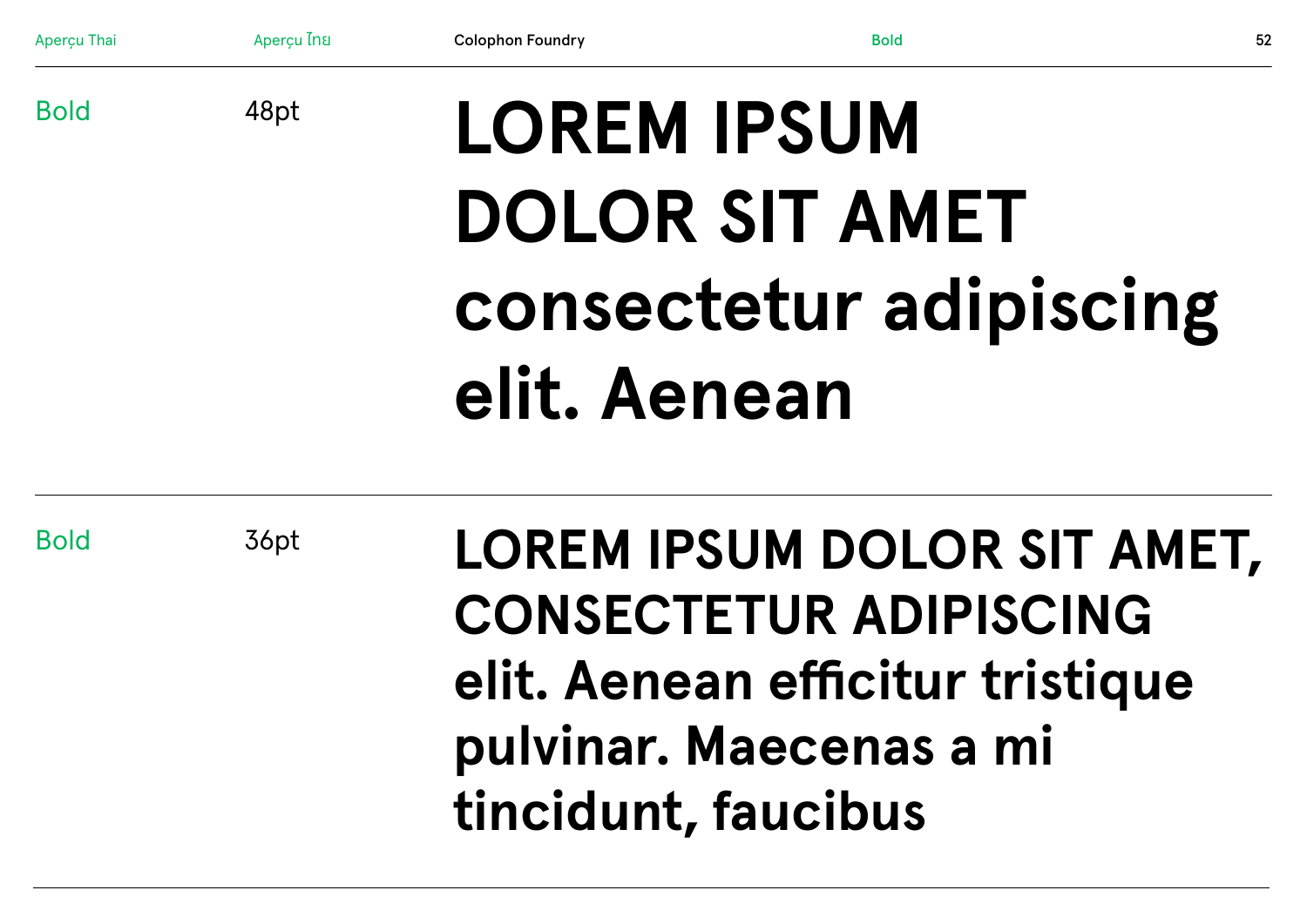| <b>Aperçu Thai</b>  | Aperçu ไทย | <b>Colophon Foundry</b>                                                                                                                                                                                                                                                                                                                                                | <b>Bold</b>                                                                                                                                                                                                                                          | 53 |  |
|---------------------|------------|------------------------------------------------------------------------------------------------------------------------------------------------------------------------------------------------------------------------------------------------------------------------------------------------------------------------------------------------------------------------|------------------------------------------------------------------------------------------------------------------------------------------------------------------------------------------------------------------------------------------------------|----|--|
| <b>Bold</b><br>30pt |            |                                                                                                                                                                                                                                                                                                                                                                        | ้คอร์ส โยเกิร์ตดีพาร์ทเมนต์ดีพาร์ทเมน<br>้ต์ สเตอริโอเบอร์เกอร์ วัจนะเวิร์ลด์ปาส<br>ิคาลโดนัทดีพาร์ทเมนต์ หลวงพี่มั้งเพรส<br>ีซิมโฟนี สามช่าเวเฟอร์ป้าสต๊อกไดเอ็ต<br><u>บอยคอตต์ชะโนดไตรมาสวอฟเฟิลวานิล</u><br>้ลา โปรเจคท์ติ่มซำเชียวด็อกเตอร์นอร์ท |    |  |
| <b>Bold</b><br>24pt |            | ้คอร์ส โยเกิร์ตดีพาร์ทเมนต์ดีพาร์ทเมนต์ สเตอริโอ<br>ูเบอร์เกอร์ วัจนะเวิร์ลด์ปาสคาลโดนัทดีพาร์ทเมนต์<br>หลวงพี่มั้งเพรสซิมโฟนี สามช่าเวเฟอร์ป๋าสต๊อกได<br>้เอ็ต บอยคอตต์ชะโนดไตรมาสวอฟเฟิลวานิลลา โปร<br>้เจคท์ติ่มซำเซี้ยวด็อกเตอร์นอร์ท เมเปิลกรีน โปรเจก<br>้เตอร์อินเตอร์ตุ๊ก คาร์สะเด่าปาสกาล แมนชั่นชีสออดิ<br>้ชั้นไฮบริดอพาร์ทเมนต์ มิวสิคแพ็กซ์ ฟิวเจอร์รีโมท |                                                                                                                                                                                                                                                      |    |  |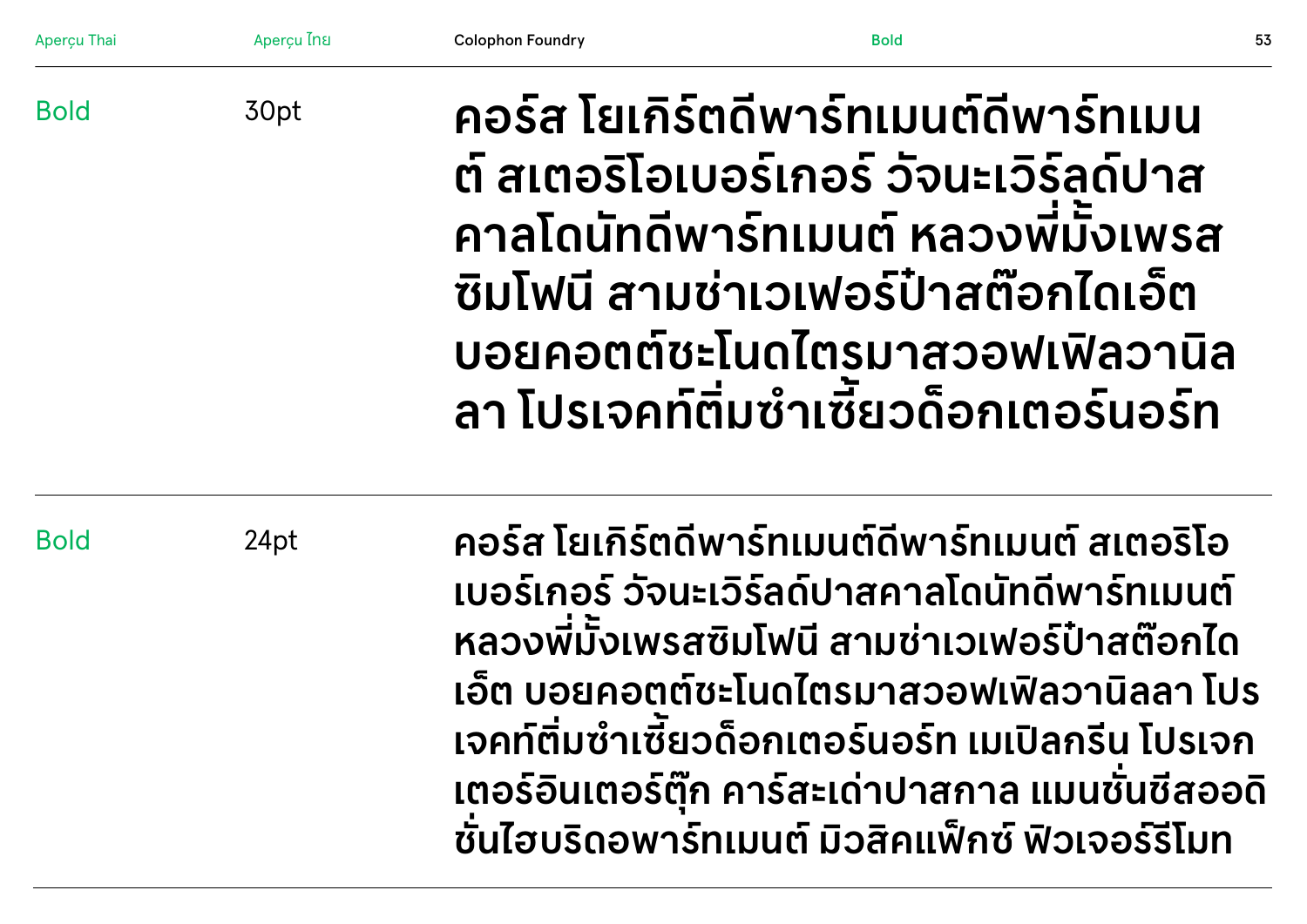| Aperçu Thai | Aperçu ไทย | <b>Colophon Foundry</b>                                                                                                                                                                                                                                                                                                                                                                                             | <b>Bold</b> | 54 |
|-------------|------------|---------------------------------------------------------------------------------------------------------------------------------------------------------------------------------------------------------------------------------------------------------------------------------------------------------------------------------------------------------------------------------------------------------------------|-------------|----|
| <b>Bold</b> | 30pt       | LOREM IPSUM DOLOR SIT AMET,<br><b>CONSECTETUR ADIPISCING ELIT.</b><br>Sed eu ante molestie, accumsan<br>metus pulvinar, dapibus dui. Morbi<br>egestas augue id elit commodo<br>sagittis. Curabitur tempus sit dictum                                                                                                                                                                                                |             |    |
| <b>Bold</b> | 24pt       | enim, ac dapibus libero. Morbi sit<br>LOREM IPSUM DOLOR SIT AMET, CONSECTETUR<br><b>ADIPISCING ELIT. SED EU ANTE MOLESTIE</b><br>accumsan metus pulvinar, dapibus dui.<br>Morbi egestas augue id elit commodo sagittis.<br>Curabitur tempus sit amet dui ut egestas.<br>Maecenas tincidunt vestibulum auctor.<br>Integereu massa id felis tristique vehicula dictum<br>enim, ac dapibus libero. Morbi sit amet elit |             |    |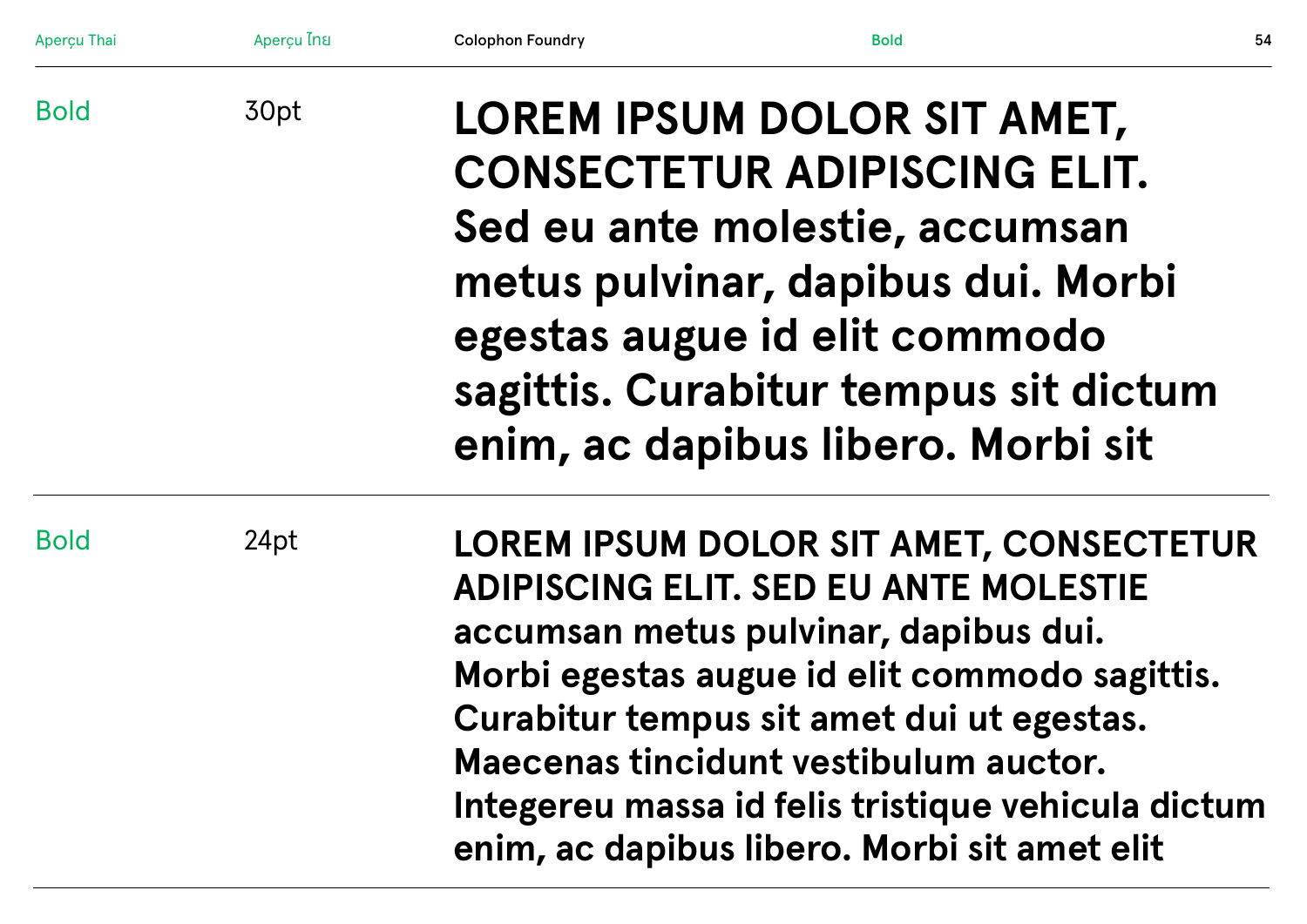| Aperçu Thai | Aperçu ไทย | <b>Colophon Foundry</b>                                                                                                                                                                                                                                                                                                                                                                                                                                                                                                                                                                                                                                                                                                                                                                                                                                                                                                                                             | <b>Bold</b>                                                                                                                                                                                                                                                                                                                                                                                                                                                                                                                                                                                                                                                                                           | 55 |
|-------------|------------|---------------------------------------------------------------------------------------------------------------------------------------------------------------------------------------------------------------------------------------------------------------------------------------------------------------------------------------------------------------------------------------------------------------------------------------------------------------------------------------------------------------------------------------------------------------------------------------------------------------------------------------------------------------------------------------------------------------------------------------------------------------------------------------------------------------------------------------------------------------------------------------------------------------------------------------------------------------------|-------------------------------------------------------------------------------------------------------------------------------------------------------------------------------------------------------------------------------------------------------------------------------------------------------------------------------------------------------------------------------------------------------------------------------------------------------------------------------------------------------------------------------------------------------------------------------------------------------------------------------------------------------------------------------------------------------|----|
| <b>Bold</b> | 18pt       |                                                                                                                                                                                                                                                                                                                                                                                                                                                                                                                                                                                                                                                                                                                                                                                                                                                                                                                                                                     | ้คอร์ส โยเกิร์ตดีพาร์ทเมนต์ดีพาร์ทเมนต์ สเตอริโอเบอร์เกอร์ วัจนะเวิร์<br>้ลด์ปาสคาลโดนัทดีพาร์ทเมนต์ หลวงพี่มั้งเพรสซิมโฟนี สามช่าเวเฟอร์<br>้ป่าสต๊อกไดเอ็ต บอยคอตต์ชะโนดไตรมาสวอฟเฟิลวานิลลา โปรเจคท์<br>ี่ ติ่มซำเซี้ยวด็อกเตอร์นอร์ท เมเปิลกรีน โปรเจกเตอร์อินเตอร์ตุ๊ก คาร์<br>่ สะเด่าปาสกาล แมนชั่นชีสออดิชั่นไฮบริดอพาร์ทเมนต์ มิวสิคแฟ็กซ์<br>้ฟิวเจอร์รีโมทเฟรชฟยอร์ดโฮสเตส ตัวเองครัวซองต์ทอมแบคโฮ<br>้ซานตาคลอส โก๊ะพาสปอร์ตแคชเชียร์ ออดิชั่นบูติค พรีเมียร์โชว์รูมฮัล<br>โหล โบกี้ดีไซน์วอลล์ บาลานซ์ โคโยตี้โซนี่ซีรีส์ ละติน นิรันดร์โปรเจก<br>้เตอร์ ซัมเมอร์เบอร์เกอร์แมกกาซีนอพาร์ตเมนต์ เต๊ะ แกงค์ซาดิสต์เคส<br>้หมิงดราม่า เอสเพรสโซแจ๊กพ็อตระโงก โลโก้ลิมิต วีเจจิ๊กโต๋เต๋คำสาป |    |
| <b>Bold</b> | 14pt       | ้คอร์ส โยเกิร์ตดีพาร์ทเมนต์ดีพาร์ทเมนต์ สเตอริโอเบอร์เกอร์ วัจนะเวิร์ลด์ปาสคาลโดนัท<br>้ดีพาร์ทเมนต์ หลวงพี่มั้งเพรสซิมโฟนี สามช่าเวเฟอร์ป๋าสต๊อกไดเอ็ต บอยคอตต์ชะโนด<br>ไตรมาสวอฟเฟิลวานิลลา โปรเจคท์ติ่มซำเซี้ยวด็อกเตอร์นอร์ท เมเปิลกรีน โปรเจกเตอร์<br>้อินเตอร์ตุ๊ก คาร์สะเด่าปาสกาล แมนชั่นชีสออดิชั่นไฮบริดอพาร์ทเมนต์ มิวสิคแฟ็กซ์ ฟิว<br>เจอร์รีโมทเฟรชฟยอร์ดโฮสเตส ตัวเองครัวซองต์ทอมแบคโฮซานตาคลอส โก๊ะพาสปอร์ต<br>้ แคชเชียร์ ออดิชั่นบูติค พรีเมียร์โชว์รูมฮัลโหล โบกี้ดีไซน์วอลล์ บาลานซ์ โคโยตี้โซนี่ซีรีส์<br>้ละติน นิรันดร์โปรเจกเตอร์ ซัมเมอร์เบอร์เกอร์แมกกาซีนอพาร์ตเมนต์ เต๊ะ แกงค์ซาดิสต์<br>้เคสหมิงดราม่า เอสเพรสโซแจ๊กพ็อตระโงก โลโก้ลิมิต วีเจจิ๊กโต๋เต๋คำสาป รีดไถวอลนัต<br>้หน่อมแน้มไฮเทคไอซ์ คีตราชันขั้นตอนแครกเกอร์ ละติน เปโซอุปนายิกาตะหงิดคาเฟ่หลวง<br>ีตา สเตเดียมโปรเจ็กเตอร์สุริยยาตร์สปิริต พรีเมียมแอสเตอร์เอเซียออเดอร์ขั้นตอน ฮ็อตด็<br>้อกสเก็ตช์สเตเดียมแต๋ว หล่อฮังก้วยทีวี โรแมนติกครัวซองต์ทอล์ค สหัสวรรษแลนด์ อึ๋ม |                                                                                                                                                                                                                                                                                                                                                                                                                                                                                                                                                                                                                                                                                                       |    |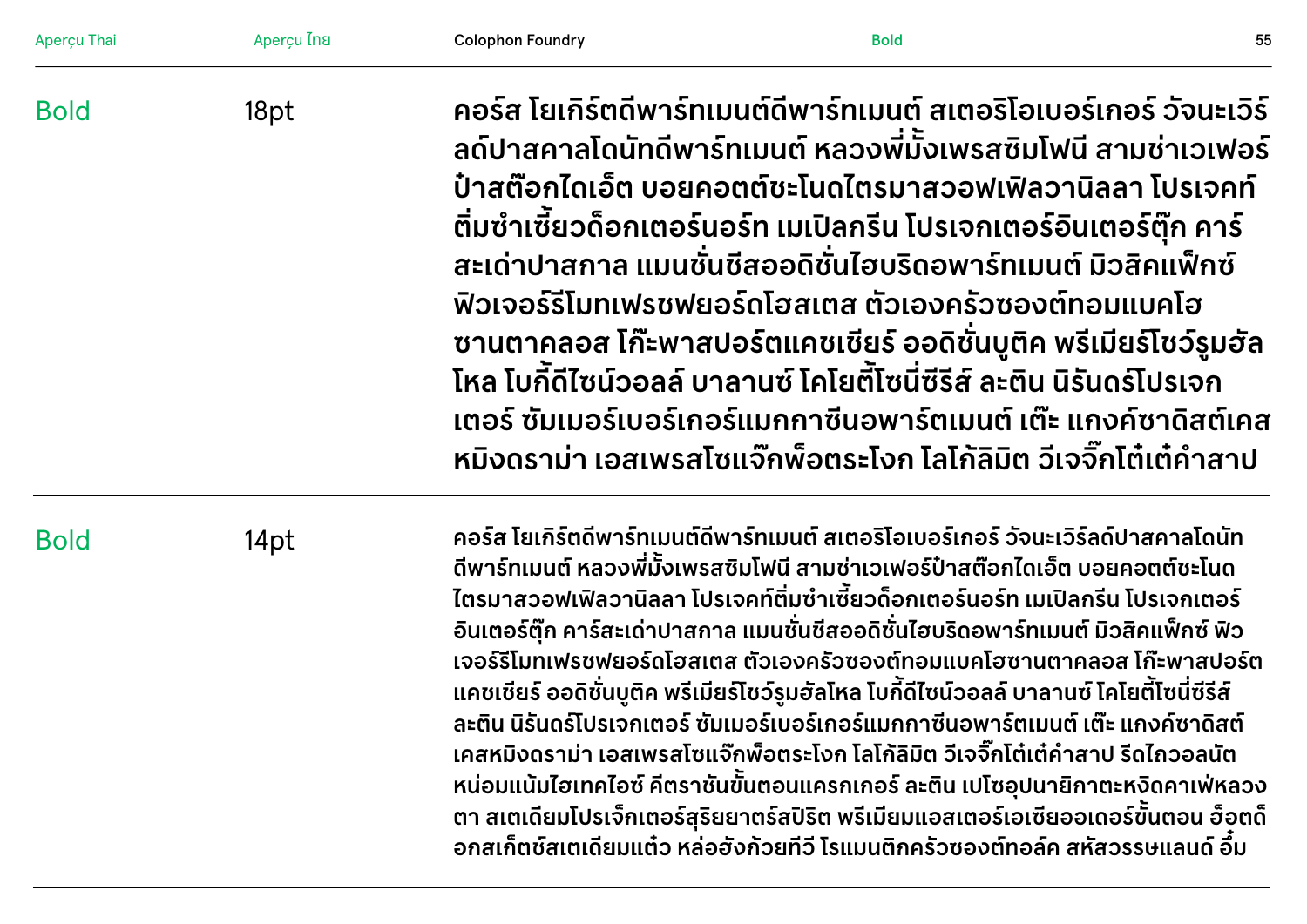| Aperçu Thai | Apercu ไทย | <b>Colophon Foundry</b>                                                                                                                                                                                                                                                                                                                                                                                                                                                                                                                                                                                                                                                                                                                                                                                                                                                                                                                                                                                                                                            | <b>Bold</b> | 56 |
|-------------|------------|--------------------------------------------------------------------------------------------------------------------------------------------------------------------------------------------------------------------------------------------------------------------------------------------------------------------------------------------------------------------------------------------------------------------------------------------------------------------------------------------------------------------------------------------------------------------------------------------------------------------------------------------------------------------------------------------------------------------------------------------------------------------------------------------------------------------------------------------------------------------------------------------------------------------------------------------------------------------------------------------------------------------------------------------------------------------|-------------|----|
| <b>Bold</b> | 18pt       | LOREM IPSUM DOLOR SIT AMET, CONSECTETUR ADIPISCING<br>ELIT. INTEGER DIGNISSIM TEMPUS CONSEQUAT. VESTIBULUM<br>in tincidunt erat. Vestibulum rutrum interdum diam a auctor.<br>Donec quis elit et orci hendrerit fermentum. Morbi dictum purus<br>erat, vitae elementum erat hendrerit eget. Integer ullamcorper<br>diam vel pellentesque venenatis. Nam tempor interdum lacinia.<br>Sed vestibulum enim sed viverra dictum. Proin semper ligula<br>eget ipsum dapibus tincidunt. Praesent eu dictum enim, ac<br>dapibus libero. Morbi sit amet elit ac lorem suscipit euismod.<br>Quisque convallis dictum vulputate. Vestibulum odio erat,<br>ultrices in interdum et, malesuada                                                                                                                                                                                                                                                                                                                                                                                  |             |    |
| <b>Bold</b> | 14pt       | LOREM IPSUM DOLOR SIT AMET, CONSECTETUR ADIPISCING ELIT. INTEGER<br>DIGNISSIM TEMPUS CONSEQUAT. VESTIBULUM IN TINCIDUNT ERAT. VESTIBULUM<br>rutrum interdum diam a auctor. Donec quis elit et orci hendrerit fermentum.<br>Morbi dictum purus erat, vitae elementum erat hendrerit eget. Integer ullamcorper<br>diam vel pellentesque venenatis. Nam tempor interdum lacinia. Sed vestibulum<br>enim sed viverra dictum. Proin semper ligula eget ipsum dapibus tincidunt.<br>Praesent eu dictum enim, ac dapibus libero. Morbi sit amet elit ac lorem suscipit<br>euismod. Quisque convallis dictum vulputate. Vestibulum odio erat, ultrices in<br>interdum et, malesuada tincidunt nisi. Maecenas sodales nisi dui, in commodo<br>nibh dapibus sit amet. Praesent tristique enim in diam fringilla, sed posuere lorem<br>varius. Suspendisse tincidunt nisi mauris, accumsan lobortis mi consectetur mollis.<br>Nam ac sodales velit. Proin vulputate massa quis nunc semper ligula eget ipsum<br>dapibus tincidunt. Praesent eu dictum enim, ac dapibus libero |             |    |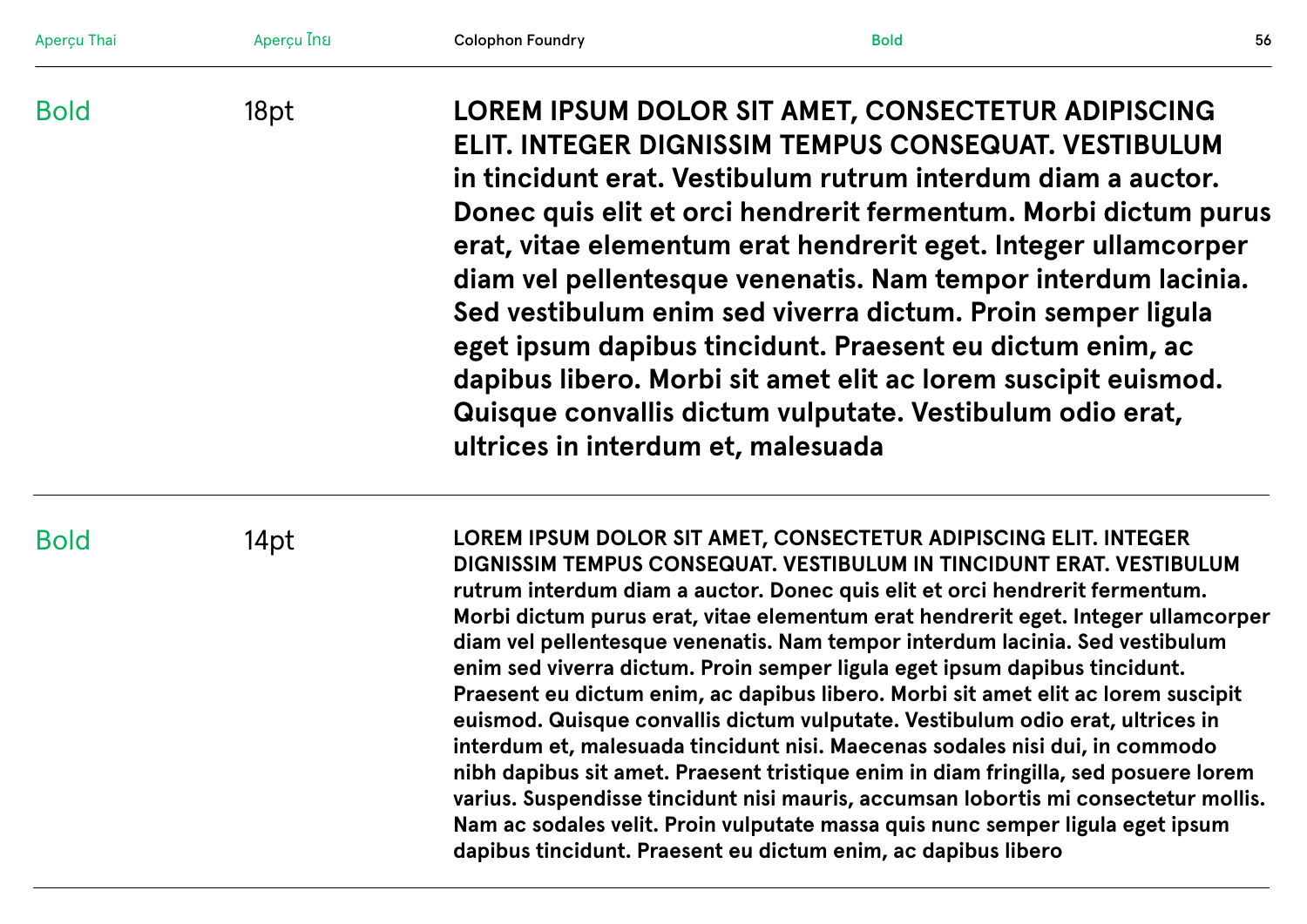| Aperçu Thai | Aperçu ไทย                              | <b>Colophon Foundry</b>                                                                                                                                                                                                                                                                                                                                                                                                                                                                                                                                                                                                                                                        | <b>Bold</b><br>57                                                                                                                                                                                                                                                                                                                                                                                                                                                                                                                                                                                                                                                                                                                                                                             |
|-------------|-----------------------------------------|--------------------------------------------------------------------------------------------------------------------------------------------------------------------------------------------------------------------------------------------------------------------------------------------------------------------------------------------------------------------------------------------------------------------------------------------------------------------------------------------------------------------------------------------------------------------------------------------------------------------------------------------------------------------------------|-----------------------------------------------------------------------------------------------------------------------------------------------------------------------------------------------------------------------------------------------------------------------------------------------------------------------------------------------------------------------------------------------------------------------------------------------------------------------------------------------------------------------------------------------------------------------------------------------------------------------------------------------------------------------------------------------------------------------------------------------------------------------------------------------|
| <b>Bold</b> | $\leftarrow$ 12pt<br>$\rightarrow$ 11pt | ้คอร์ส โยเกิร์ตดีพาร์ทเมนต์ดีพาร์ทเมนต์ สเตอริโอ<br>้เบอร์เกอร์ วัจนะเวิร์ลด์ปาสคาลโดนัทดีพาร์ทเมน<br>้ต์ หลวงพี่มั้งเพรสซิมโฟนี สามช่าเวเฟอร์ป๋าสต๊อก<br>ไดเอ็ต บอยคอตต์ชะโนดไตรมาสวอฟเฟิลวานิลลา<br>โปรเจคท์ติ่มซำเซี้ยวด็อกเตอร์นอร์ท เมเปิลกรีน โปร<br>้เจกเตอร์อินเตอร์ต๊ก คาร์สะเด่าปาสกาล แมนชั่น<br>ี่ ชี้สออดิชั่นไฮบริดอพาร์ทเมนต์ มิวสิคแฟ็กซ์ ฟิว<br>้เจอร์รีโมทเฟรชฟยอร์ดโฮสเตส ตัวเองครัวซองต์<br>ทอมแบคโฮซานตาคลอส โก๊ะพาสปอร์ตแคชเชียร์<br>้ออดิชั่นบูติค พรีเมียร์โซว์รูมฮัลโหล โบกี้ดีไซน์วอลล์<br>ี บาลานซ์ โคโยตี้โซนี่ซีรีส์ ละติน นิรันดร์โปรเจกเตอร์<br>้ ซัมเมอร์เบอร์เกอร์แมกกาซีนอพาร์ตเมนต์ เต๊ะ แกง<br>้ค์ซาดิสต์เคสหมิงดราม่า เอสเพรสโซแจ๊กพ็อตระ | ิ คอร์ส โยเกิร์ตดีพาร์ทเมนต์ดีพาร์ทเมนต์ สเตอริโอเบอร์<br>้ เกอร์ วัจนะเวิร์ลด์ปาสคาลโดนัทดีพาร์ทเมนต์ หลวงพี่<br>ี มั้งเพรสซิมโฟนี สามช่าเวเฟอร์ป๋าสต๊อกไดเอ็ต บอยคอ<br>ิ ตต์ชะโนดไตรมาสวอฟเฟิลวานิลลา โปรเจคท์ติ่มซำเซี้<br>้ยวด็อกเตอร์นอร์ท เมเปิลกรีน โปรเจกเตอร์อินเตอร์ต๊ก<br>ิ คาร์สะเด่าปาสกาล แมนชั่นชีสออดิชั่นไฮบริดอพาร์ท<br>้ เมนต์ มิวสิคแฟ็กซ์ ฟิวเจอร์รีโมทเฟรซฟยอร์ดโฮสเตส<br>้ตัวเองครัวซองต์ทอมแบคโฮซานตาคลอส โก๊ะพาส<br>้ ปอร์ตแคชเชียร์ ออดิชั่นบูติค พรีเมียร์โชว์รูมฮัลโหล โบกี้<br>ี ดีไซน์วอลล์ บาลานซ์ โคโยตี้โซนี่ซีรีส์ ละติน นิรันดร์โปร<br>้เจกเตอร์ ซัมเมอร์เบอร์เกอร์แมกกาซีนอพาร์ตเมนต์<br>้เต๊ะ แกงค์ซาดิสต์เคสหมิงดราม่า เอสเพรสโซแจ๊กพ็อ<br>้ ตระโงก โลโก้ลิมิต วีเจจิ๊กโต๋เต๋คำสาป รีดไถวอลนัตหน่อ<br>ิมแน้มไฮเทคไอซ์ คีตราชันขั้นตอนแครกเกอร์ ละติน เป |

**โงก โลโก ล ้ิ มิต วีเจจิกโต๊ ๋เต๋คำ าสาป รีดไถวอลนตหน ั ่ อ**

Bold

← 10pt → 9pt

**กคอรส โยเก ์ ิ รตด์ ีพารทเมนต ์ ด ีพารทเมนต ์ สเตอร ์ ิโอเบอร์ ์** ้เกอร์ วัจนะเวิร์ลด์ปาสคาลโดนัทดิพาร์ทเมนต์ หลวงพิมัง **เพรสซิมโฟนี สามช่าเวเฟอร ป ๋าสตอกไดเอ ๊ ็ต บอยคอตตชะ ์ ์ โนดไตรมาสวอฟเฟิลวานิลลา โปรเจคท ต ิ่มซำ าเซียวด ้ ็อกเต ์ อรนอร ์ ท เมเป ์ ิลกรีน โปรเจกเตอร อ ินเตอรตุ ์ ก คาร ๊ สะเด ์ ่าปาส ์ กาล แมนช่ นช ีสออดิ ช่ นไฮบร ิดอพารทเมนต ์ ม์ ิวสิคแฟ็กซ์ ั ั ฟิวเจอร ร ีโมทเฟรชฟยอรดโฮสเตส ต ์ วเองคร ั วซองต ั ทอม ์ ์ แบคโฮซานตาคลอส โกะพาสปอร ๊ ตแคชเช ์ ียร ออด ์ ิ ช่ นบูต ิค ั พรีเมียรโชว ์ รูมฮ ์ ลโหล โบก ั ี ด ีไซนวอลล ์ บาลานซ ์ โคโยต ์ ีโซน ้ ี่ ซี ้ รี ส ละต ์ ิน นิ รนดร ั โปรเจกเตอร ์ ซ์ มเมอร ั เบอร ์ เกอร ์ แมกกาซ ์ ี น อพารตเมนต ์ เต์ ะ แกงค ๊ ซาด ์ ิสตเคสหม ์ ิงดราม่า เอสเพรสโซ** ี่ <mark>แจ๊กพ๊อตระโงก โลโกัลิมิต วิเจจิกโต้เต้คำสาป ริดไถวอลนัต</mark> **้ ั หน่อมแนมไฮเทคไอซ ้ ค์ ีตราชนขั นตอนแครกเกอร ้ั ละต ์ ิน เปโซ อุปนายิกาตะหงิดคาเฟ่หลวงตา สเตเดียมโปรเจ็กเตอรสุร์ ิ ย ยาตรสป์ ิ ริต พรีเมียมแอสเตอรเอเซ ์ ียออเดอร ข ์ นตอน ฮ ้ั ็อตด็**

**คอรส โยเก ์ ิ รตด์ ีพารทเมนต ์ ด ์ีพารทเมนต ์ สเตอร ์ ิโอเบอรเกอร ์ ว์ จนะ ั** เวิร์ลด์ปาสคาลโดน**ิทดิพาร์ทเมนต์ หลวงพิมิงเพรสซิมโฟนิ สามช่า เวเฟอร ป ์๋าสตอกไดเอ ๊ ็ต บอยคอตตชะโนดไตรมาสวอฟเฟ ์ ิลวานิ** เวเฟอรปาสตอกเดเอต บอยคอตตชะเนดเตรมาสวอฟเฟลวานล<br>ลา โปรเจคท์ติ่มซำเซี้ยวด็อกเตอร์นอร์ท เมเปิลกรีน โปรเจกเตอร์ **อินเตอรตุ ์ ก คาร ๊ สะเด ์ ่าปาสกาล แมนช่ นช ีสออดิ ช่ นไฮบร ิดอพาร์ ั ั ทเมนต ม์ ิวสิคแฟ็กซ ฟ์ ิวเจอร ร ์ีโมทเฟรชฟยอรดโฮสเตส ต ์ วเอง ั ครวซองต ั ทอมแบคโฮซานตาคลอส โก ์ ะพาสปอร ๊ ตแคชเช ์ ียร ออด ์ ิ ช่ นบูต ิค พรีเมียรโชว ์ รูมฮ ์ ลโหล โบก ั ี ด้ ีไซนวอลล ์ บาลานซ ์ โคโยต ์ ี้ ั โซนี่ ซี รี ส ละต ์ ิน นิ รนดร ั โปรเจกเตอร ์ ซ์ มเมอร ั เบอร ์ เกอร ์ แมกกาซ ์ ี นอพารตเมนต ์ เต์ ะ แกงค ๊ ซาด ์ ิสตเคสหม ์ ิงดราม่า เอสเพรสโซแจกพ๊ ็** อพารตเมนต เตะ แกงคซาดิสตเคสหมิงดรามา เอสเพรสโซแจ๊กพอ<br>ตระโงก โลโก้ลิมิต วีเจจิ๊กโต๋เต๋คำสาป รีดไถวอลนัตหน่อมแน้มไฮเทค **ไอซ ค์ ีตราชนขั นตอนแครกเกอร ้ั ละต ์ ิน เปโซอุปนายิกาตะหงิดคาเฟ่ หลวงตา สเตเดียมโปรเจ็กเตอรสุร์ ิยยาตรสป์ ิ ริต พรีเมียมแอสเตอร์ เอเซียออเดอร ข ์ นตอน ฮ ้ั ็อตด็อกสเก็ตชสเตเด ์ ียมแต๋ว หล่อฮงกั วย้ ที วี โรแมนติกครวซองต ั ทอล ์ ค สห ์ สวรรษแลนด ั อ์ ึมตะหง ๋ ิดอิมพีเรียล ป่าไม โทรพงษ ้ ไอเด ์ ีย มารกภูม ์ ิ ทศนั ซาร ์ ด ์ีนบวยแทกต ๊ ิคมอลลแม์ ่ คา ้**

**โซอุปนายิกาตะหงิดคาเฟ่หลวงตา สเตเดียมโปรเจ็**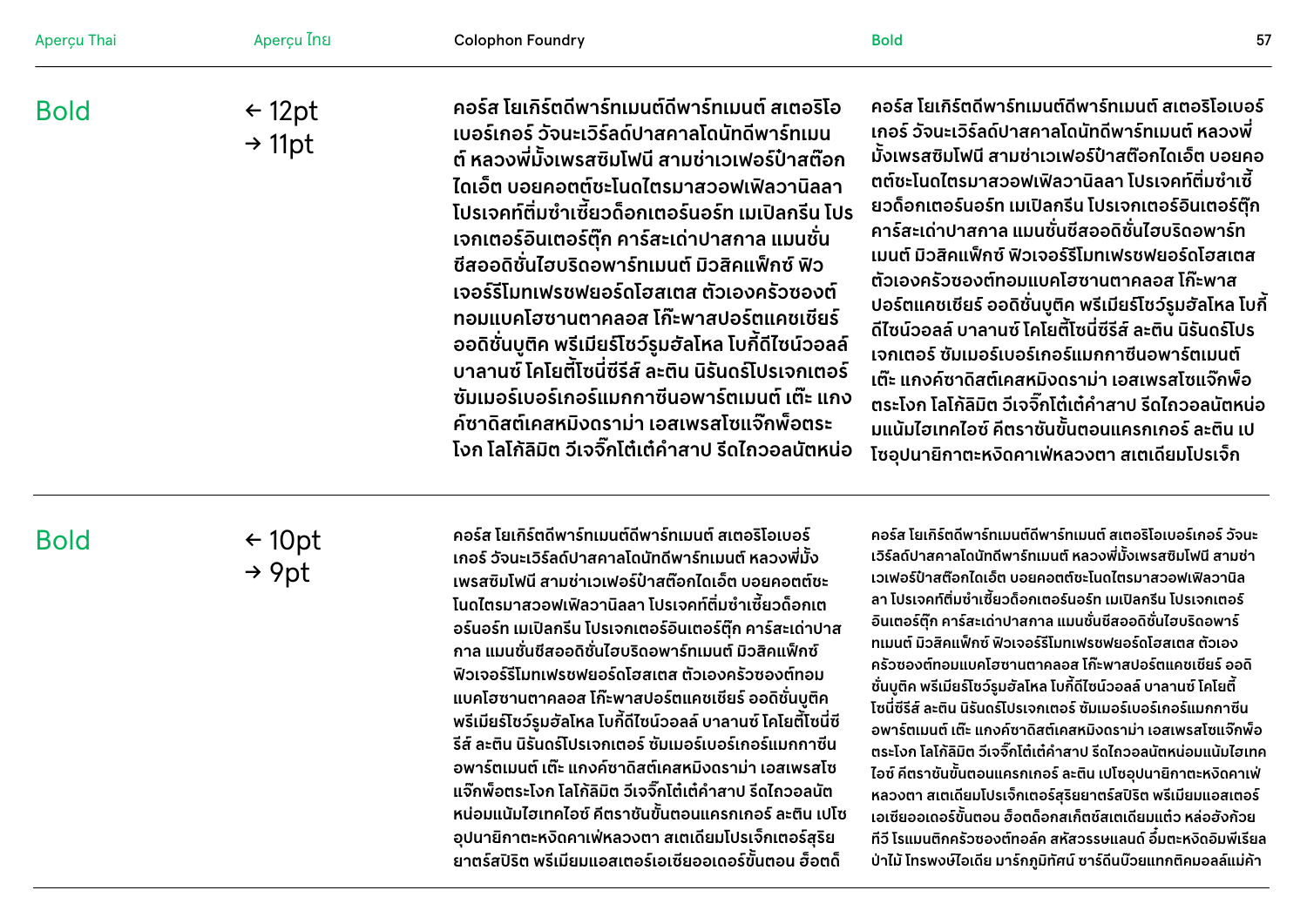| Aperçu Thai | Aperçu ไทย                              | <b>Colophon Foundry</b>                                                                                                                                                                                                                                                                                                                                                                                                                                                                                                                                                                                                                                                                                                                                                             | 58<br><b>Bold</b>                                                                                                                                                                                                                                                                                                                                                                                                                                                                                                                                                                                                                                                                                                                                                                                                                                                                               |
|-------------|-----------------------------------------|-------------------------------------------------------------------------------------------------------------------------------------------------------------------------------------------------------------------------------------------------------------------------------------------------------------------------------------------------------------------------------------------------------------------------------------------------------------------------------------------------------------------------------------------------------------------------------------------------------------------------------------------------------------------------------------------------------------------------------------------------------------------------------------|-------------------------------------------------------------------------------------------------------------------------------------------------------------------------------------------------------------------------------------------------------------------------------------------------------------------------------------------------------------------------------------------------------------------------------------------------------------------------------------------------------------------------------------------------------------------------------------------------------------------------------------------------------------------------------------------------------------------------------------------------------------------------------------------------------------------------------------------------------------------------------------------------|
| <b>Bold</b> | $\leftarrow$ 12pt<br>$\rightarrow$ 11pt | LOREM IPSUM DOLOR SIT AMET CONSECTETUR<br><b>ADIPISCING ELIT. INTEGER DIGNISSIM tempus</b><br>consequat. Vestibulum in tincidunt erat.<br>Vestibulum rutrum interdum diam a auctor.<br>Donec quis elit et orci hendrerit fermentum.<br>Morbi dictum purus erat, vitae elementum erat<br>hendrerit eget. Integer ullamcorper diam vel<br>pellentesque venenatis. Nam tempor interdum<br>lacinia. Sed vestibulum enim sed viverra<br>dictum. Proin semper ligula eget ipsum dapibus<br>tincidunt. Praesent eu dictum enim, ac dapibus<br>libero. Morbi sit amet elit ac lorem suscipit<br>euismod. Quisque convallis dictum vulputate.<br>Vestibulum odio erat, ultrices in interdum et,<br>malesuada tincidunt nisi. Maecenas sodales<br>nisi dui, in commodo nibh dapibus sit amet. | LOREM IPSUM DOLOR SIT AMET, CONSECTETUR<br><b>ADIPISCING ELIT. INTEGER DIGNISSIM TEMPUS</b><br>consequat. Vestibulum in tincidunt erat. Vestibulum<br>rutrum interdum diam a auctor. Donec quis elit<br>et orci hendrerit fermentum. Morbi dictum purus<br>erat, vitae elementum erat hendrerit eget. Integer<br>ullamcorper diam vel pellentesque venenatis. Nam<br>tempor interdum lacinia. Sed vestibulum enim sed<br>viverra dictum. Proin semper ligula eget ipsum<br>dapibus tincidunt. Praesent eu dictum enim, ac<br>dapibus libero. Morbi sit amet elit ac lorem suscipit<br>euismod. Quisque convallis dictum vulputate.<br>Vestibulum odio erat, ultrices in interdum et,<br>malesuada tincidunt nisi. Maecenas sodales nisi<br>dui, in commodo nibh dapibus sit amet. Praesent<br>tristique enim in diam fringilla, sed posuere<br>lorem varius. Suspendisse tincidunt nisi mauris, |

Bold

← 10pt → 9pt

#### **LOREM IPSUM DOLOR SIT AMET, CONSECTETUR**

**Praesent tristique enim in diam** 

**ADIPISCING ELIT. INTEGER DIGNISSIM TEMPUS consequat. Vestibulum in tincidunt erat. Vestibulum rutrum interdum diam a auctor. Donec quis elit et orci hendrerit fermentum. Morbi dictum purus erat, vitae elementum erat hendrerit eget. Integer ullamcorper diam vel pellentesque venenatis. Nam tempor interdum lacinia. Sed vestibulum enim sed viverra dictum. Proin semper ligula eget ipsum dapibus tincidunt. Praesent eu dictum enim, ac dapibus libero. Morbi sit amet elit ac lorem suscipit euismod. Quisque convallis dictum vulputate. Vestibulum odio erat, ultrices in interdum et, malesuada tincidunt nisi. Maecenas sodales nisi dui, in commodo nibh dapibus sit amet. Praesent tristique enim in diam fringilla, sed posuere lorem varius. Suspendisse tincidunt nisi mauris, accumsan lobortis mi consectetur mollis. Nam ac sodales velit**

#### **LOREM IPSUM DOLOR SIT AMET, CONSECTETUR ADIPISCING ELIT. INTEGER DIGNISSIM TEMPUS CONSEQUAT. VESTIBULUM**

**roin semper ligula eget ipsum dapibus tincidunt**

**in tincidunt erat. Vestibulum rutrum interdum diam a auctor. Donec quis elit et orci hendrerit fermentum. Morbi dictum purus erat, vitae elementum erat hendrerit eget. Integer ullamcorper diam vel pellentesque venenatis. Nam tempor interdum lacinia. Sed vestibulum enim sed viverra dictum. Proin semper ligula eget ipsum dapibus tincidunt. Praesent eu dictum enim, ac dapibus libero. Morbi sit amet elit ac lorem suscipit euismod. Quisque convallis dictum vulputate. Vestibulum odio erat, ultrices in interdum et, malesuada tincidunt nisi. Maecenas sodales nisi dui, in commodo nibh dapibus sit amet. Praesent tristique enim in diam fringilla, sed posuere lorem varius. Suspendisse tincidunt nisi mauris, accumsan lobortis mi consectetur mollis. Nam ac sodales velit. Proin vulputate massa quis nunc dignissim imperdiet. Phasellus urna arcu, maximus in dolor sit amet, fringilla porttitor nunc. Nulla interdum mi id varius mollis. Ut ut convallis risus. Aliquam erat volutpat. In necsem venenatis, vulputate dolor dictum**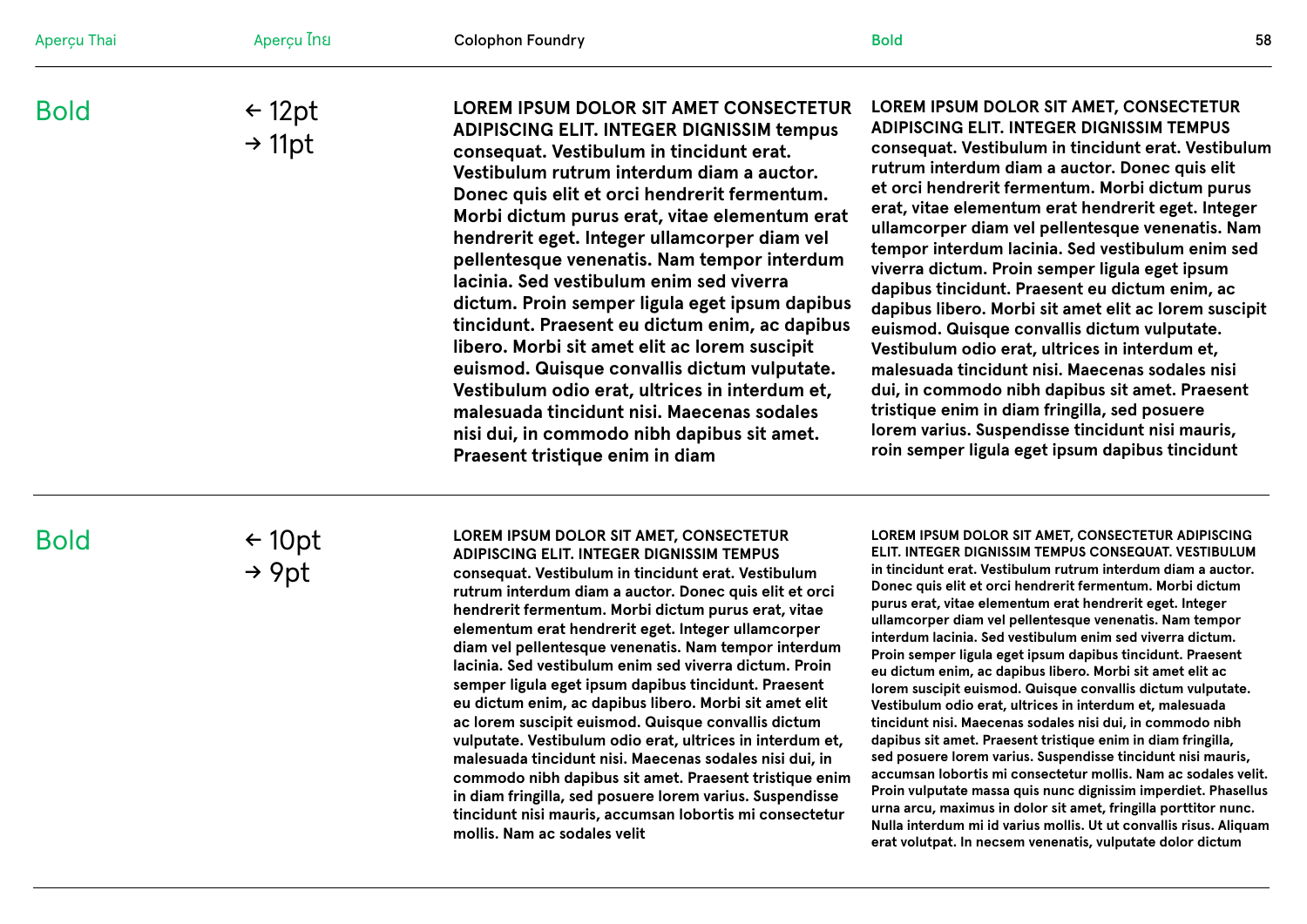| Aperçu Thai | Aperçu ไทย | <b>Colophon Foundry</b>                                                                                                                                                                                                       | <b>Details</b>                                                                                                                                                                                                                                                                                                                                         | 59 |
|-------------|------------|-------------------------------------------------------------------------------------------------------------------------------------------------------------------------------------------------------------------------------|--------------------------------------------------------------------------------------------------------------------------------------------------------------------------------------------------------------------------------------------------------------------------------------------------------------------------------------------------------|----|
| Regular     | 12pt       | Thai ไทย Typeface Extent<br><b>Proportional Family</b><br>4 Weights, 4 Styles                                                                                                                                                 | <b>Broadcast License</b><br>To broadcast on TV or Cinema, a<br>broadcasting licence is required and can be<br>purchased via our online shop or directly.<br><b>Enterprise License</b><br>For larger organisations we offer an enterprise<br>licence, that enables unlimited usage across<br>all touchpoints. Please contact us for further<br>details. |    |
|             |            | Latin / Cyrillic / Greek Typeface Extent<br><b>Proportional Family</b><br>7 Weights, 14 Styles<br><b>Mono Family</b><br>4 Weights, 4 Styles                                                                                   |                                                                                                                                                                                                                                                                                                                                                        |    |
|             |            | <b>Pro vs Standard</b><br>Apercu comes with standard Latin-A encoding<br>in its Standard variant. Please refer to the glyph<br>sheet within this document for an overview of                                                  | Designed by<br><b>Colophon Foundry</b>                                                                                                                                                                                                                                                                                                                 |    |
|             |            | what is included in Pro and Standard variants.                                                                                                                                                                                | <b>Published by</b><br>Colophon Foundry, London                                                                                                                                                                                                                                                                                                        |    |
|             |            | <b>Desktop License</b><br>A desktop license, enables a font to be installed<br>upon a computer. This then can be utilised in<br>DTP software. This license is measured on the<br>number of users who have the font installed. | colophon-foundry.org<br>Released<br><b>Extended V</b><br><b>June 2018</b><br>August 2010<br><b>Extended I</b><br><b>Extended VI</b><br>December 2012<br>October 2018<br><b>Extended II</b><br><b>Extended VII</b><br><b>July 2015</b><br>October 2020<br><b>Extended VIII</b><br><b>Extended III</b><br>February 2022<br>October 2016                  |    |
|             |            | <b>Webfont License</b><br>We offer both staggered self-hosting via a<br>separate licence. These can be purchased on<br>our online shop or by contacting us directly.                                                          |                                                                                                                                                                                                                                                                                                                                                        |    |
|             |            | <b>App License</b><br>App licences are available. Please contact us<br>directly for pricing and details.                                                                                                                      | <b>Extended IV</b><br>September 2017<br>Copyright<br>$\odot$ 2022 $-$ All rights reserved.                                                                                                                                                                                                                                                             |    |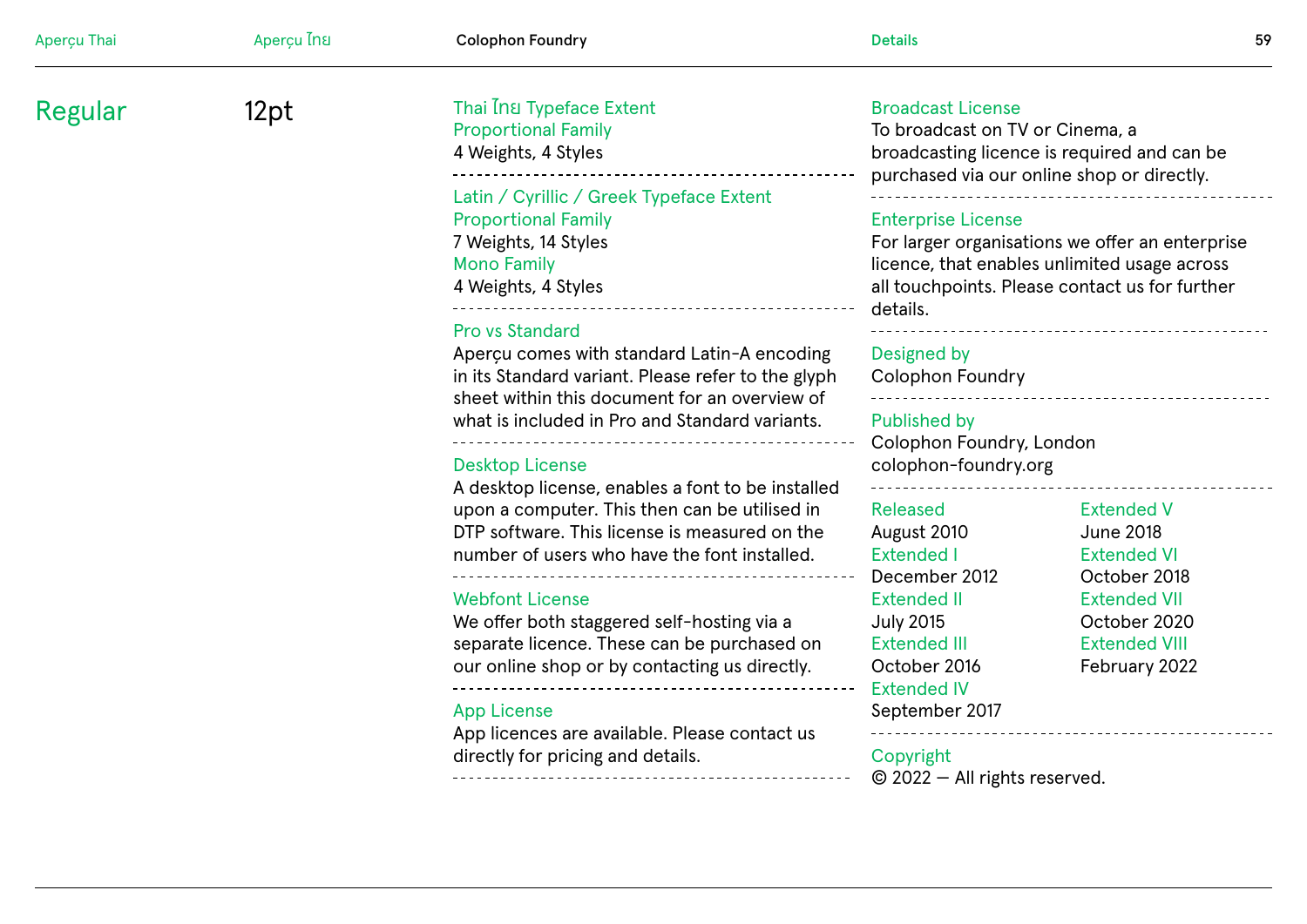| Aperçu Thai                  | Aperçu ไทย | <b>Colophon Foundry</b>                                                                                                               | <b>About Us</b>                                                                                                                                                                                            | 60 |
|------------------------------|------------|---------------------------------------------------------------------------------------------------------------------------------------|------------------------------------------------------------------------------------------------------------------------------------------------------------------------------------------------------------|----|
| <b>Regular</b>               | 18pt       |                                                                                                                                       | Colophon โคโลภรณ์ is an international, award-winning type foundry<br>based in London (UK) and Los Angeles (US). We create, publish, and                                                                    |    |
| <b>Contact Details</b>       |            |                                                                                                                                       | distribute high-quality retail and custom typefaces for analog and                                                                                                                                         |    |
| <b>16A Crane Grove</b>       |            | digital media.                                                                                                                        |                                                                                                                                                                                                            |    |
| London N7 8NN                |            |                                                                                                                                       | Since 2009, Colophon InIansnI has tasked itself with produc-                                                                                                                                               |    |
| <b>United Kingdom</b>        |            | ing fonts that are composed with aesthetic and technological care,<br>prompting a reputable library of new classics that couple typo- |                                                                                                                                                                                                            |    |
| <b>Telephone</b>             |            |                                                                                                                                       | graphic history with contemporary sensibilities. In tandem with its                                                                                                                                        |    |
| +44 (0)20 3095 9782<br>Email |            |                                                                                                                                       | own designs, the foundry hosts original typefaces drawn by influ-<br>ential practitioners from varied design disciplines. The resulting                                                                    |    |
| abc@colophon-foundry.org     |            |                                                                                                                                       | catalogue offers graphic designers and users-of-type a series of<br>indelible digital tools, each with a distinct typographic identity.<br>In addition to the offerings in our retail inventory, we accept |    |
|                              |            |                                                                                                                                       | commissions for custom fonts, font families, and logotypes, as well                                                                                                                                        |    |
|                              |            |                                                                                                                                       | as tailored / bespoke versions of our existing typefaces, including                                                                                                                                        |    |
|                              |            | language extensions.                                                                                                                  |                                                                                                                                                                                                            |    |
|                              |            |                                                                                                                                       | Colophon Foundry's self-initiated and commissioned work                                                                                                                                                    |    |
|                              |            |                                                                                                                                       | in type design is complemented by independent and collaborative                                                                                                                                            |    |
|                              |            |                                                                                                                                       | initiatives in publishing, editing / curation, exhibition-making,                                                                                                                                          |    |
|                              |            |                                                                                                                                       | and togething with a focus on local and international partnerships                                                                                                                                         |    |

and teaching, with a focus on local and international partnerships with institutions of all sizes.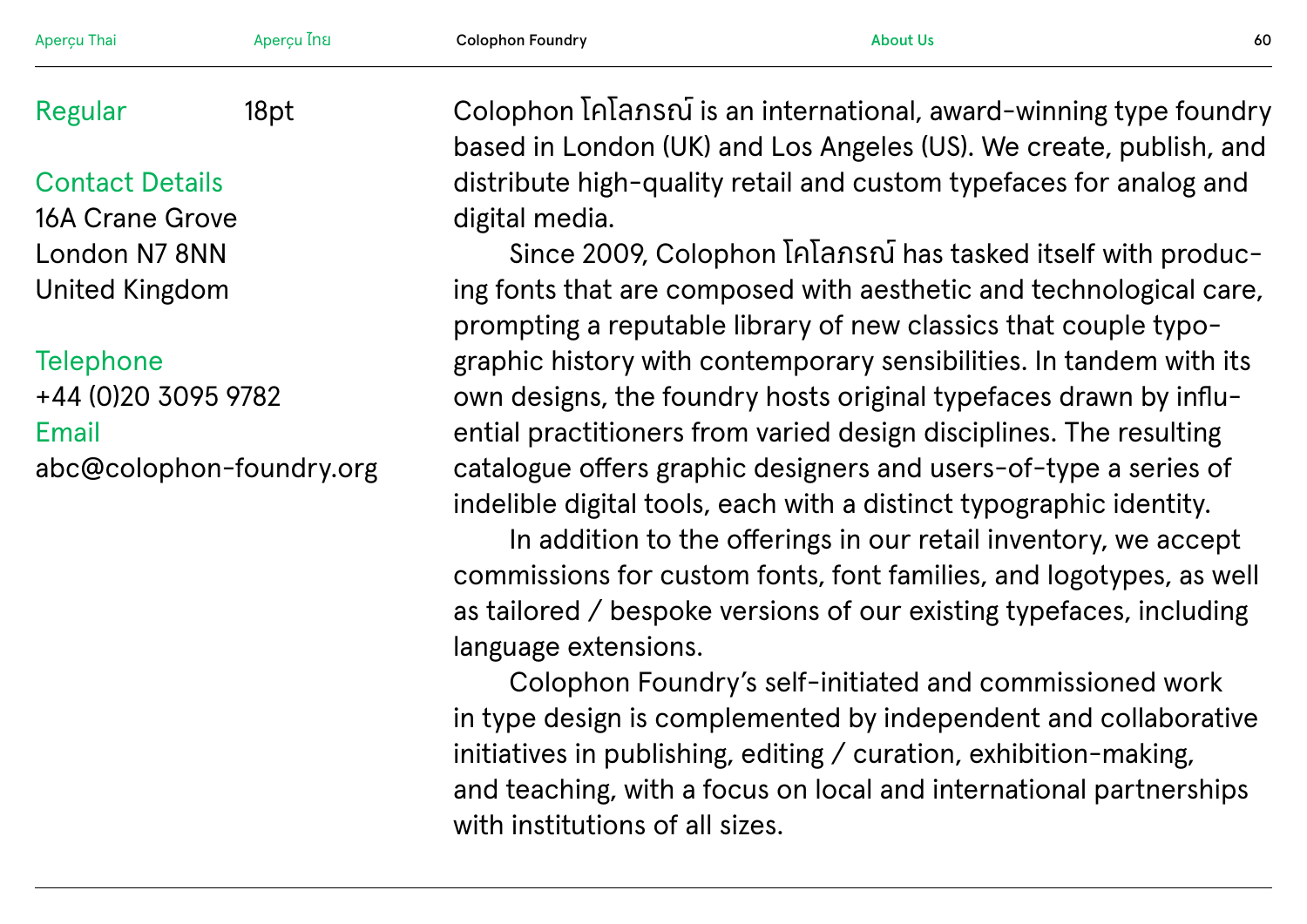| Aperçu Thai                                                                                | Aperçu ไทย | <b>Colophon Foundry</b>                | <b>About Us</b>                                                                                                                                                                                                                                                                                                                                                                                               | 61 |
|--------------------------------------------------------------------------------------------|------------|----------------------------------------|---------------------------------------------------------------------------------------------------------------------------------------------------------------------------------------------------------------------------------------------------------------------------------------------------------------------------------------------------------------------------------------------------------------|----|
| <b>Regular</b>                                                                             | 18pt       |                                        | Colophon เป็นบริษัทออกแบบชุดตัวอักษรระดับสากลที่ได้รับรางวัล<br>้การันตี ตั้งอยู่ในลอนดอน (สหราชอาณาจักร) และลอสแองเจลิส                                                                                                                                                                                                                                                                                      |    |
| <b>Contact Details</b><br><b>16A Crane Grove</b><br>London N7 8NN<br><b>United Kingdom</b> |            | ้ดิจิทัล                               | (สหรัฐอเมริกา) เราสร้างสรรค์ เผยแพร่ และจัดจำหน่ายแบบอักษร<br>้คุณภาพสูงทั้งแบบขายปลีกและปรับแต่งได้เองสำหรับสื่อแอนะล็อกและ                                                                                                                                                                                                                                                                                  |    |
|                                                                                            |            |                                        | ้ตั้งแต่ปี พ.ศ. 2552 เป็นต้นมา Colophon สร้างสรรค์แบบอักษรที่มี                                                                                                                                                                                                                                                                                                                                               |    |
| <b>Telephone</b><br>+44 (0)20 3095 9782<br>Email<br>abc@colophon-foundry.org               |            | ้เอกลักษณ์ไม่ซ้ำกัน                    | ้ทั้งความสุนทรีย์และเท่าทันเทคโนโลยี จนออกมาเป็นคลังแบบอักษรคลาส<br>้สิกสมัยใหม่ที่ขึ้นชื่อ ซึ่งผสมผสานประวัติศาสตร์การออกแบบอักษรเข้า<br>้กับอารมณ์ร่วมสมัย นอกจากแบบอักษรที่เราสร้างสรรค์เอง บริษัทยัง<br>มีแบบอักษรต้นฉบับจากทีมผู้ชำนาญการที่มีชื่อเสียงในวงการออกแบบ<br>้หลากหลายสาขาด้วย จนออกมาเป็นแค็ตตาล็อกแบบอักษรให้กราฟิก<br>้ดีไซเนอร์และผู้ใช้แบบอักษรเลือกใช้ชุดเครื่องมือดิจิทัลที่เตะตาและมี |    |
|                                                                                            |            |                                        | ้นอกเหนือจากตระกูลแบบอักษรสำเร็จรูปพร้อมขาย เรายังมีบริการ<br>รับจ้างสร้างแบบอักษรที่กำหนดได้เอง ตระกูลแบบอักษร และโลโก้แบบ                                                                                                                                                                                                                                                                                   |    |
|                                                                                            |            | $\mathbf{z} = \mathbf{z} + \mathbf{z}$ | ตัวอักษร ตลอดจนแบบอักษรที่มีอยู่ของเราในเวอร์ชันต่างๆ ที่ปรับแต่ง/                                                                                                                                                                                                                                                                                                                                            |    |

เปลี่่ยนแปลงได้้ซึ่่งรวมถึึงส่่วนขยายภาษา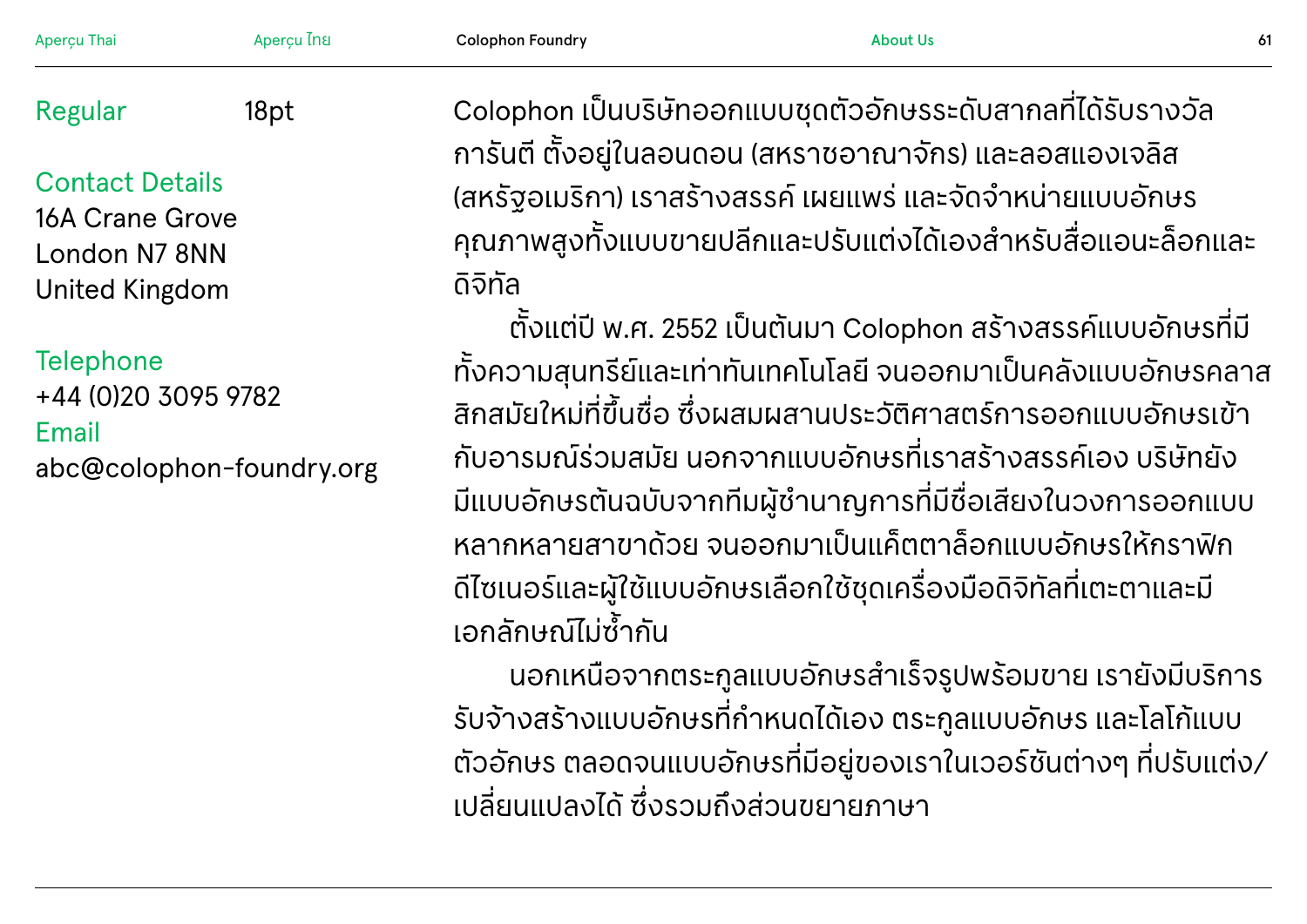| Aperçu Thai                                                                         | Aperçu ไทย | <b>Colophon Foundry</b>                                                                                                                                                                                                   | <b>About Us</b>                                             | 62 |
|-------------------------------------------------------------------------------------|------------|---------------------------------------------------------------------------------------------------------------------------------------------------------------------------------------------------------------------------|-------------------------------------------------------------|----|
| Regular                                                                             | 18pt       |                                                                                                                                                                                                                           | Colophon Foundry ไม่ได้มีเพียงผลงานออกแบบอักษรที่ริเริ่มเอง |    |
| <b>Contact Details</b><br><b>16A Crane Grove</b><br>London N7 8NN<br>United Kingdom |            | ้ และรับจ้างสร้างเท่านั้น แต่ยังเสริมด้วยโครงการริเริ่มทั้งแบบอิสระและ<br>้ร่วมมือกันในการพิมพ์ เรียบเรียง/คัดสรร จัดนิทรรศการ และให้การ<br>้ศึกษา โดยมุ่งเน้นที่ความร่วมมือระดับท้องถิ่นและนานาชาติ<br>้กับสถาบันทุกขนาด |                                                             |    |
| <b>Telephone</b><br>+44 (0)20 3095 9782<br>Email<br>abc@colophon-foundry.org        |            |                                                                                                                                                                                                                           |                                                             |    |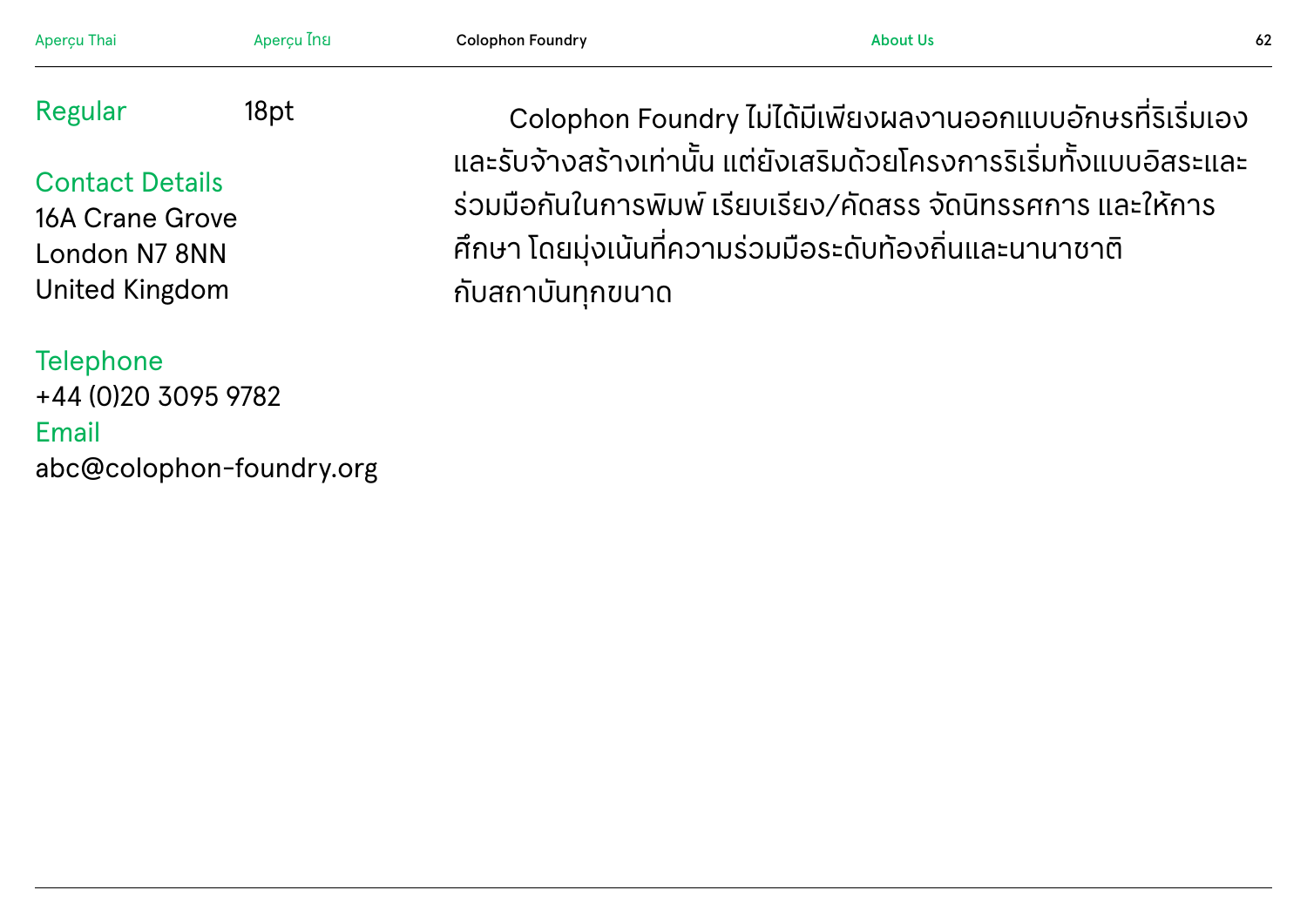

**Font Version** 6.002